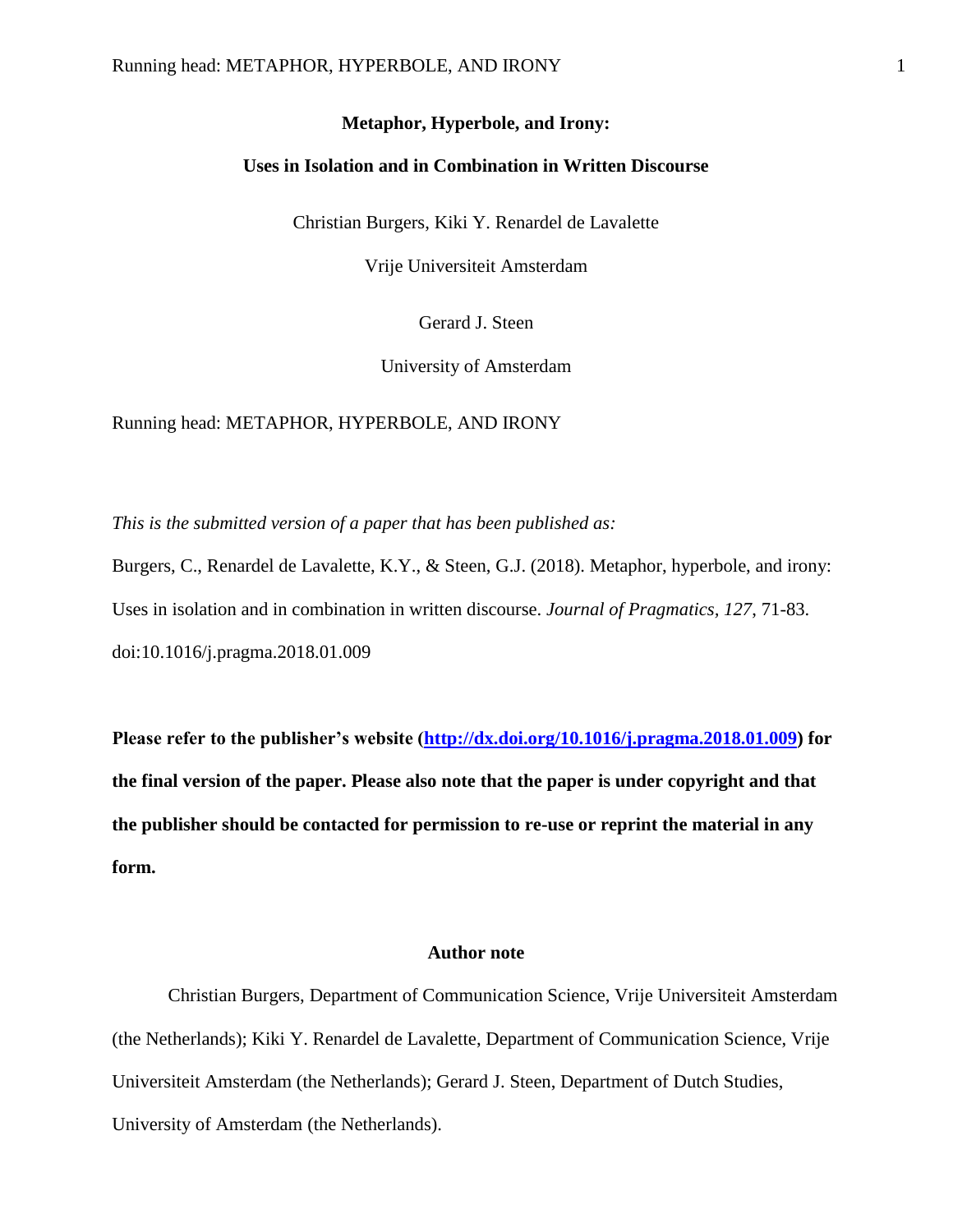The contribution of Christian Burgers was supported by the Netherlands Organisation for Scientific Research (NWO VENI grant 275-89-020).

Kiki Y. Renardel de Lavalette is now in the Department of Dutch Studies, University of Amsterdam.

Correspondence concerning this article should be addressed to Christian Burgers,

Department of Communication Science, Vrije Universiteit Amsterdam, De Boelelaan 1081,

1081 HV Amsterdam, The Netherlands. Phone: +31 20 598 7889. E-mail: [c.f.burgers@vu.nl](mailto:c.f.burgers@vu.nl).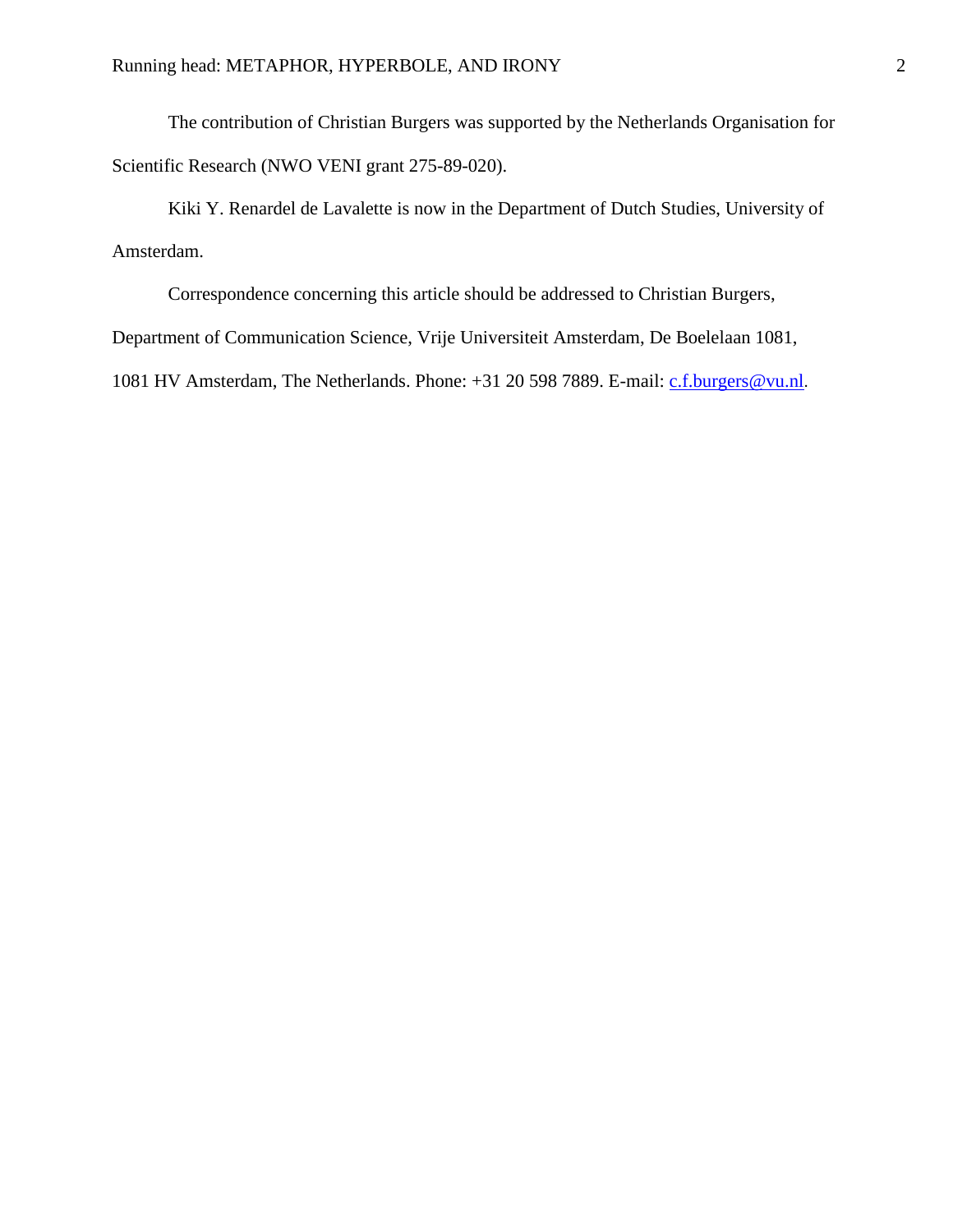# **Uses in Isolation and in Combination in Written Discourse**

# **Highlights**

- We study how metaphor, hyperbole, and irony are used in isolation and combination.
- We conducted a corpus analysis of Dutch economic news discourse.
- Typical combinations of metaphor-hyperbole differ from their usage in isolation.
- Irony was associated with hyperbole, but not with metaphor.
- Combinations of the three tropes reflected conventional rather than novel word use.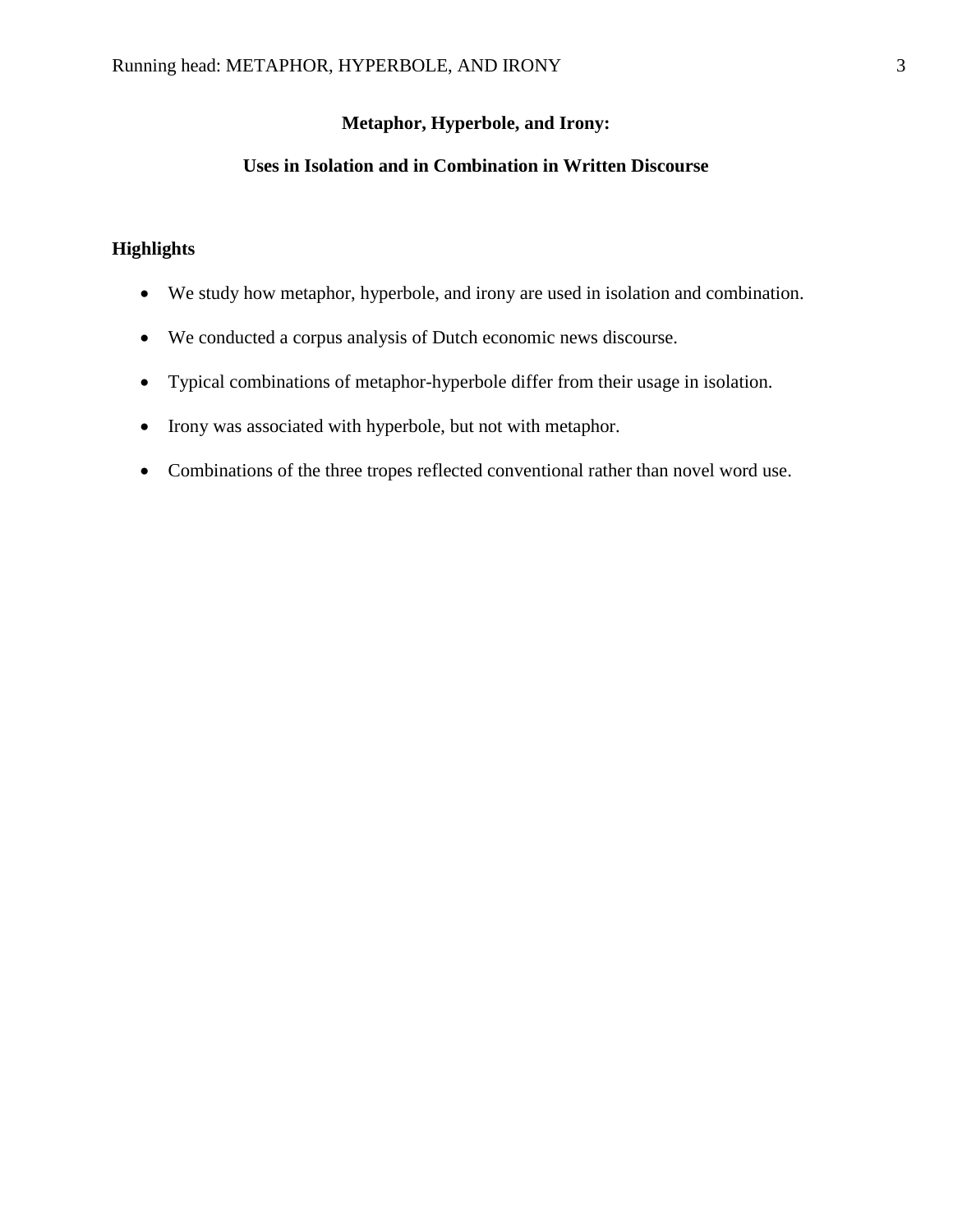## **Uses in Isolation and in Combination in Written Discourse**

## **Abstract**

While classical theories on rhetoric cluster figurative devices like metaphor, hyperbole, and irony under the encompassing category of tropes, current theories and research typically focus on one of the tropes in isolation. To determine how these different tropes are used in combinations, we conducted a large-scale corpus analysis of Dutch printed news discourse (54,851 words). For metaphor and hyperbole, we find that typical combinations are found in nouns and adjectives, showing that such combinations differ from the use of either trope in isolation. For hyperbole and irony, we find a relation between the two tropes in that ironic clauses contain more hyperbole than non-ironic clauses. In contrast, for metaphor and irony, we find no empirical evidence that the use of metaphors differs between ironic and non-ironic clauses. Analysis of clauses containing the three tropes of metaphor, hyperbole and irony shows that these may not always reflect novel and creative word use. Instead, various cases seem to contain conventional uses of metaphor and hyperbole.

*Keywords:* metaphor, hyperbole, irony, figurative language, public discourse, journalism.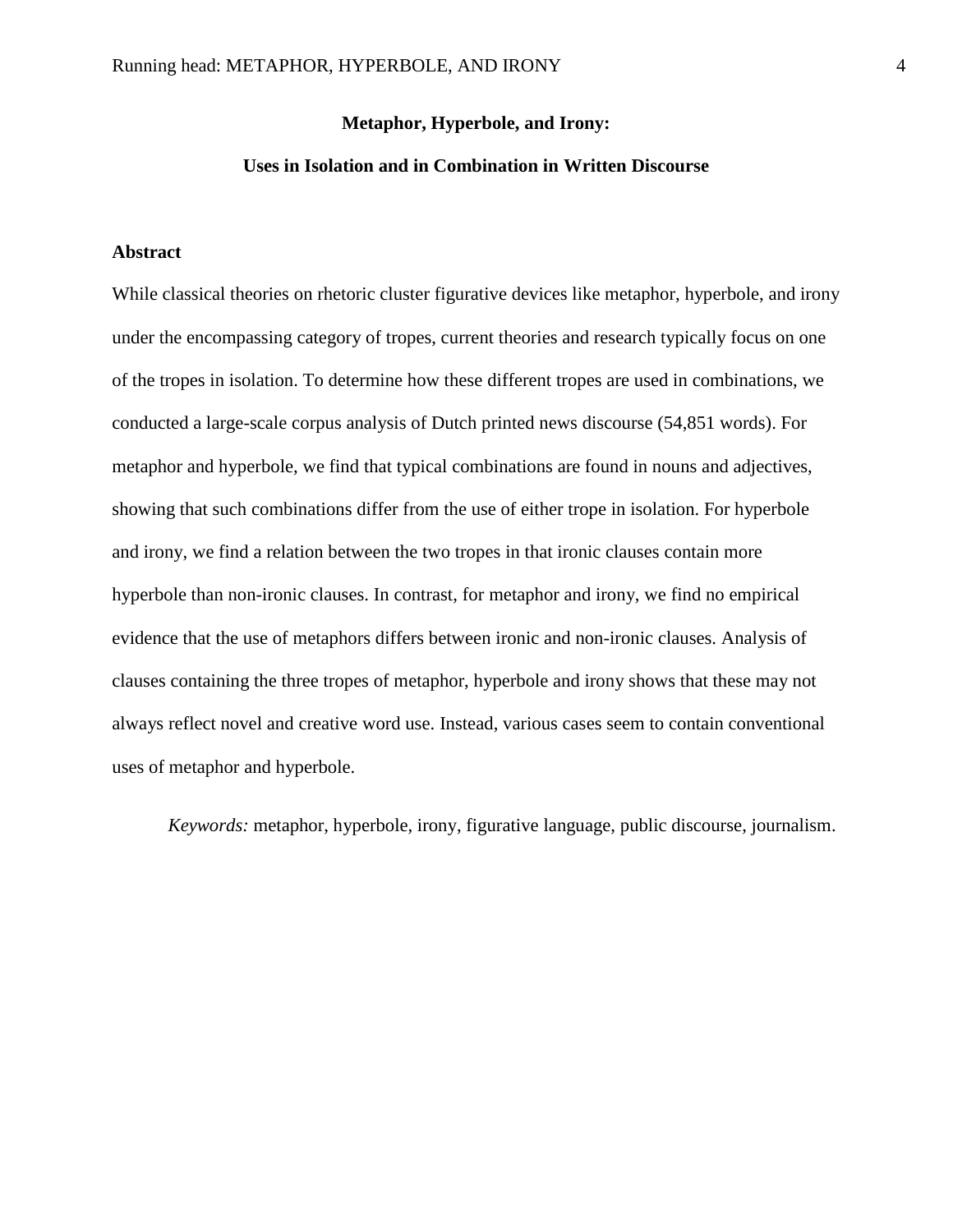### **Uses in Isolation and in Combination in Written Discourse**

## **1. Introduction**

In classical theories on rhetoric, figurative devices such as metaphor, hyperbole, and irony were typically discussed as one specific class of rhetorical strategies: tropes (e.g., Quintilian, transl. 1959). This implies that these three different figures were mainly described and analyzed based on their commonalities, in that they have a literal meaning that is somehow different from their intended meaning. Furthermore, these classical treatises mainly focused on tropes as linguistic and poetic strategies that could be used by orators to persuade their audiences.

Since the late 1970s, this tendency changed with the 'cognitive turn' in linguistics (Steen, 2011). An important element of this cognitive turn was the introduction of Conceptual Metaphor Theory (CMT; Lakoff & Johnson, 1980), which proposed that metaphor was an element of thought as much as language. A revolutionary claim of CMT was that metaphors are ubiquitous in language, and that linguistic metaphors cluster under larger conceptual structures known as conceptual metaphors. For instance, linguistic expressions such as "Her ego is very *fragile*", "I'm *going to pieces*", and "She is *easily crushed*" all reflect the conceptual metaphor of THE MIND IS A BRITTLE OBJECT (Lakoff & Johnson, 1980/2003, p. 28). Since its introduction, CMT has been a highly influential theory in metaphor studies leading scholars to move away from the classical perspective, and to view metaphor more in terms of both language and thought. This perspective has greatly advanced the study of metaphor and has led to many new and important findings (see Gibbs, 2008).

The cognitive turn, however, also had another consequence, which is that most academic literature on figurative language typically focused on one trope in isolation, rather than on the combinations of tropes. In other words, contemporary literature on metaphor (e.g., Gibbs, 2008),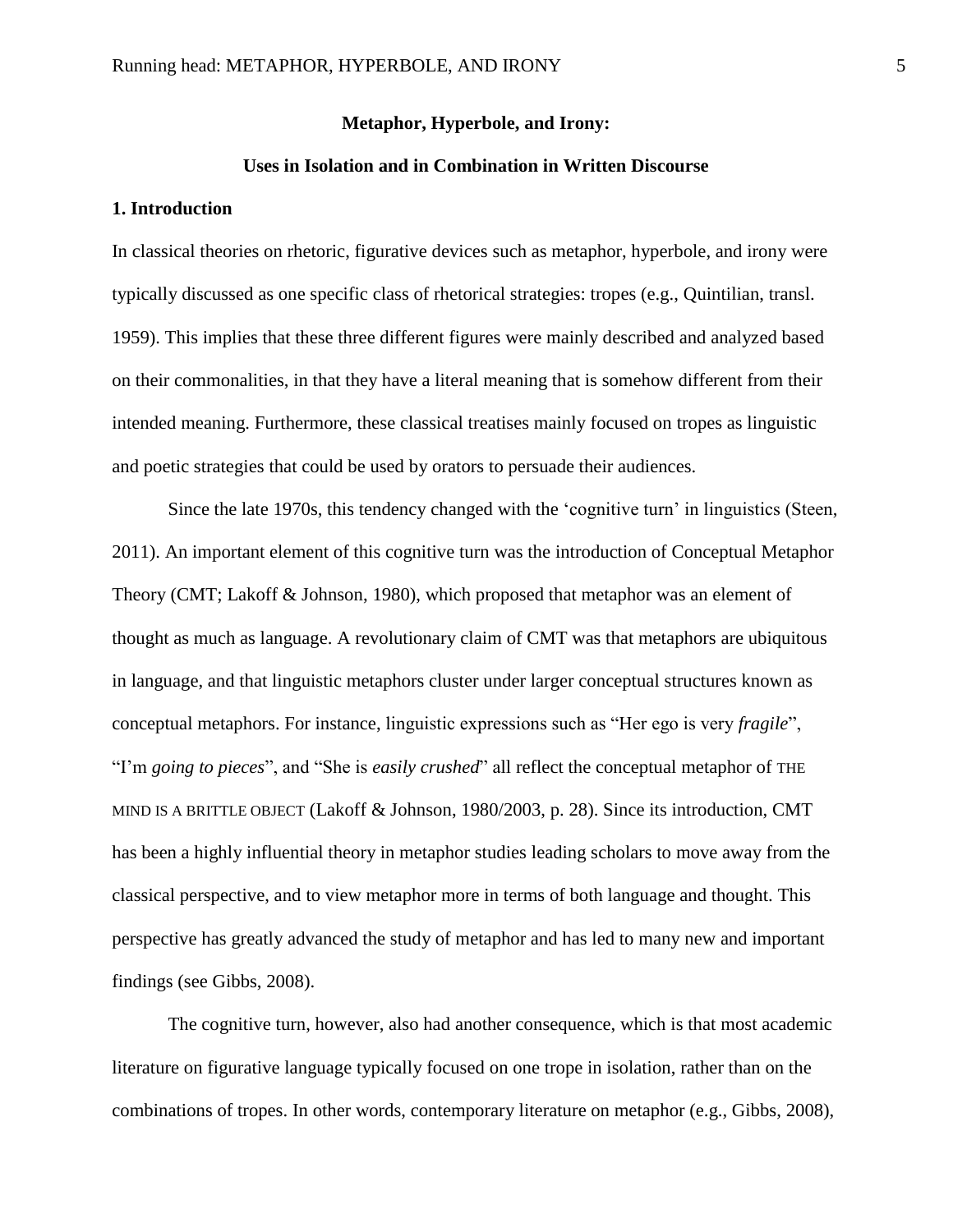hyperbole (e.g., Claridge, 2011) and irony (e.g., Gibbs & Colston, 2007) typically uses its own constructs and theories to explain the workings of each trope in discourse. Nevertheless, in some cases, combinations of metaphor, hyperbole, and/or irony are used in discourse. Consider Dutch right-wing politician Geert Wilders talking about a "Tsunami of Islamization" (Nu.nl, 2006), which combines metaphor (immigration as waves) and hyperbole (by taking the most extreme wave possible). Such combinatory tropes ('figurative frames'; Burgers, Konijn & Steen, 2016) can potentially be very powerful tools in public debates.

An important topic in current studies of figurative language relates to the ways in which different tropes are related (e.g., Barnden, 2010, 2015; Carston & Wearing, 2015; Gibbs & Colston, 2012). In this debate, much of the literature on the interconnections between metaphor, hyperbole and irony is either theoretical (e.g., Burgers et al., 2016; Carston & Wearing, 2015), based on experimental research (e.g., Burgers, Konijn, Steen & Iepsma, 2015; Katz & Lee, 1993; Rubio-Fernández, Wearing & Carston, 2015) and/or limited to specific grammatical constructions (e.g., Barnden, 2015; Veale, 2013). In all cases, authors present cases of metaphor, hyperbole and irony in both isolation and combination under the presupposition that these are representative for their usage in discourse. However, corpus analysts have shown that actual language use often differs from intuitive assumptions of analysts (Deignan, 2005).

Thus, to further the debate on the combinations of metaphor, hyperbole, and irony, we ask how, in natural language use, these tropes are used in combination, and how this usage differs from the use of either trope in isolation. As an anchor of how a trope is used in isolation, we focus on the relation between the use of the trope to different word classes, because, for metaphor, we know that the distribution of metaphor across word classes differs from the general distribution of word classes (Krennmayr, 2015; Pasma, 2011). To answer our main questions, we report on a large-scale corpus analysis of the three tropes within the same corpus. Below, we first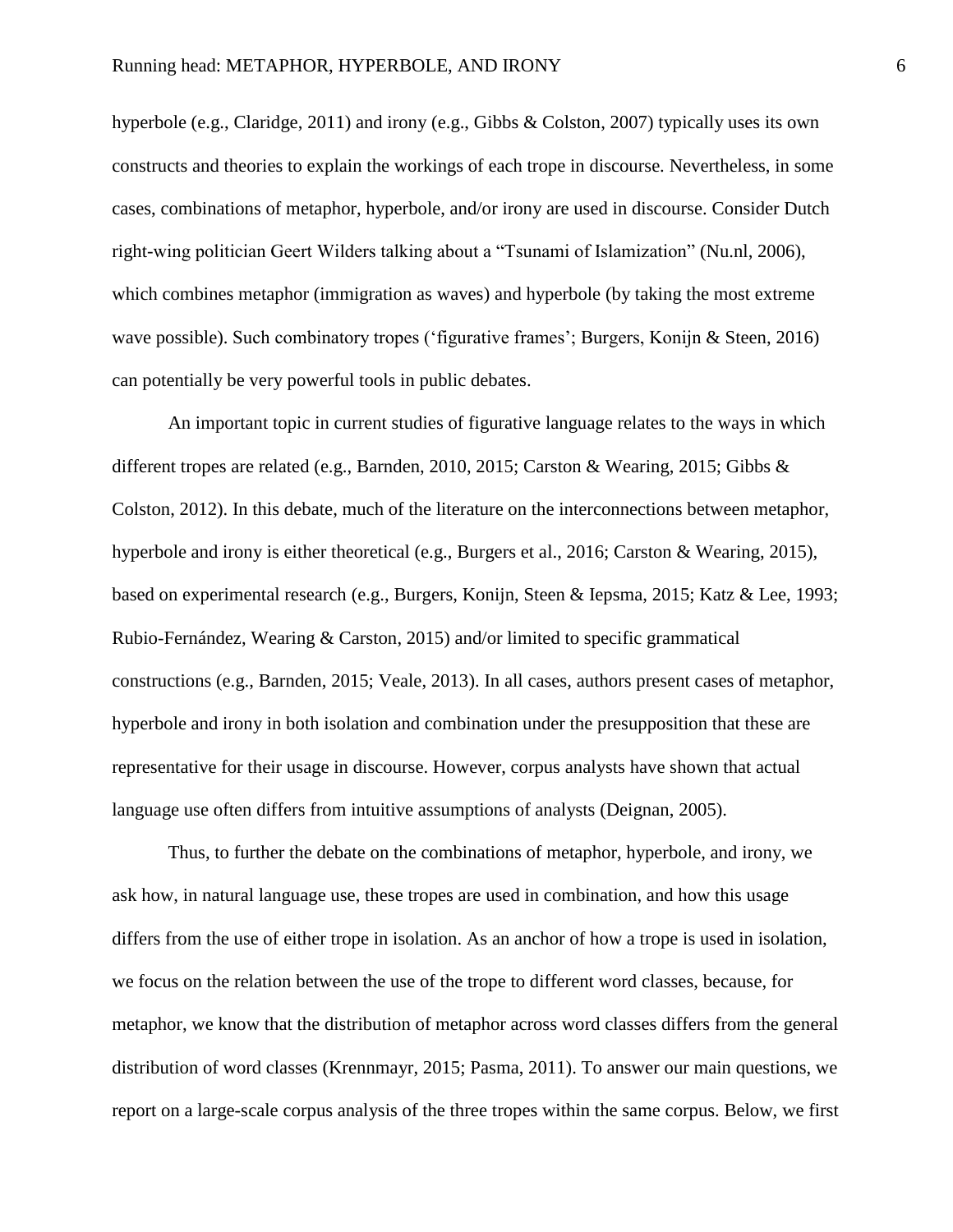present an account of the different perspectives on the interactions between metaphor, hyperbole and irony. Subsequently, we report on an analysis of a corpus of Dutch economic news discourse, which we systematically investigated for the use of the three tropes.

## **1.1. Metaphor and Hyperbole**

In most contemporary studies on metaphor, metaphor is defined as a cross-domain mapping (e.g., Lakoff & Johnson, 1980/2003) which means that elements from a source domain are transferred onto a target domain. Thus, in a metaphor (e.g., "Her ego is very *fragile*") elements from a source domain (e.g., brittle objects) are mapped onto a target domain (e.g., the mind). When defining metaphor in this way, the trope is clearly distinct from hyperbole. After all, most definitions of hyperbole emphasize elements like extremity (e.g., Norrick, 2004) and exaggeration (e.g., Carston & Wearing, 2015). Such definitions typically imply evaluation along some kind of scale. Under this perspective, hyperbole (emphasizing extreme evaluations) is distinct from metaphor (emphasizing comparison across domains).

A first debate on the relation between metaphor and hyperbole hinges on the definition of metaphor. Within Relevance Theory (RT), Sperber and Wilson (1985; 2008) see metaphor as "simply a range of cases at one end of a continuum that includes literal, loose and hyperbolic interpretations" (Sperber & Wilson, 2008, p. 84), thereby challenging the CMT perspective on metaphor. RT proposes that the distinction between literal and intended meaning made in metaphor theories like CMT makes metaphor seem special, because its intended meaning is not wholly reflected within the propositional structure. Instead, RT argues that this is the case for every linguistic utterance, because every utterance in communication contains implications and (implicit) propositions that are not (all) reflected within the utterance's grammatical and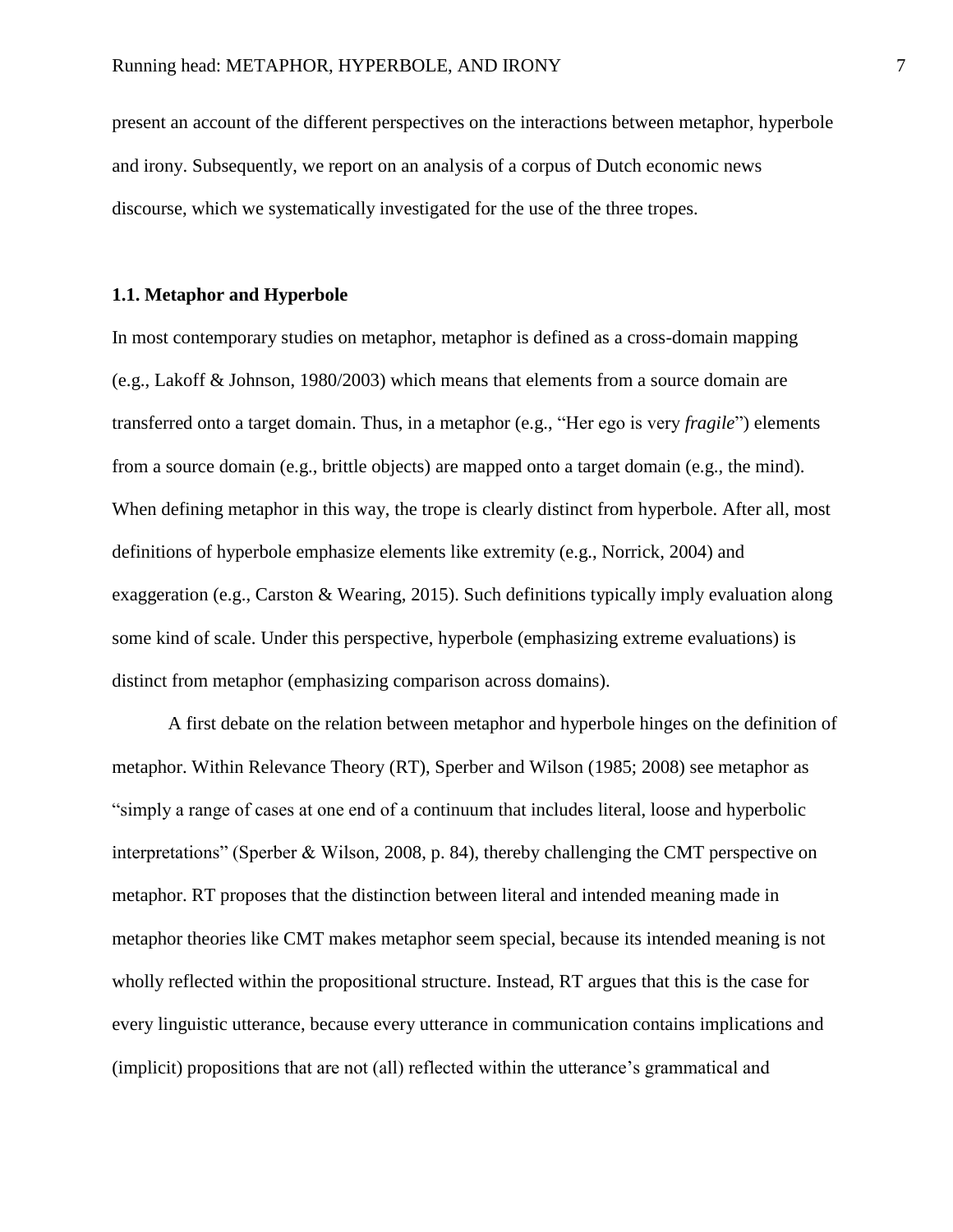semantic structure. Thereby, RT assumes that every linguistic utterance is underdetermined in that the speaker expects the addressee to infer certain elements from their statements.

As such, RT takes a different perspective on the relationship between tropes like metaphor and hyperbole. While most theories see metaphor and hyperbole as two distinct and discrete categories of language use (e.g., Burgers, Konijn & Steen, 2016; Claridge, 2011; Kreuz, Roberts, Johnson & Bertus, 1996), RT presupposes a continuum between metaphor and hyperbole. To illustrate this continuum, Sperber and Wilson (2008, p. 94) provide the following example:

(1) Joan is an angel.

Utterance (1) can be read as a metaphor in that the person Joan is not literally a divine heavenly being. Yet, this utterance can also be interpreted as hyperbole, in that Joan may be a very kind person, but likely does not possess the level of kindness typically associated with angels. In any case, Sperber and Wilson (2008) propose that whichever of these two interpretations you choose, does not fundamentally alter the way in which utterance (1) is understood, making metaphor and hyperbole more of a continuum rather than two separate discrete categories of language use.

This hypothesis of metaphor and hyperbole being elements of a continuum has recently been challenged by other RT scholars (e.g., Carston & Wearing, 2011, 2015; Rubio-Fernández et al., 2015). These scholars agree with Sperber and Wilson (2008) that both hyperbole and metaphor are examples of loose talk, but also that hyperbole and metaphor differ in important ways. In this alternative proposal, hyperbole serves different goals from metaphor. Hyperbole is proposed to be mainly evaluative (Carston & Wearing, 2015), and as such draws attention to the basic meaning of the referent (Carston & Wearing, 2011). In contrast, metaphor is proposed to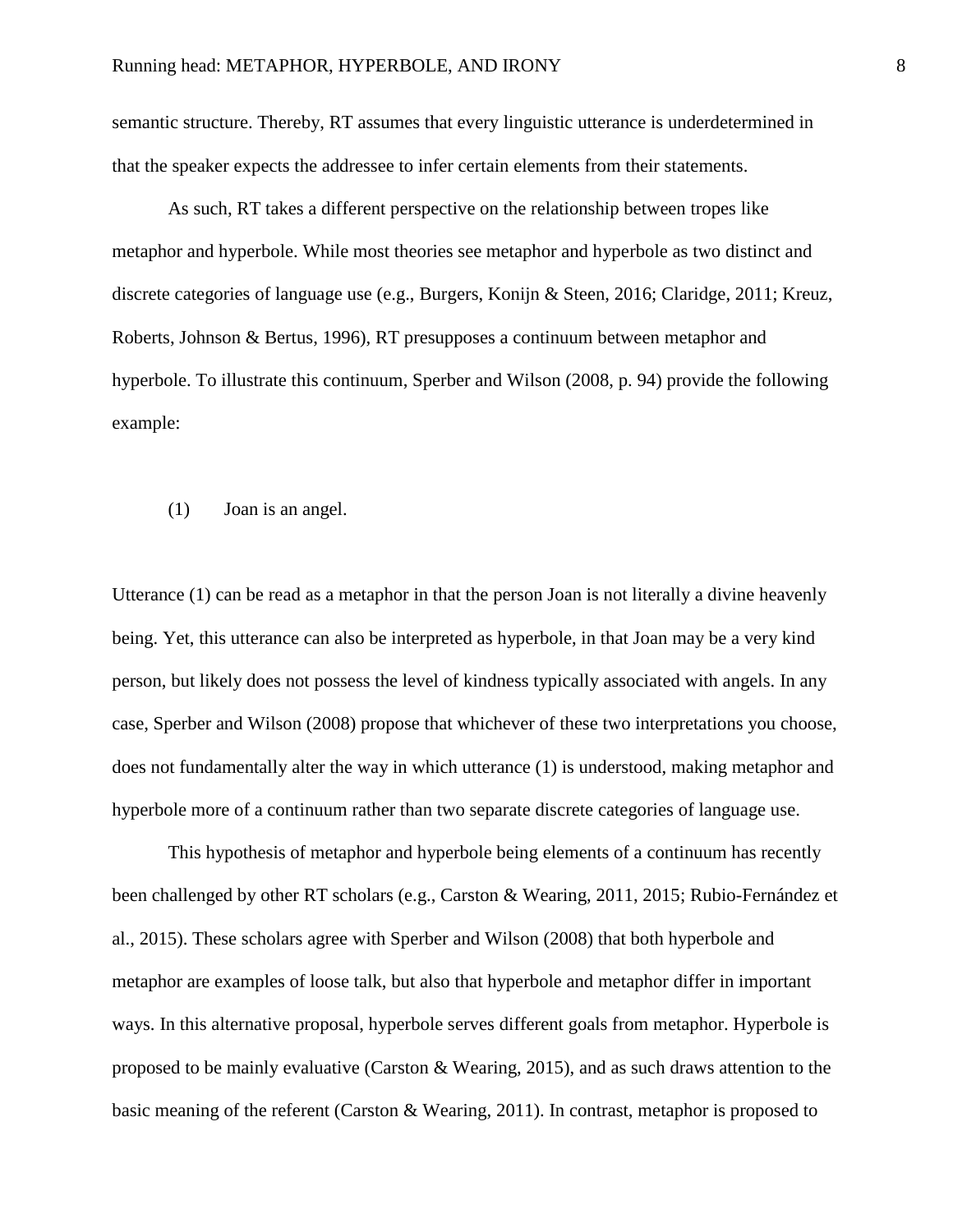primarily give a description of its referent (Carston & Wearing, 2015), which moves attention away from the referent's basic meaning (Carston & Wearing, 2011). Under this perspective, examples like utterance (1) thus reflect both metaphor and hyperbole rather than an intermediate form between the two tropes. By studying how metaphor and hyperbole are used in isolation and in combination, we can establish whether their usage patterns suggest two discrete categories or a continuum. We should find empirical support for the former position in case both tropes are associated with different word classes and that the profile of combinations is different from the use of either trope in isolation. By contrast, the continuum position would be supported when both tropes are associated with the same word classes and when the profile of combinations is similar to the use of either trope in isolation.

Various authors have proposed that examples like utterance (1) are fairly common, and that hyperbole is the trope that is most often used in combination with other tropes (e.g., Carston & Wearing, 2015; Hsiao & Su, 2010; Kreuz, Roberts, Johnson & Bertus, 1996). For instance, for abstract concepts like emotions, hyperboles are often combined with metaphor, which led Hsiao and Su (2010, p. 1393) to propose that metaphor functions as the "bedrock of hyperbole". Similarly, Kreuz et al. (1996) report on a corpus analysis of contemporary literature, which shows that hyperbole is the trope that is used most often in combination with other tropes, and that most co-occurrences of hyperbole are with metaphor. Claridge (2011) studied hyperbole in a subset of the Santa Barbara Corpus of Spoken American English (SBC) and the British National Corpus (BNC). She found that metaphor was included in between 14 per cent (SBC) and twenty per cent (BNC) of hyperboles (Claridge, 2011, p. 43).

In a recent paper, Barnden (2015) proposed that hyperbole may be especially relevant in the context of direct metaphors that take the form of A=B. Consider the following example: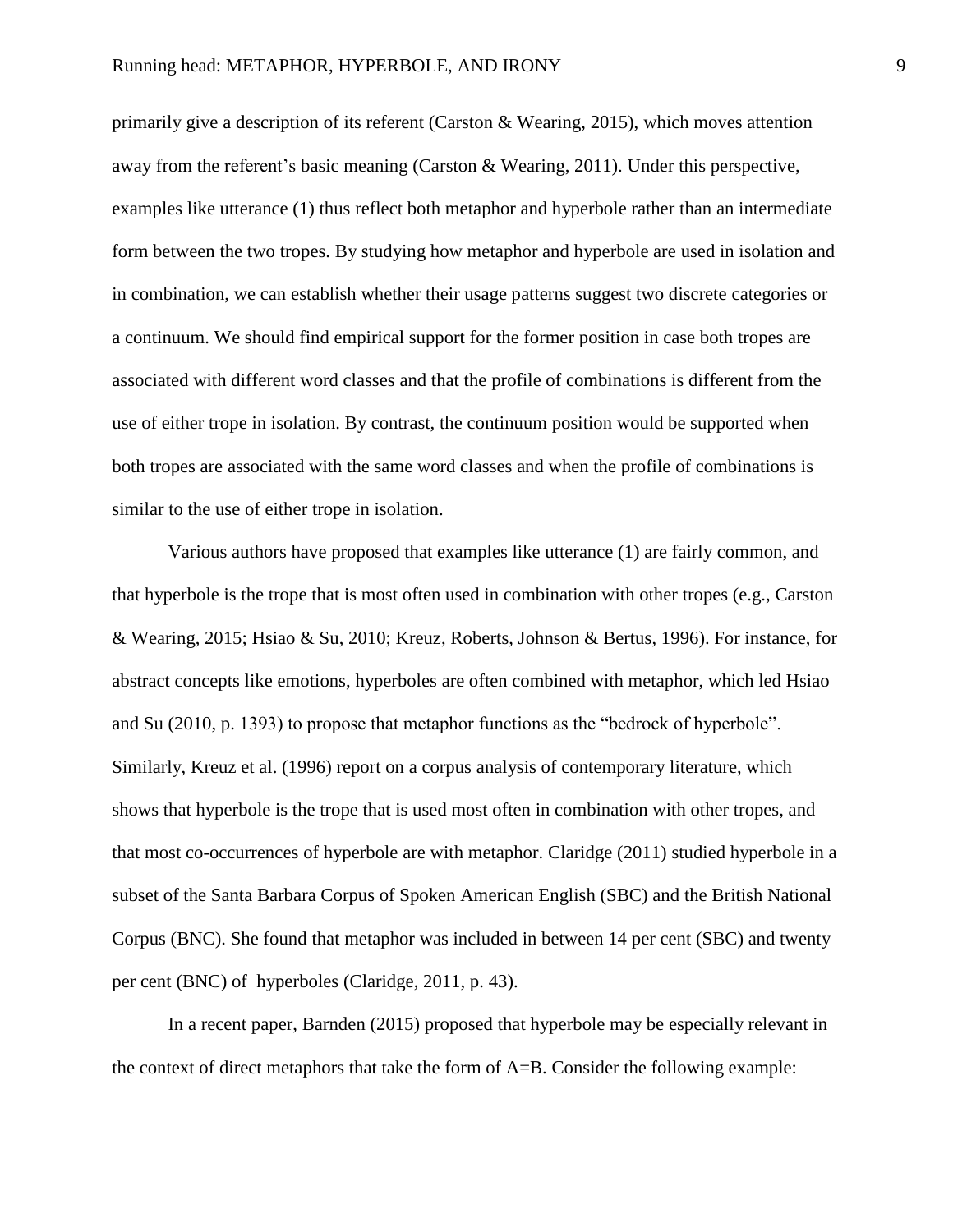(2) Crime is a disease (Barnden, 2015, p. 41).

In Barnden's (2015) theory, utterance (2) not only proposes some kind of similarity between crime and diseases. Instead, A=B metaphors present a hyperbolic similarity between source and target in such a way as to suggest that source and target are very much alike, thereby suggesting extreme likeness between the two elements of the metaphor. Under this perspective, then, hyperbolic metaphors should be found more often in direct metaphors compared to other types of metaphors.

In sum, various authors posit that metaphor and hyperbole are the tropes that co-occur most often in discourse (e.g., Hsiao & Su, 2010; Kreuz et al., 1996). Our first research question asks whether this is indeed the case for non-literary discourse and how combinations of metaphor and hyperbole differ from either trope used in isolation.

#### **1.2. Hyperbole and Irony**

Like the relationship between metaphor and hyperbole, the connections between hyperbole and irony have received empirical attention from a (mostly) theoretical perspective. The literature on connections between hyperbole and irony has been explored in two different traditions of (irony) research. The first tradition is rooted in classic treatises on figurative language (e.g., Quintilian, transl. 1959) and proposes that hyperbole and irony should be considered as two separate rhetorical figures (e.g., Burgers, Konijn & Steen, 2016; Carston & Wearing, 2015; Wilson, 2013). Under this definition, hyperbole and irony are both seen as pragmatic devices in language.

In this perspective, the linguistic level of analysis for irony differs from hyperbole (and metaphor). The main reason lies in the definition of irony as "an utterance with a literal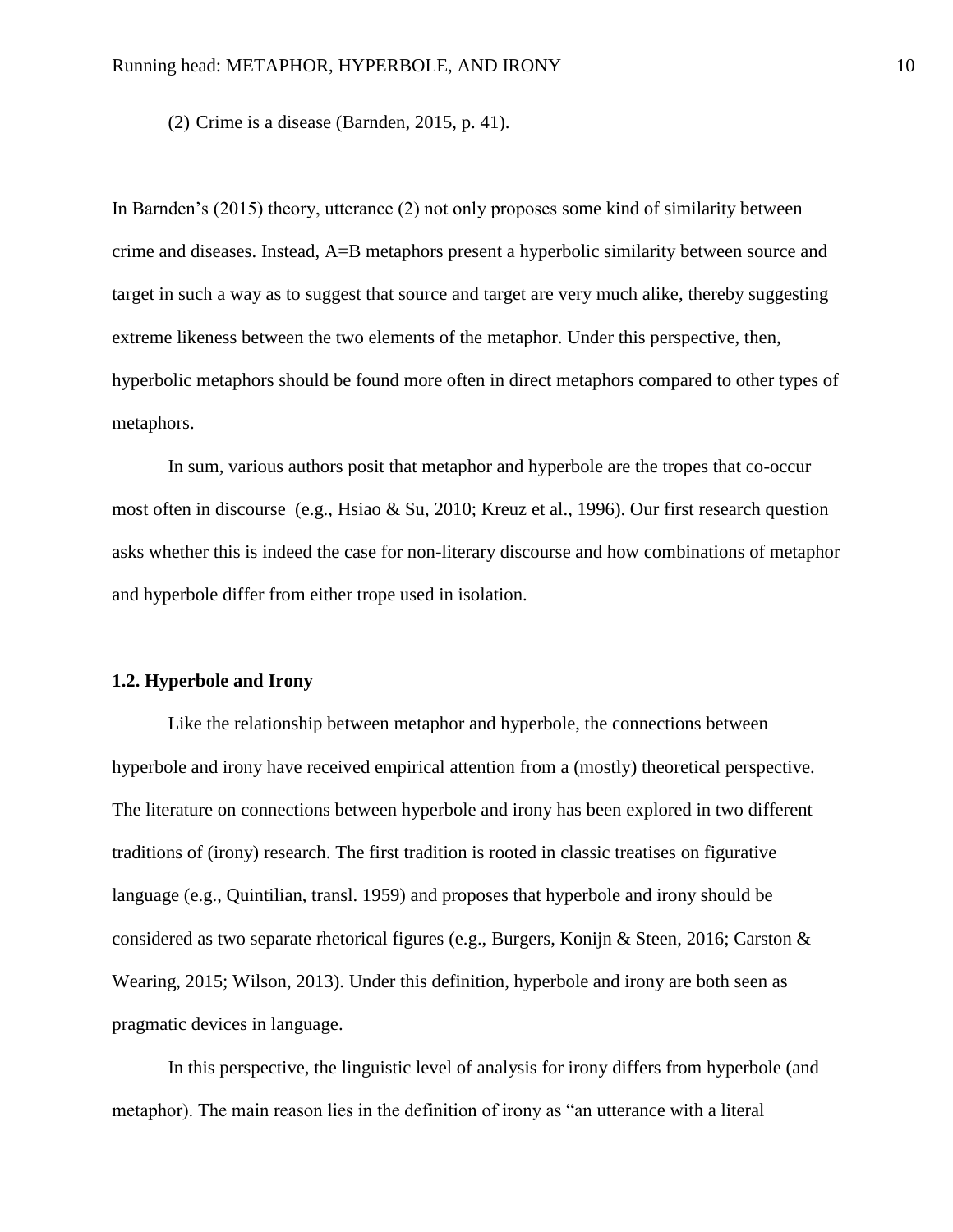evaluation that is implicitly contrary to its intended evaluation" (Burgers, van Mulken  $\&$ Schellens, 2011, p. 190). This definition includes the word 'utterance', implying a different linguistic level of analysis from metaphor and hyperbole, which are more often identified at the level of individual words (hyperbole: Burgers, Brugman, Renardel de Lavalette, & Steen, 2016; metaphor: Pragglejaz Group, 2007, Steen et al., 2010a).

Despite the differences of linguistic level of analysis, both hyperbole and irony reflect a change in evaluation between the propositional ('literal') and intended meaning of the word(s) or statement(s). The nature of the change in evaluation, however, differs. In addition, both hyperbole (e.g., Colston & Keller, 1998) and irony (e.g., Attardo, 2000a; Wilson & Sperber, 1992) are typically used when expectancies are disconfirmed. Hyperbole includes a change in magnitude (with the literal meaning being more extreme than the intended meaning; e.g., Colston & O'Brien, 2000), which can highlight a discrepancy between expectation and reality (Colston  $\&$ Keller, 1998; e.g., if Peter is supposed to be an excellent baker, but slightly burns an apple pie, Mary could hyperbolically say: "That pie is completely burnt!").

Irony, in contrast, comprises a reversal in evaluative valence (from a positive to a negative meaning, or vice versa). In cases of a failed expectation, irony can simultaneously mention the original expectancy and critique it for being false in the situation at hand (e.g., Wilson & Sperber, 1992; for instance, when Mary exclaims: "Peter really is an excellent baker!"). In this way, irony reflects relevant inappropriateness (Attardo, 2000a), because the ironic statement is both relevant for the discussion (by for instance mentioning the original expectation), yet literally inappropriate to the situation (because Peter showed poor rather than excellent baking skills).

Because hyperbole and irony both include a change in evaluation, various scholars have identified hyperbole as an irony marker. That is, hyperbole can serve as a clue alerting a reader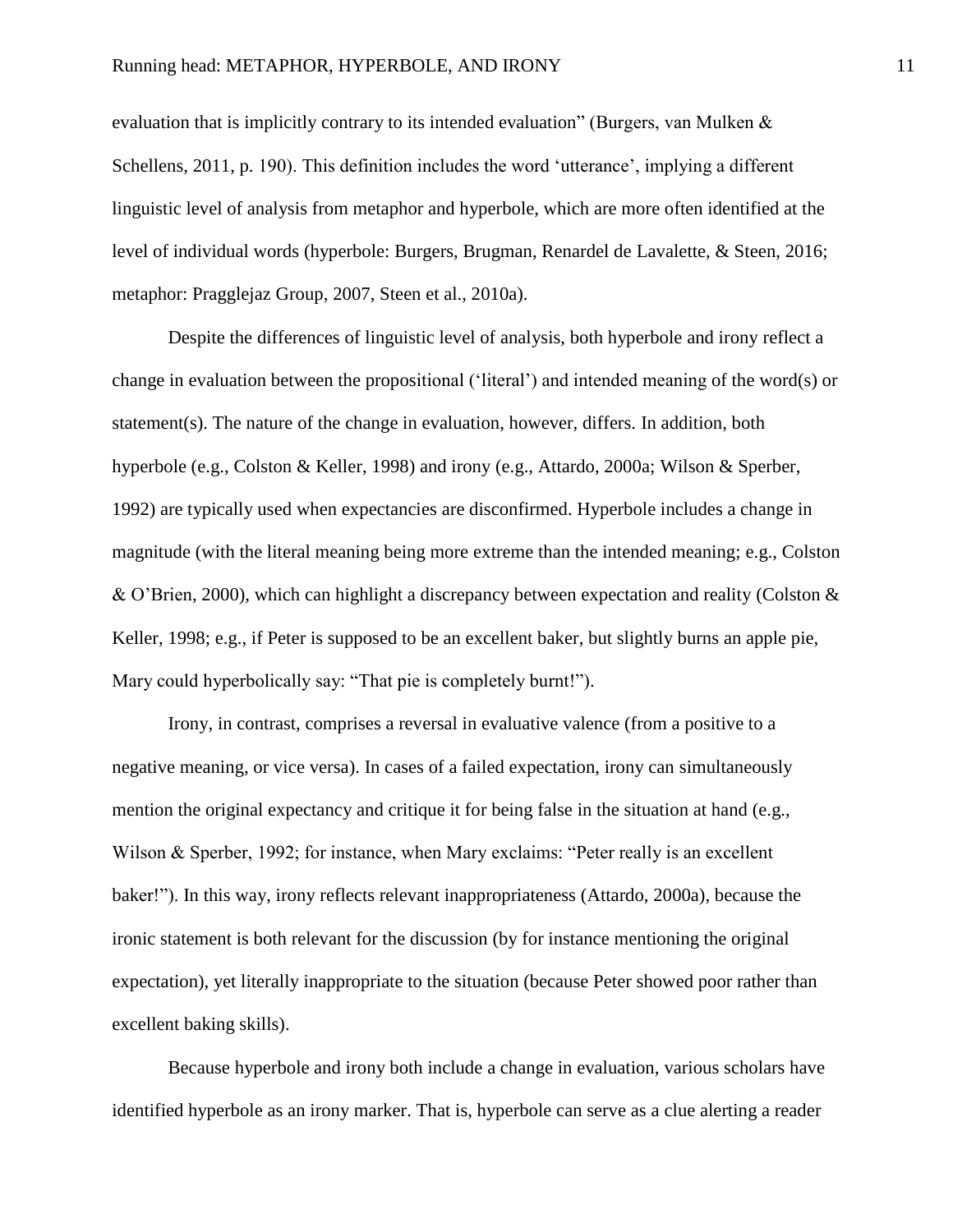to a potential ironic intent of the speaker (e.g., Attardo, 2000b; Seto, 1998). Kreuz and Roberts (1995), for instance, show that hyperbolic constructions combining an adverb (e.g., *absolutely*, *just*, *simply*, *really*) with an adjective with extreme (positive) valence (e.g., *fantastic*, *amazing*, *brilliant*, *wonderful*) are likely to be seen as ironic as well. In such studies, hyperbole is thus analyzed as a marker of irony.

In addition, Giora and colleagues recently introduced the *defaultness hypothesis*, which posits that some grammatical constructions are automatically processed as irony regardless of the meaning of individual words (Giora, Givoni & Fein, 2015; Giora, Givoni, Heruti & Fein, 2017). One of the constructions that has been marked as a default ironic construction is negated hyperbole (specifically: *not the best XX*, with a noun on the XX spot). In this way, defaultness through negated hyperbole provides additional support for the thesis that hyperbole and irony are closely related.

Furthermore, hyperbole does not only alert a reader to the use of irony, but the combination of hyperbole and irony adds meaning to the utterance compared to an utterance using only one of the two tropes. This is reflected in a study by Colston and Keller (1998) who present participants with situation descriptions containing only hyperbole, only irony or both hyperbole and irony. Their results indicate that recipients infer more surprise from the combination of hyperbole and irony than from either of the figures in isolation, suggesting that combining the two tropes adds meaning compared to any of the figures in isolation. However, corpus-analytic results by Claridge (2011, p. 85) suggest that only a small amount of hyperboles contain irony, as she found only "three or four instances" of ironic hyperboles.

While the first (classical) research tradition sees hyperbole and irony as two separate (but related tropes), the second research tradition views hyperbole as a subtype of irony, together with sarcasm, jocularity and other tropes like understatement and rhetorical questions (e.g., Gibbs,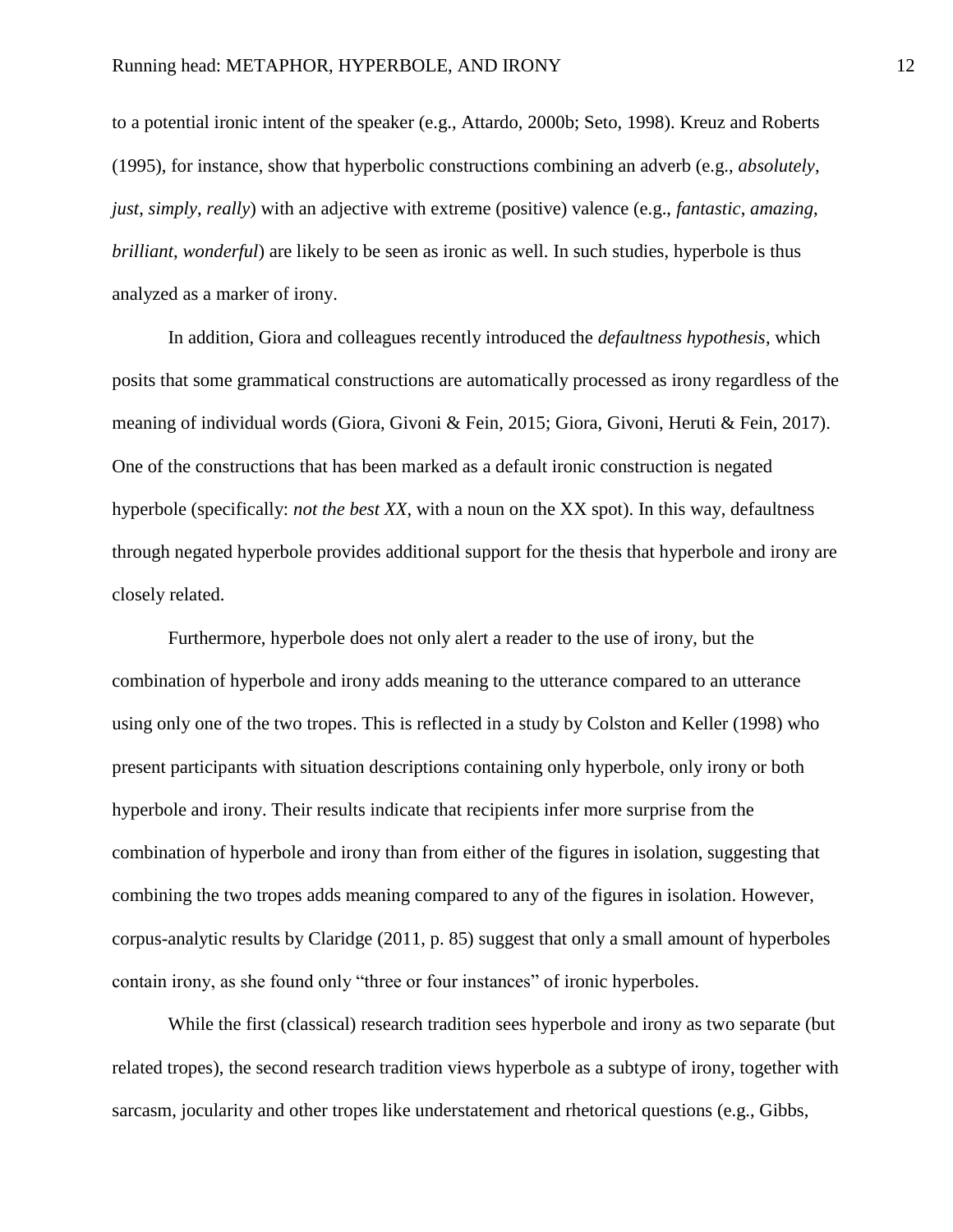2000; Gibbs & Colston, 2012; Hancock, 2004). This tradition uses a very broad definition of irony. Gibbs (2000, p. 23) for instance posits that "[i]rony is not a single category of figurative language, but includes a variety of types, each of which is motivated by slightly different cognitive, linguistic, and social factors and conveys somewhat different pragmatic meanings". Under this perspective, then, irony and hyperbole are defined at different levels of analysis, with irony being located at a higher level than hyperbole. As a result, in this perspective, all examples of hyperbole are also ironic due to the broad nature of the definition of irony.

In this broader view on irony, the irony subtype of sarcasm may be closest to the trope of verbal irony as defined by scholars who take the more narrow definition of irony. Sarcasm occurs when "speakers spoke positively to convey a more negative intent" (Gibbs, 2000, p. 12). While studies from the classical perspective focus on the commonalities between hyperbole and irony, studies from this broader perspective highlight the differences between hyperbole and sarcasm. For instance, Gibbs (2000) demonstrates that, in conversation, sarcasm is used more by male than female speakers, while for hyperbole, this is reversed. Furthermore, sarcasm is typically seen as more critical than hyperbole. Hancock (2004) compares the use of sarcasm and hyperbole in conversations taking place face-to-face (FTF) or through computer-mediated communication (CMC; i.e., chat) and shows that sarcasm is used more often in both modalities than hyperbole. Furthermore, while hyperbole use does not differ between FTF and CMC, sarcasm is used more often in CMC than in FTF. In contrast, other types of CMC show different uses of hyperbole and sarcasm. In e-mail conversations (Whalen, Pexman & Gill, 2009) and online blogs (Whalen, Pexman, Gill & Nowson, 2013), hyperbole was used more often than sarcasm. Speakers also tended to use less discourse markers with hyperbole than with sarcasm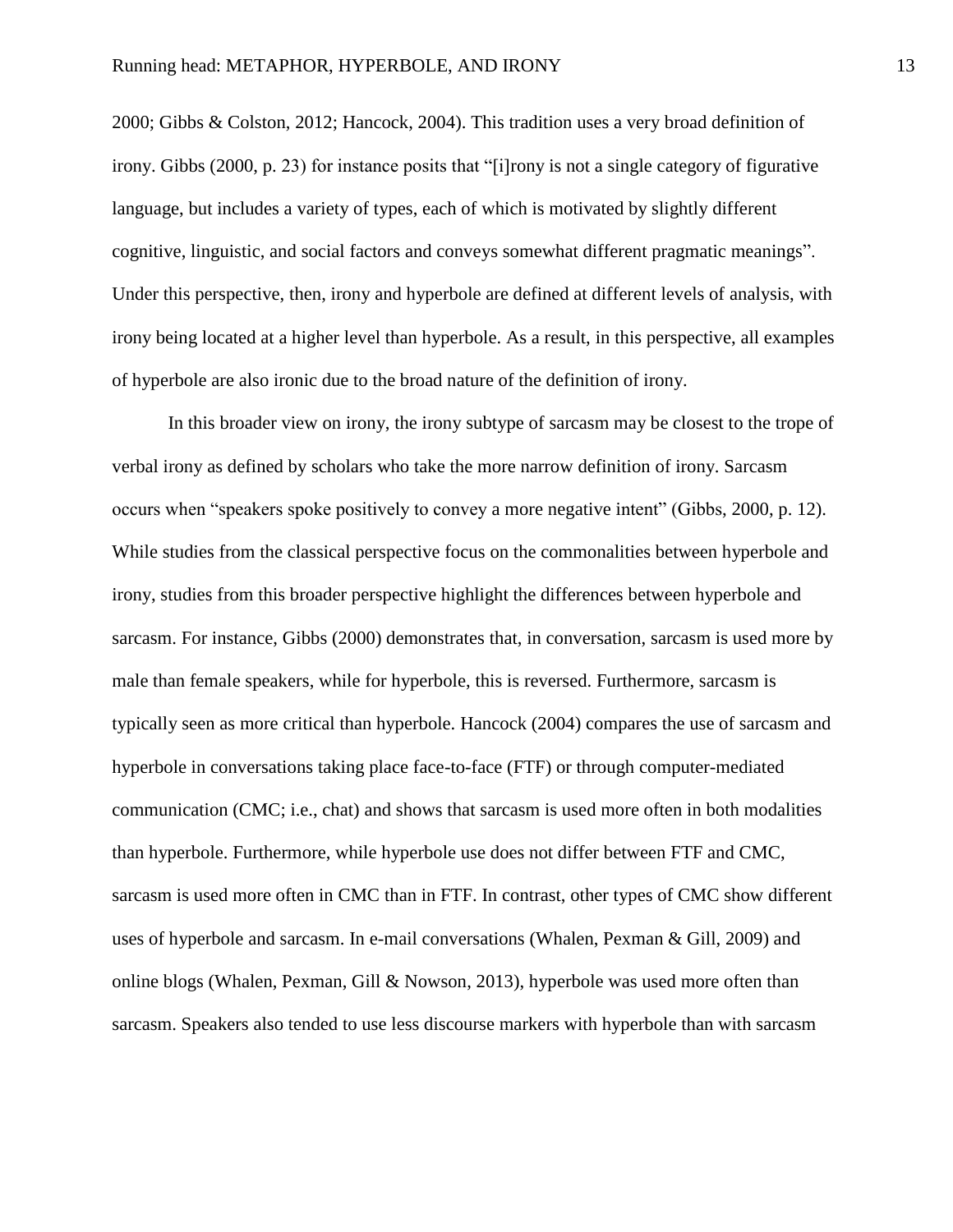(Whalen et al., 2009). Thus, studies from this broader perspective accentuate the differences between sarcasm and hyperbole in that the two tropes are used differently in discourse.<sup>1</sup>

In sum, the literature on irony and hyperbole shows diverging patterns on their interconnectedness. Scholars who view both irony and hyperbole as distinct tropes focus on their commonalities, by proposing that hyperbole is a general way to mark irony (e.g., Attardo, 2000b; Kreuz & Roberts, 1995; Okamoto, 2006; but see Claridge, 2011). At first glance, scholars who take a broader view of irony can be seen to agree, because they classify both hyperbole and sarcasm as subtypes of irony which also suggests commonalities. However, corpus analyses from this second perspective actually tend to demonstrate that and how hyperbole and sarcasm are used in very different ways in discourse, suggesting that co-occurrences of hyperbole and irony within one utterance should be rare. This leads to our second research question which asks if and when hyperbole and irony co-occur in discourse.

## **1.3. Metaphor and Irony**

 $\overline{\phantom{a}}$ 

In contrast to the combination of metaphor and hyperbole and the combination of hyperbole and irony, the ways metaphor and irony interact have received relatively little empirical attention. For instance, while in RT, metaphor and hyperbole are seen as being related on a continuum, irony is seen as a trope that is different from both (e.g., Carston & Wearing, 2015). Similarly, the broader view of irony (e.g., Gibbs, 2000) does not see metaphor as a subtype of irony, which means that studies from this perspective also pay little attention to metaphor.

<sup>&</sup>lt;sup>1</sup> Proponents of both perspectives debate the merits of each focus. For instance, Carston and Wearing (2015, pp. 83-86) argue against the perspective of hyperbole being a subtype of irony, because many hyperboles do not contain an implicit shift of valence (from positive to negative or vice versa). Please note that such discussions typically hinge on the definition of irony. After all, scholars who favor the position that hyperbole is a subtype of irony often emphasize how hyperbole differs from sarcasm (e.g., Gibbs, 2000; Hancock, 2004).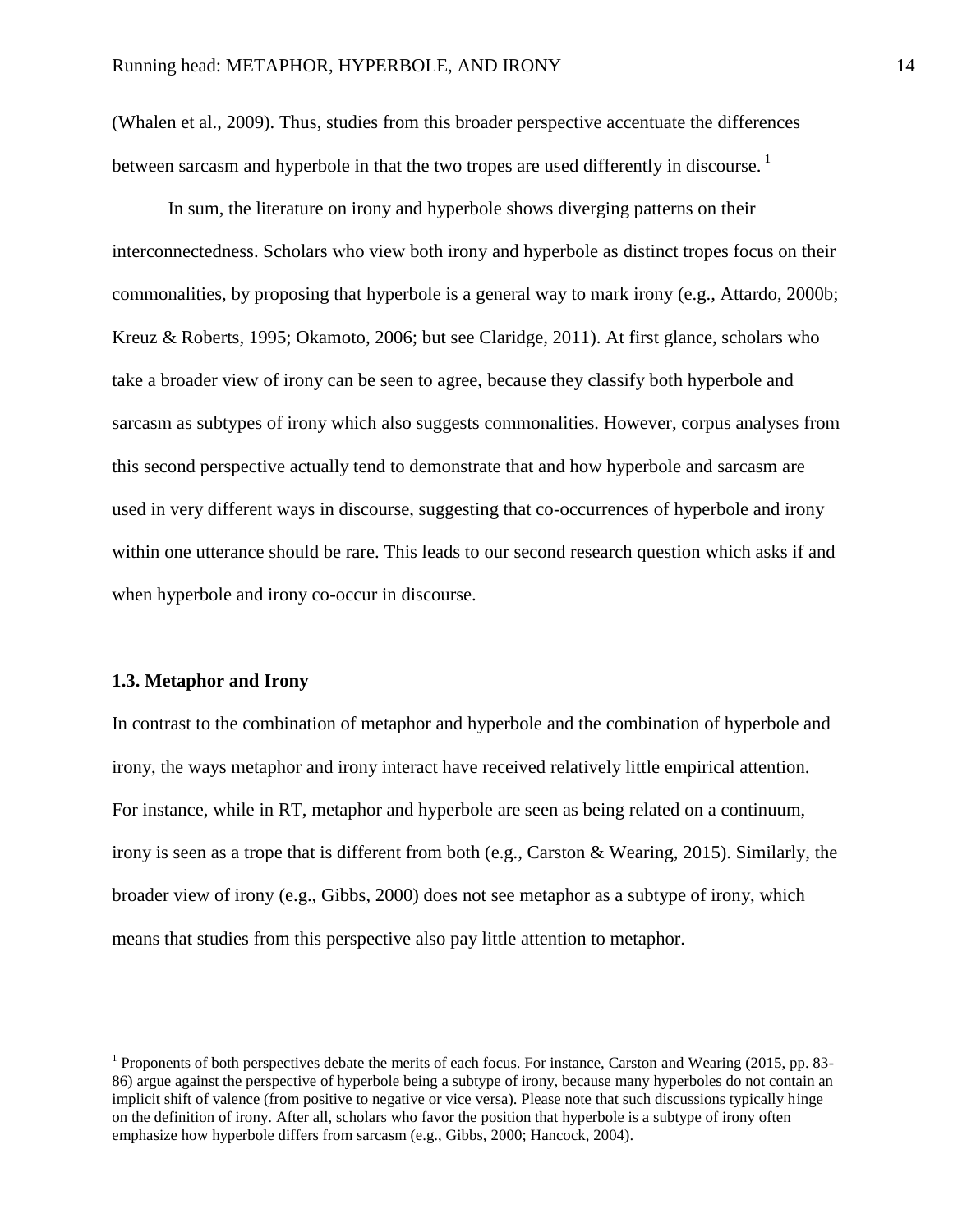Nevertheless, some previous studies have explored the relations between metaphor and irony. For instance, Veale (2013) reports on a computational analysis of similes, which shows that ironic similes are an important subset of metaphors. Similes are a specific type of direct metaphor, which includes a metaphor flag such as 'like' or 'as' (e.g., *as useful as a clock*). In a simile, the speaker includes an explicit comparison statement, which may draw attention to the inferred similarity (e.g., clocks are typically useful). An ironic simile subverts this notion of similarity by including a source that typically does not have the inferred property (e.g., *as useful as a screen door on a submarine*; Veale 2013, p. 324). In these ways, irony serves as a way to change simile from a figure expressing similarity to a figure expressing dissimilarity.<sup>2</sup>

Other studies focusing on the combination of irony and metaphor do so from an experimental perspective. Burgers et al. (2015), for instance, investigate if conventional metaphor and irony can positively impact the persuasiveness of commercial advertisements. They find that only conventional metaphors (e.g., 'library' to denote storage capacity on an ereader) increase advertising persuasiveness. Conventional irony had no effects on persuasiveness, both in isolation and in combination with conventional metaphor. In contrast, Colston and Gibbs (2002, Experiment 3) studied processing of combinations of metaphor and irony. They found that statements that contained both metaphor and irony were more difficult to process than statements that contained only irony. Furthermore, Colston and Gibbs (2002, Experiment 4) also found that an ironic utterance without metaphor more closely mirrored a speaker's prior belief than an ironic utterance with metaphor.

A series of studies by Albert Katz and Penny Pexman demonstrates that socio-cultural cues can be an important moderator in determining whether a statement is taken as metaphor

l

<sup>&</sup>lt;sup>2</sup> Please note that Carston and Wearing (2015, p. 88) analyze such cases in a different way from Veale (2013). While Veale (2013) classifies examples like "He's as charismatic as a traffic cone" as ironic simile, Carston and Wearing (2015) propose to label them "hyperbolic metaphor".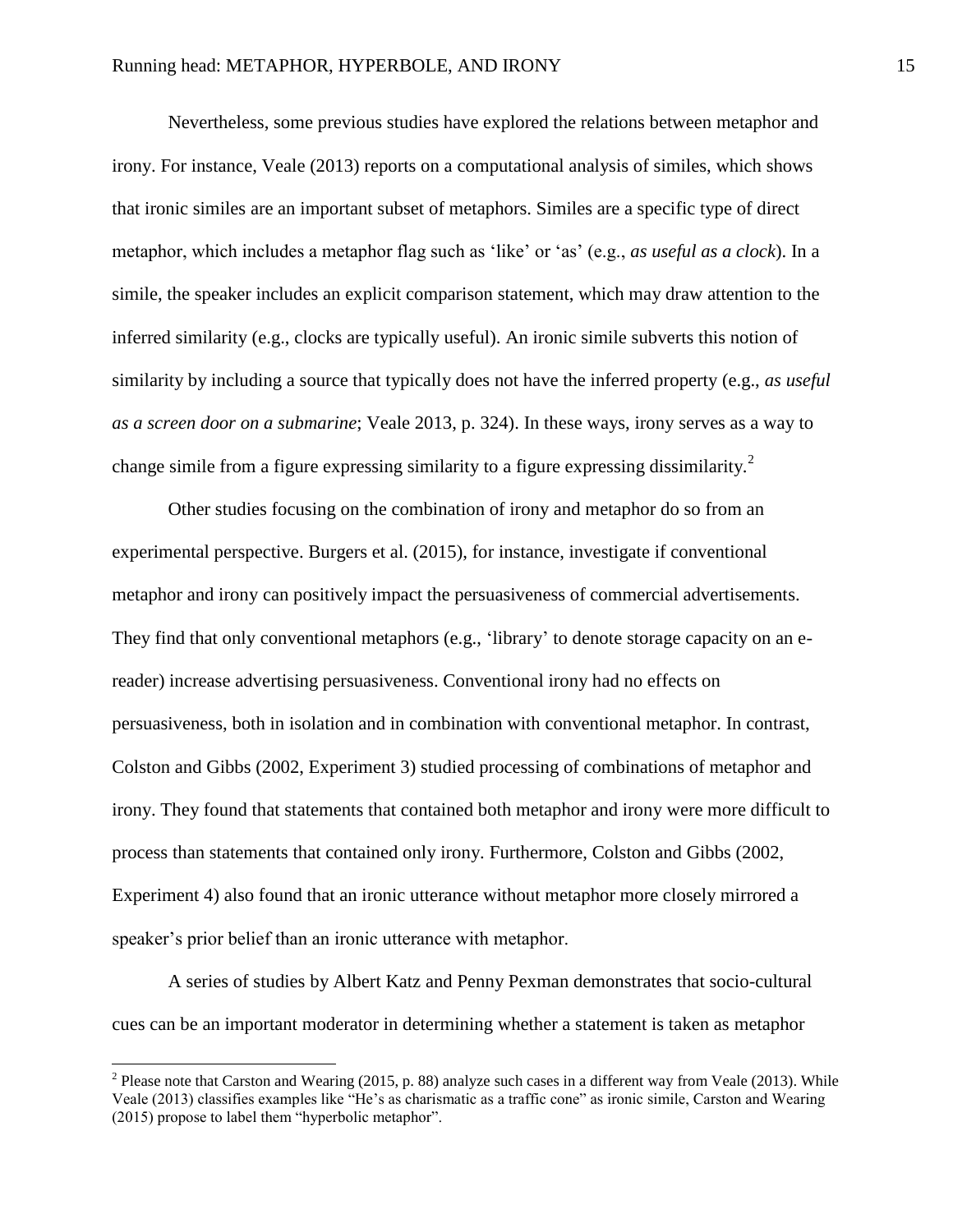and/ or irony. Katz and Pexman (1997) presented participants with a series of statements in a neutral context that were either spoken by somebody with an occupation that was highly associated with irony (e.g., cab driver, comedian) or by somebody with an occupation that was highly associated with refraining from irony (e.g., clergyman, doctor). In their study, metaphorical statements were rated as more ironic when spoken by somebody with a high-irony profession. Furthermore, a follow-up study demonstrated that readers first attend to the metaphorical element of the utterance, after which the ironic element is (sometimes) activated (Pexman, Ferretti, & Katz, 2000).

These studies thus show an asymmetry between metaphor and irony in that the metaphorical element of the utterance seems to be the element that is activated and processed first, after which an ironic reading can or cannot be attached to it. Many of the examples used in these earlier studies (e.g., Katz & Pexman, 1997; Pexman et al., 2000) typically comprise direct metaphor of the form of A=B (e.g., *Her mind is an active volcano*; Katz & Pexman, 1997, p. 23). Earlier research into metaphor showed that such examples of direct metaphor are relatively infrequent in regular discourse (Steen et al., 2010b). Thus, an important question is whether such examples of ironic direct metaphor are representative of combinations of metaphor and irony in actual discourse. This leads to our third research question asking about the ways in which metaphor and irony are used in combination in discourse.

## **1.4. Tropes in newspaper texts**

One important first register in which we can test assumptions about the relation between different tropes is newspaper texts. Two independent studies of metaphor usage in English (Krennmayr, 2015) and Dutch (Pasma, 2011) show that, in this genre, metaphors are typically used in different ways from general word use. That is, both studies demonstrate that, on average,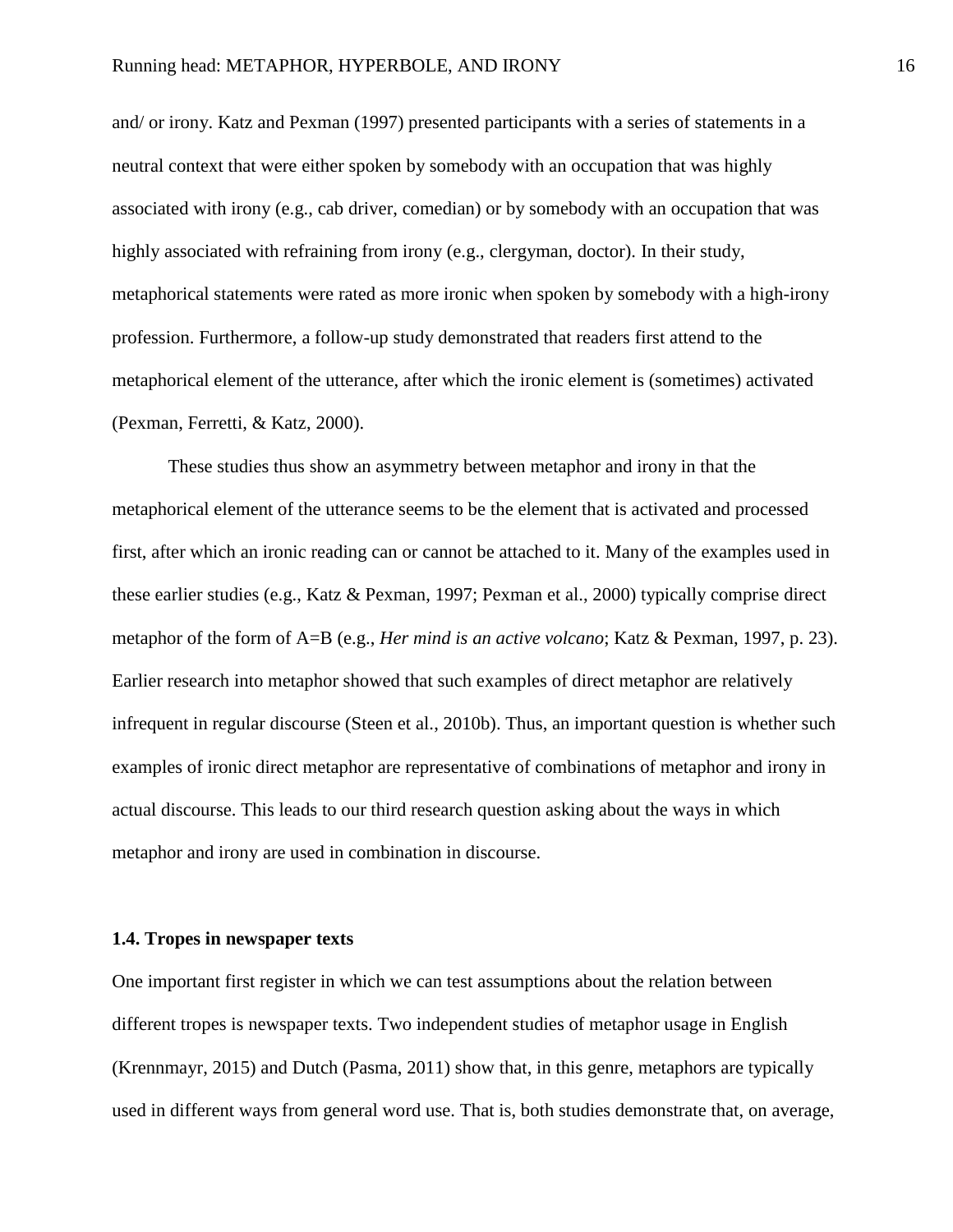between 16.4% (English – Krennmayr, 2015) and 22.1% (Dutch – Pasma, 2011) of words are metaphoric. However, when looking at different word classes, both studies show that a larger percentage of prepositions, verbs and adjectives are metaphoric compared to this general distribution. As such, the news register gives us a good first test case to check for combinations of the three tropes, and to see whether combinations of metaphor with hyperbole and irony follow this general pattern or whether these combinations are different. If so, we have quantitative evidence that and how combinations of two or more tropes differ from their usage in isolation.

Additionally, the studies we discussed so far focused on a combination of two of the three tropes (metaphor, hyperbole, irony). In some cases, it is possible to have expressions that combine all three tropes. Burgers et al. (2016) for instance provide an example of Dutch PM Mark Rutte who suggested in Parliament that the euro currency was "Hotel California: You can check in, but never leave!". This statement contains a metaphor comparing the euro currency to Hotel California. It also contains hyperbole, by suggesting that it is impossible for a country to ever leave the euro. Finally, this example contains irony, by referring to Hotel California. In general, hotels are pleasant and nice places to stay. In the song by the Eagles, however, Hotel California is presented as a place of nightmares. To the best of our knowledge, no empirical corpus study has yet explicitly focused on corpus analysis of expressions combining metaphor, hyperbole and irony. We therefore analyze the structure of such expressions through bottom-up corpus analysis, which leads to our fourth research question about the ways in which the three tropes are combined in discourse.

#### **2. Method**

#### **2.1. Sample**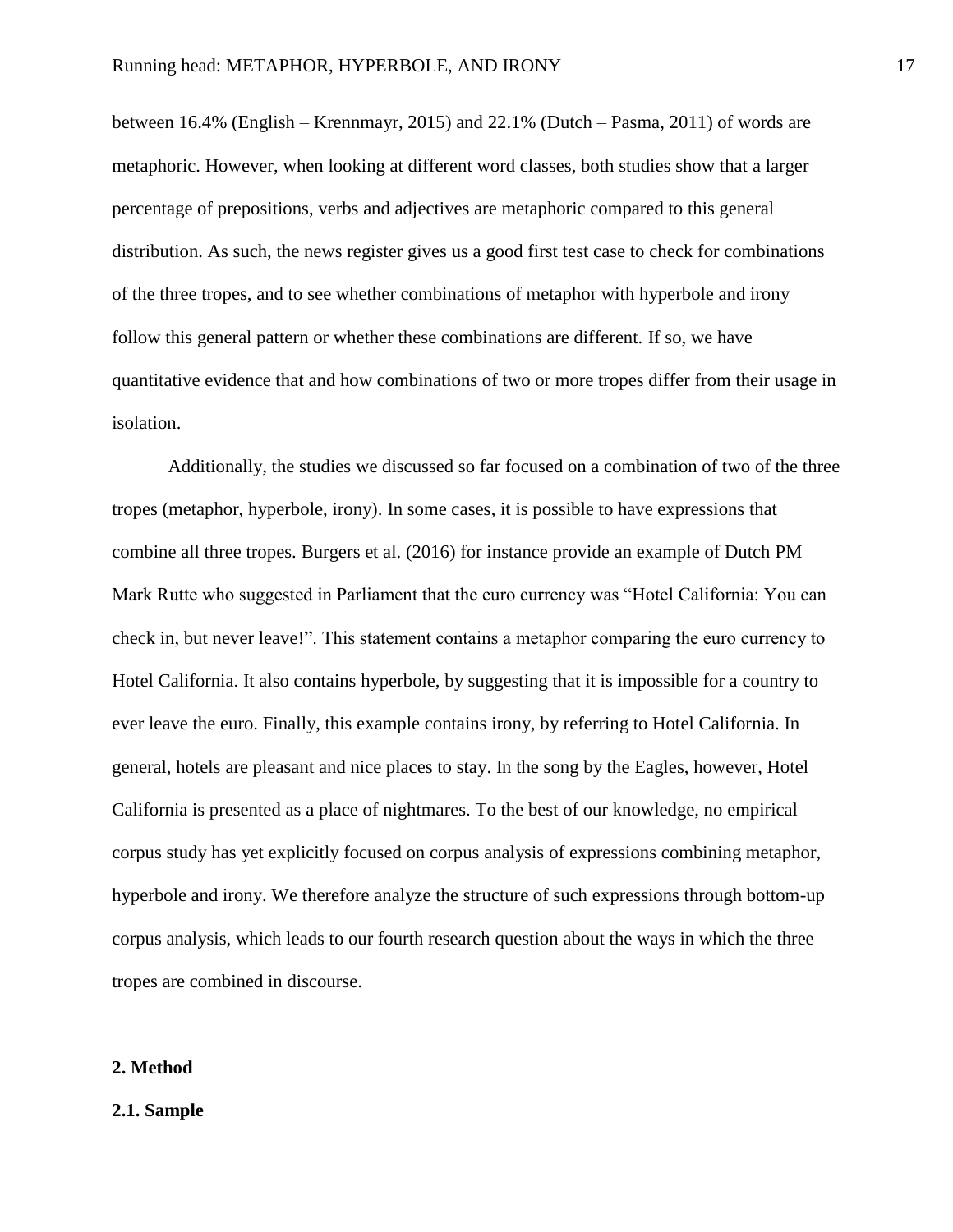Our corpus comprised news articles written in Dutch news outlets in the first semester of 2014 (i.e., from January 1, 2014 to June 30, 2014). We focused on articles on economic topics, as this topic has generally been associated with figurative-language use (e.g., Charteris-Black  $\&$ Musolff, 2003; López & Llopis, 2010). In addition, previous corpus analyses demonstrated that the newspaper genre typically contains tropes like metaphor (Steen et al., 2010b) and irony (Burgers et al., 2012).

Articles were sampled from six different Dutch news outlets: two quality newspapers (*De Volkskrant* and *NRC Handelsblad*), two popular newspapers (*Algemeen Dagblad* and *Telegraaf*), and two news websites (*Nu.nl* and *Geen Stijl*) 3 . Our sample was taken from the database of the Amsterdam Content Analysis Toolkit (AmCAT; Van Atteveldt, 2008), which is a computer program that stores every article written in Dutch print and online newspapers. Relevant articles were selected using a Boolean search containing the Dutch equivalents of the word *economy* and its derivations (e.g., *economic, economics*) combined with at least one other word related to the economy (e.g., *stock exchange, inflation, Nasdaq*). In compiling our corpus, we used two other criteria we determined *a priori* and entered into AmCAT. First, we used a stratified sampling procedure in that we aimed to randomly sample an equal number of articles from each news outlet. Second, we strived for a corpus that contained between 50,000 and 60,000 words in total. Based on these criteria, we sampled a total corpus of 108 articles (18 articles per news outlet). Upon inspection, however, one article (from the web site *Geen Stijl*) was sampled twice. Because the total corpus was within the word range we searched for and *Geen Stijl* articles were generally long, we did not replace this article with another one.<sup>4</sup>

l

<sup>&</sup>lt;sup>3</sup> The Nu.nl website was more factual and featured many articles that were written by the Netherlands national news agency ANP. The Geen Stijl website is more partisan, and features an editorial stance to the right of the Dutch political spectrum. Nevertheless, the Geen Stijl website is affiliated to broadcaster PowNews, which is one of the broadcasters using the Netherlands Public Broadcasting System.

<sup>&</sup>lt;sup>4</sup> Additionally, one randomly sampled text was more than twice as long as any of the other texts in the corpus.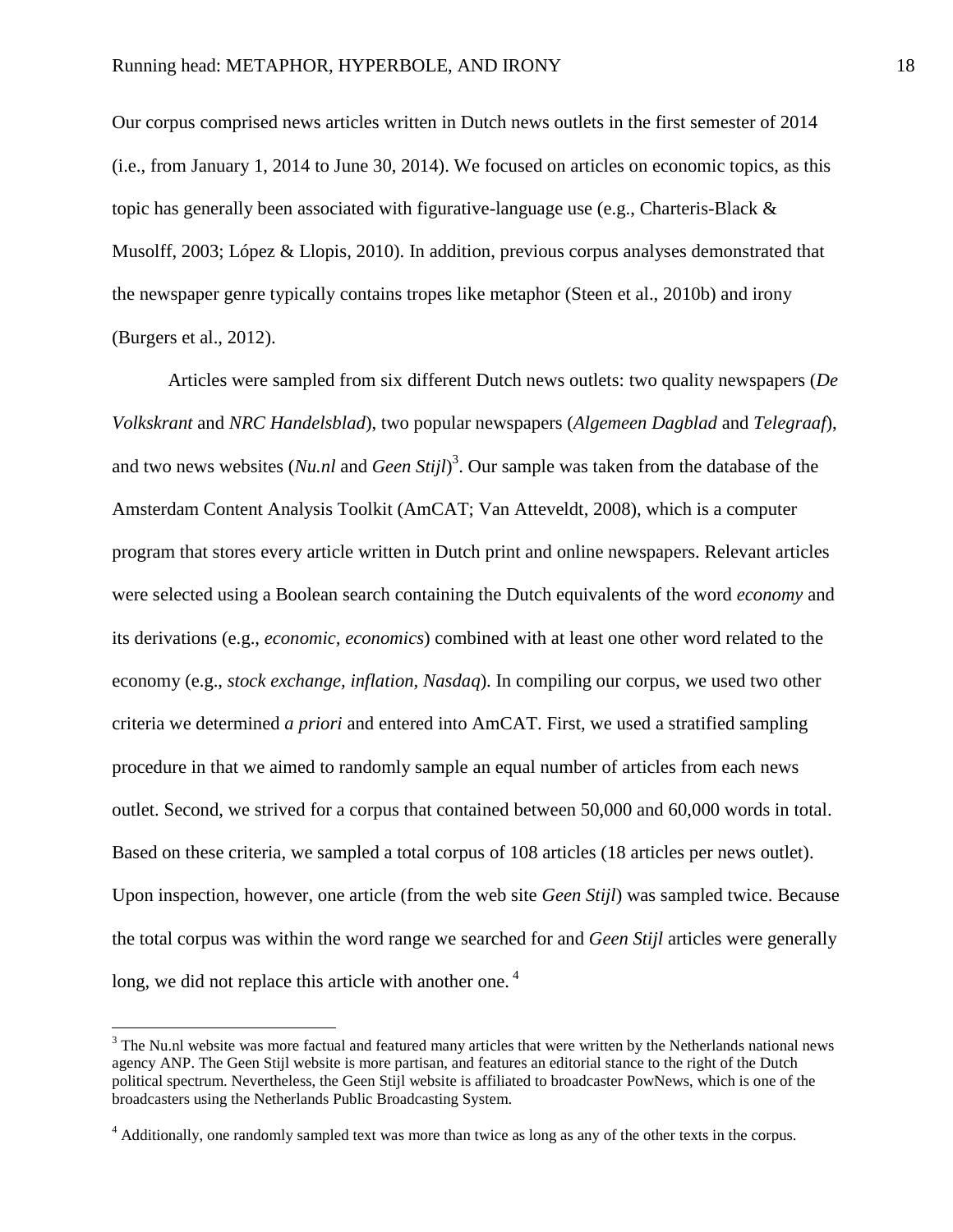## **2.2 Procedure**

 $\overline{\phantom{a}}$ 

The plain text of the 107 news articles was taken from AmCAT, and transformed into XML language. We used Frog (Van den Bosch, Busser, Canisius & Daelemans, 2007), an online Partof-Speech (POS) parser and tagger for Dutch, to parse the plain text into words and to code for word class. Punctuation marks were removed from the XML dataset. Subsequently, words were unitized into lexical units (see Steen et al., 2010a for general coding instructions for English). Lexical units are mostly equivalent to words, with some exceptions. In Dutch, an important exception is the use of separable complex verbs (SCV). These are verbs of which the infinitive comprises two elements, which can be separated in some actual language use, such as the Dutch infinitive *plaatsmaken*, which is spelled as two words when used as a finite verb (*plaats* and *maken*). The two words comprising an SCV were counted as one lexical unit (following Pasma, 2011).

In total, this led to a corpus containing a total of 55,568 lexical units (of which 445 were SCVs). First, some sentences were written in another language than Dutch (e.g., direct quotations from an English-language report) and were excluded for further analysis. Next, we checked all codes applied by the POS tagger. For some words (229 cases, 0.4% of the corpus), the POS tagger made coding mistakes. These mistakes were related to the coding of homonyms, e.g., the Dutch word *zijn*, which can refer to a verb (translated into English as *to be*) or to a possessive pronoun (translated into English as *his*) and to polysemous expressions like the word *oudere*  (translated into English as *elderly*) which can be used both as a noun and an adjective. In other cases, the POS tagger had problems with coding words specific to the domain of economics that are not (yet) in a dictionary of general usage of Dutch (e.g., *bitcoin*). Finally, for 3,599 words

Because we analyze at the level of individual words and did not want this one text to have an undue influence on results, we only coded the first twenty-three sentences of this text.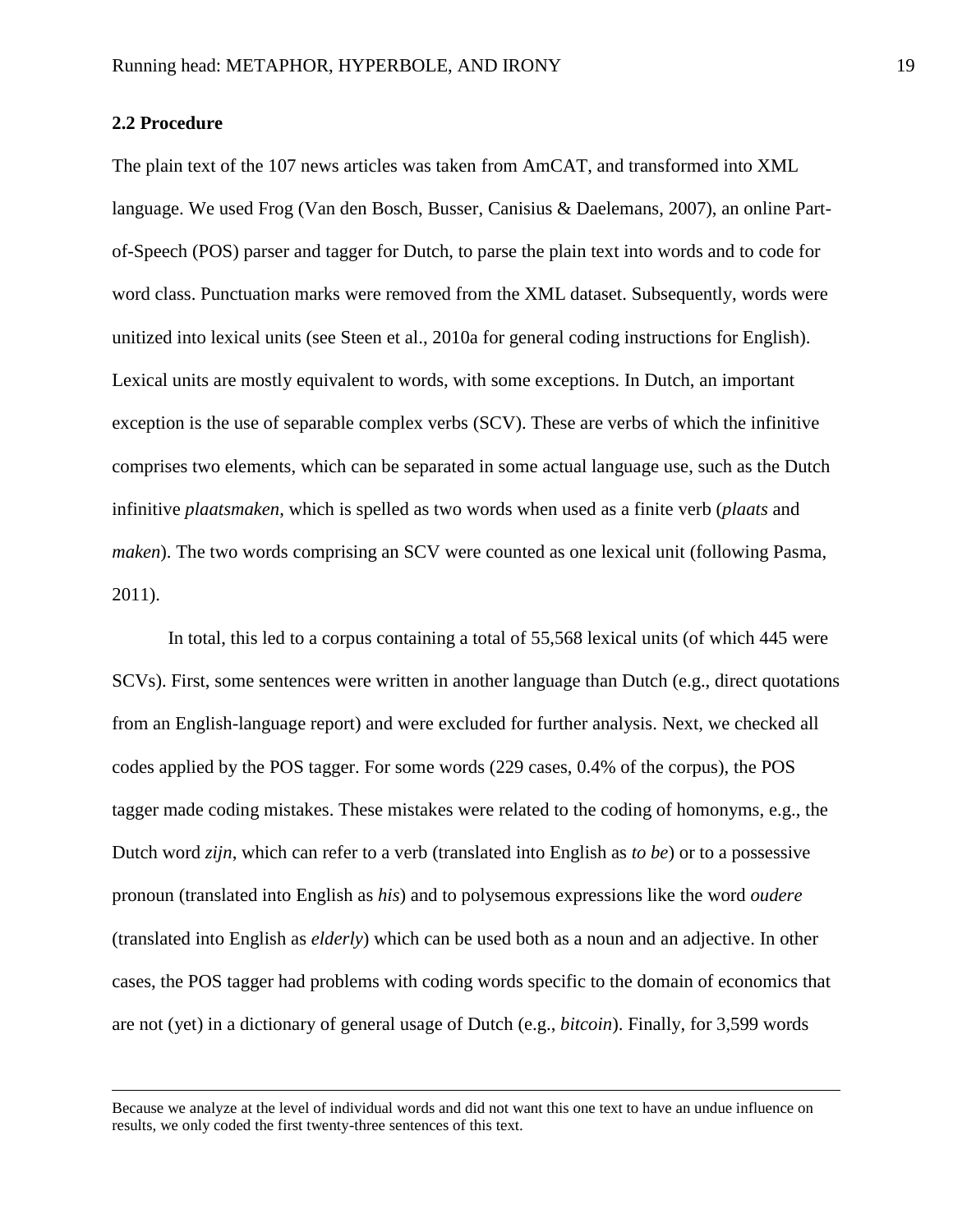(6.6% of the corpus), the POS tagger used the tag of SPEC for special cases it could not assign to any other word class such as references to geographical places (e.g., names of cities, regions and countries), references to people by their given names (e.g., Obama, Rutte), references to specific financial institutions by their proper names (e.g., the specific names of stock exchanges like *Nasdaq* or *AEX*, or specific names of banks like *Rabobank* or *ABN AMRO*) and new, creative compounds that were not in the dictionary (e.g., *gratisgeldkraan*, which translates into English as *free money tap*). These cases of SPEC were all manually corrected and resolved.

After the clean-up of POS tags and the exclusion of non-Dutch quotations, our final corpus had 54,851 lexical units<sup>5</sup>. Word classes used most often in the corpus were nouns (14,943) lexical units; 27.2% of the corpus), verbs (8,750 lexical units; 16.0% of the corpus), prepositions (7,732 lexical units; 14.1% of the corpus), adjectives (4,767 lexical units; 8.7% of the corpus), pronouns (4,516 lexical units; 8.3% of the corpus), adverbs (3,813 lexical units; 6.9% of the corpus) and remainder words (10,330 lexical units; 18.8% of the corpus). 6

Subsequently, each lexical unit was coded for metaphor through the Metaphor Identification Procedure – Vrije Universiteit (MIPVU, Steen et al., 2010a), an updated version of the Metaphor Identification Procedure (MIP, Pragglejaz Group, 2007). Starting from the operational definition of metaphor as a "cross-domain mapping" (Lakoff & Johnson, 1980/2003), MIPVU identifies a lexical unit as metaphorically used when its use may potentially be explained via cross-domain mapping from a more basic contextual meaning of the word<sup>7</sup>, or

l

<sup>5</sup> The total number of lexical units per news outlet was as follows: *Algemeen Dagblad:* 7,527; *Geen Stijl*: 9,492; *NU.nl*: 5,399; *Telegraaf:* 8,576; *NRC Handelsblad:* 12,112; *Volkskrant:* 11,745.

<sup>&</sup>lt;sup>6</sup> The category of remainder words contains the word categories of articles, connectives, interjections and numerals. These were taken together for the purpose of this study, because they contained little to no metaphor or hyperbole, which are the two main variables measured at the level of lexical units (see Table 1 for exact counts).

 $<sup>7</sup>$  In some cases, a word form can be used as a word in two different word classes, such as the English word form</sup> 'blossom' which can both be a noun and a verb. Deignan (2006) demonstrates that, in many such cases, the noun ('the blossom') is used more often non-metaphorically, while the verb ('to blossom') reflects the metaphorical meaning. Such cases are not taken into account in the current analysis, because the noun and verb meanings have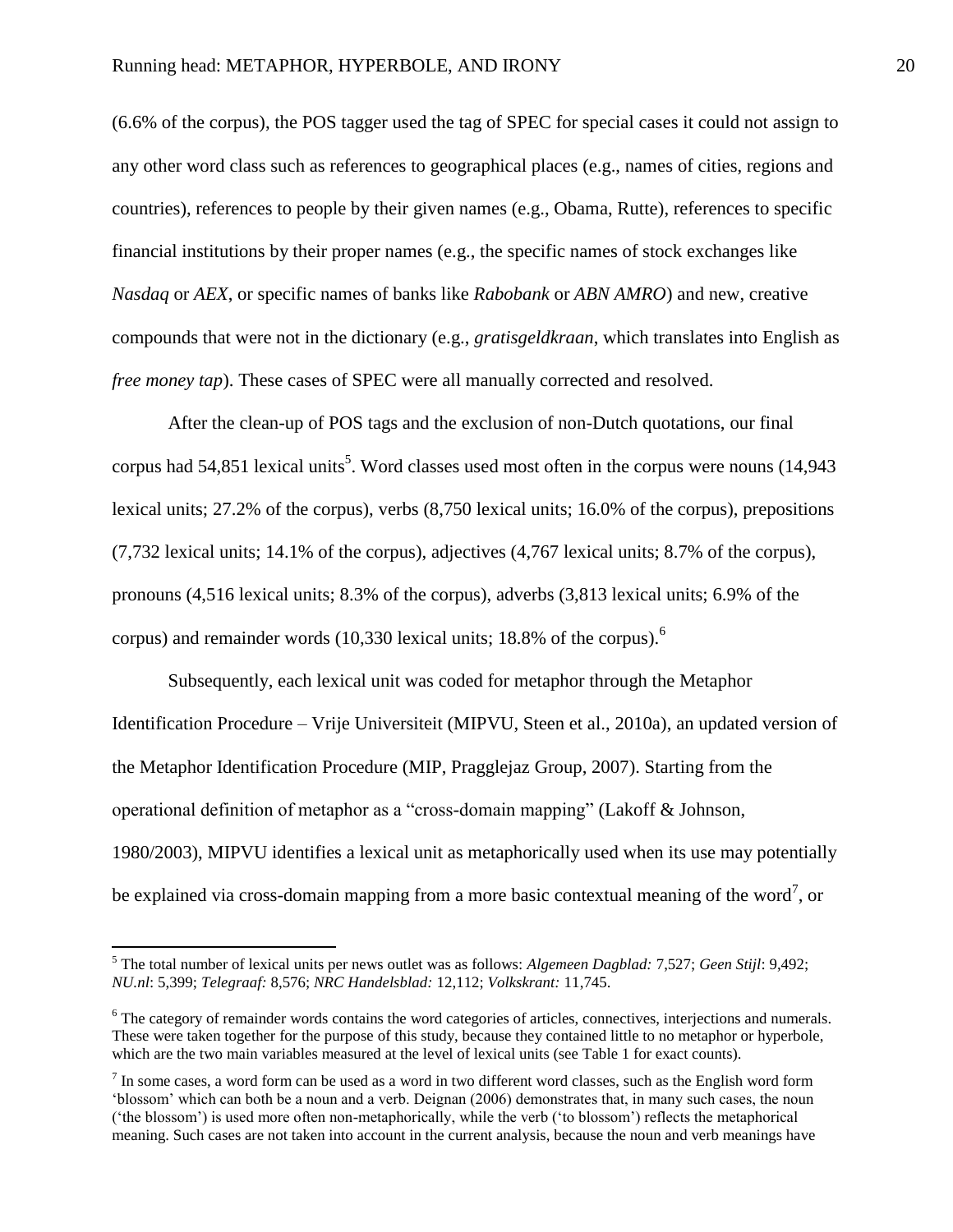via cross-domain mapping from a more basic referent or topic of the text (Steen et al., 2010a, pp. 25-26). Take the word 'bubble' (in Dutch: *bubbel*) in the expression 'bubble on the housing market<sup>3</sup>. The basic meaning of the Dutch word *bubbel* is 'air bell'<sup>9</sup>. This is different from the contextual meaning, which is 'a sector of the economy that threatens to rapidly decline in economic value'. The contextual meaning can be explained by cross-domain mapping, as the value of the housing market can decline very suddenly and without much effort, like the popping of an air bell. This makes 'bubble' a metaphor. For a more detailed explanation of MIPVU, please see Steen et al. (2010a) who developed the original procedure for English, and see Pasma (2011) who adapted it for Dutch.

For hyperbole, we used the Hyperbole Identification Procedure (HIP, Burgers, Brugman, et al., 2016). HIP starts from the operational definition of hyperbole as "an expression that is more extreme than justified given its ontological referent." It subsequently asks to construct a quantitative or qualitative scale for each lexical unit, and to place both the bandwidth of the ontological referent and the expression on the scale. Take the lexical unit 'everywhere' (in Dutch: *overal*) in the sentence "Now the number of house sales has risen with dozens of percents, accredited mortgage consultants are in demand *everywhere*" 10 . The ontological referent of this expression refers to prospective house buyers. However, the expression *everywhere* refers to *all places*. This is more extreme than the group of prospective house buyers, making

 $\overline{\phantom{a}}$ 

separate dictionary entries, which means that they should be treated as separate words following the MIPVU procedure (Steen et al., 2010a).

<sup>8</sup> The Dutch expression is '*bubbel op de huizenmarkt*'.

<sup>&</sup>lt;sup>9</sup> In MIPVU, the basic meaning is determined by a dictionary, that is preferably usage-based like MacMillan for English. Following Pasma (2011), we used the Dutch dictionary *Van Dale* for the Dutch-language corpus.

<sup>&</sup>lt;sup>10</sup> The Dutch expression is "*Nu het aantal huizenverkopen met tientallen procenten stijgt, worden overall erkende hypotheekadviseurs gevraagd*".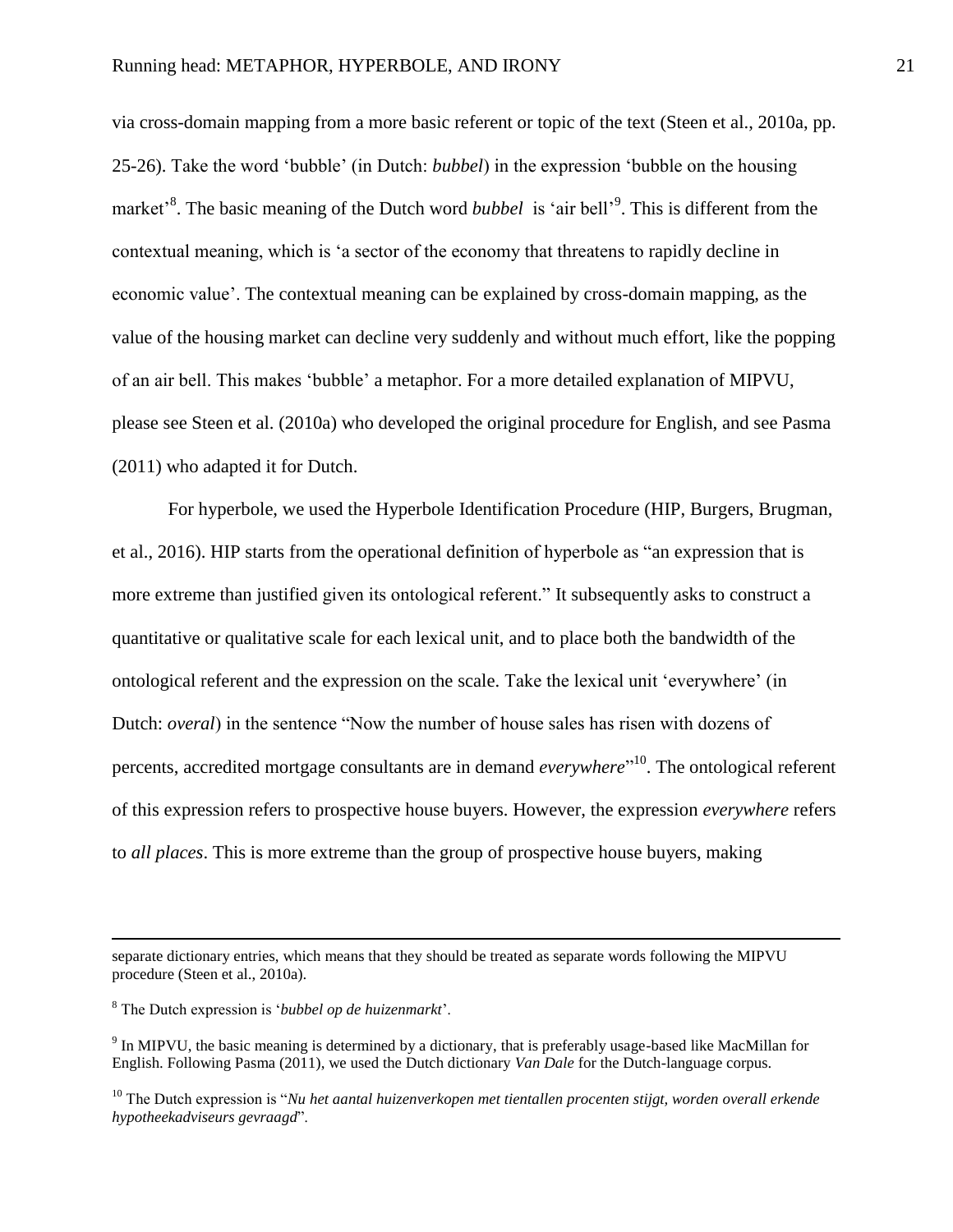*everywhere* an example of hyperbole. For a more detailed explanation of HIP, please see Burgers, Brugman et al. (2016).

For irony, we used the Verbal Irony Procedure (VIP, Burgers, van Mulken & Schellens,  $2011$ <sup>11</sup>. VIP starts from the operational definition of irony as an "utterance with a literal evaluation that is implicitly contrary to its intended evaluation". Subsequently, it analyses irony at the level of simple clauses, to be able to include implicitly evaluative ironic utterances (Burgers et al., 2012b; Wilson & Sperber, 1992), which are ironic without any of the individual words carrying the ironic meaning.<sup>12</sup> For each clause, coders construct a scale with a positive and a negative domain, and place both the literal and intended evaluation onto the scale. Take the clause 'Welcome to Hospice European Union'<sup>13</sup>, which was written in a Eurosceptic column discussing the EU's refugee policy. The literal evaluation of this clause is positive, welcoming refugees to the EU. The intended evaluation, however, is negative in that the column's author is in favor of closed borders. As the literal and intended evaluation differ in valence (positive vs. negative), this clause is ironic. For a more detailed explanation of VIP, please see Burgers et al.  $(2011).$ <sup>14</sup> For corpus examples of the different configurations, see Table 1.

## [TABLE 1 ABOUT HERE]

## **2.3 Reliability**

 $\overline{\phantom{a}}$ 

 $11$  In case scholars want like to apply MIP, HIP and/or VIP to a corpus of their own choosing, they may like to know that – after extensive coder training – it takes, on average, between 30 seconds and 2 minutes per unit per procedure to make a coding decision, depending on context. This implies that trained coders can code between 30 and 120 units per hour. Please also note that coders need to take regular breaks to prevent mistakes from coding fatigue, and individual coders are recommended to code for a maximum of four hours per day.

<sup>&</sup>lt;sup>12</sup> Wilson and Sperber (1992) use the example 'Oh Tuscany in May' uttered by a speaker during a downpour in Tuscany in May, when the speaker was explicitly promised sunny skies. The irony in this statement cannot be resolved by taking the opposite of any of the individual words 'oh', 'Tuscany', 'in', or 'May'.

<sup>13</sup> The Dutch expression is "*Welkom in Gasthuis Europese Unie"*.

<sup>&</sup>lt;sup>14</sup> Because irony is coded at the clause-level and metaphor and hyperbole are coded at the lexical-unit level, combinations of tropes including irony are described at the level of clauses.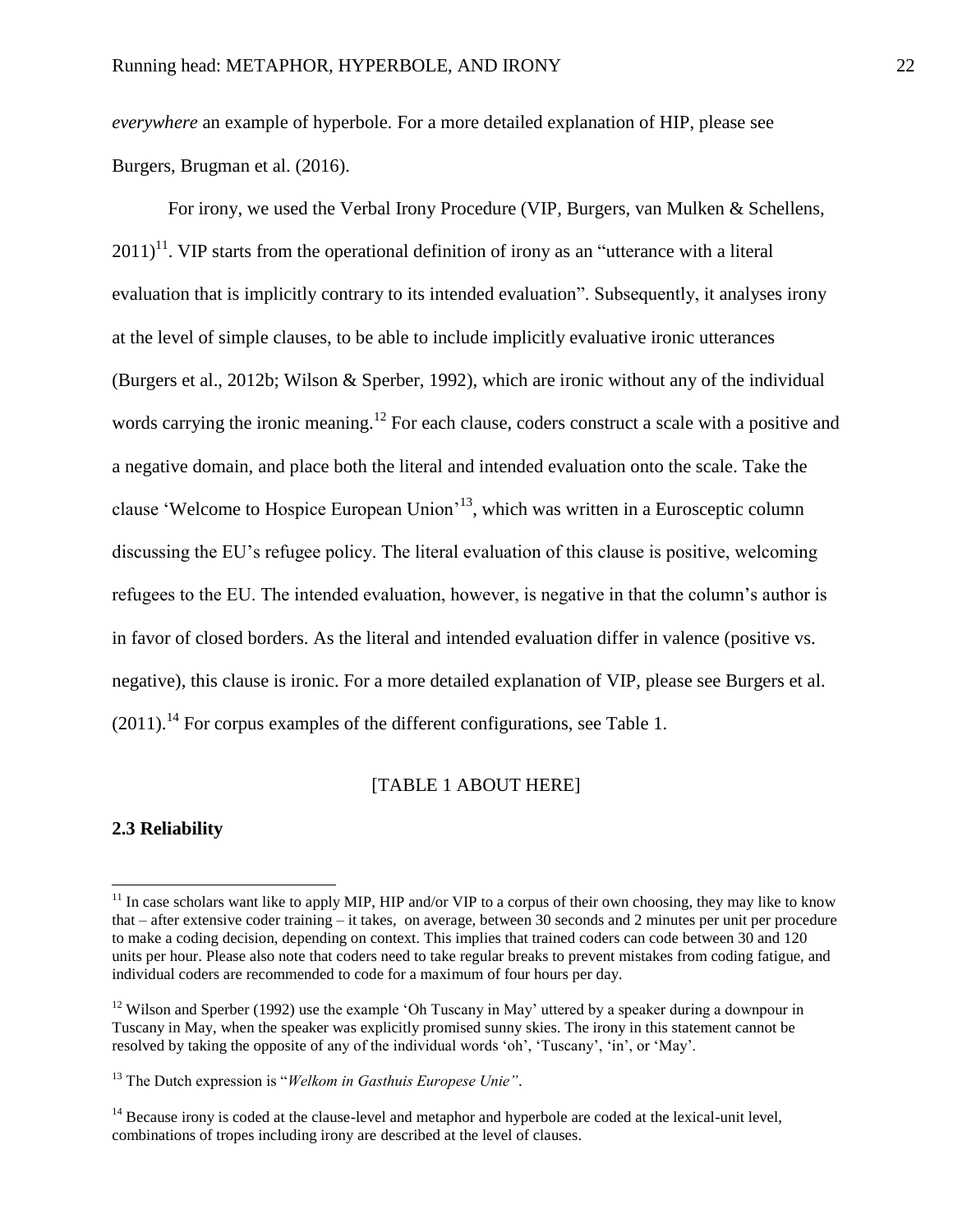Intercoder reliability was calculated on a sub-section of 10 texts containing 4,444 lexical units, which were independently coded by two coders. Coders agreed that none of the sentences in this sub-section was ironic (100% agreement, Cohen's  $\kappa$ =1.0) Results show that the reliability for metaphor (95.05% agreement, Cohen's κ=.71) and hyperbole (99.66 % agreement, Cohen's  $\kappa$ =.62) was "substantial" (Landis & Koch, 1977).<sup>15</sup>

## **3. Results**

 $\overline{\phantom{a}}$ 

Results demonstrate that, of the three tropes, metaphor is used most often in that 10,819 lexical units (19.7% of the total corpus) were metaphoric. A total of 535 lexical units (1.0% of the corpus) was hyperbolic. A total of 30 out of 6,533 clauses (0.5% of the corpus) were ironic. The 30 ironic clauses comprise a total of 227 lexical units. These results demonstrate that metaphor is used most often in economic newspaper articles, followed by hyperbole and irony. We now turn to the analyses for the different research questions.

## **3.1. Research question 1: Metaphor and hyperbole**

Because both metaphor and hyperbole are measured at the level of word class, we first establish how they are used together vs. in isolation. We find that 64 lexical units in the corpus contain both metaphor and hyperbole. From the perspective of metaphor, this implies that 0.6% (i.e., 64 out of 10,819) of the metaphors in the corpus are also hyperbolic. From the perspective of hyperbole, this implies that 12.0% (i.e., 64 out of 535) of the hyperboles in the corpus are also metaphoric. These results provide some concrete support for the notion that hyperbole is a trope which relatively often combines with other tropes (e.g., Carston & Wearing, 2015; Hsiao & Su, 2010).

<sup>&</sup>lt;sup>15</sup> This intercoder reliability test has previously been reported in Burgers, Brugman et al. (2016), which describes the steps of HIP into detail.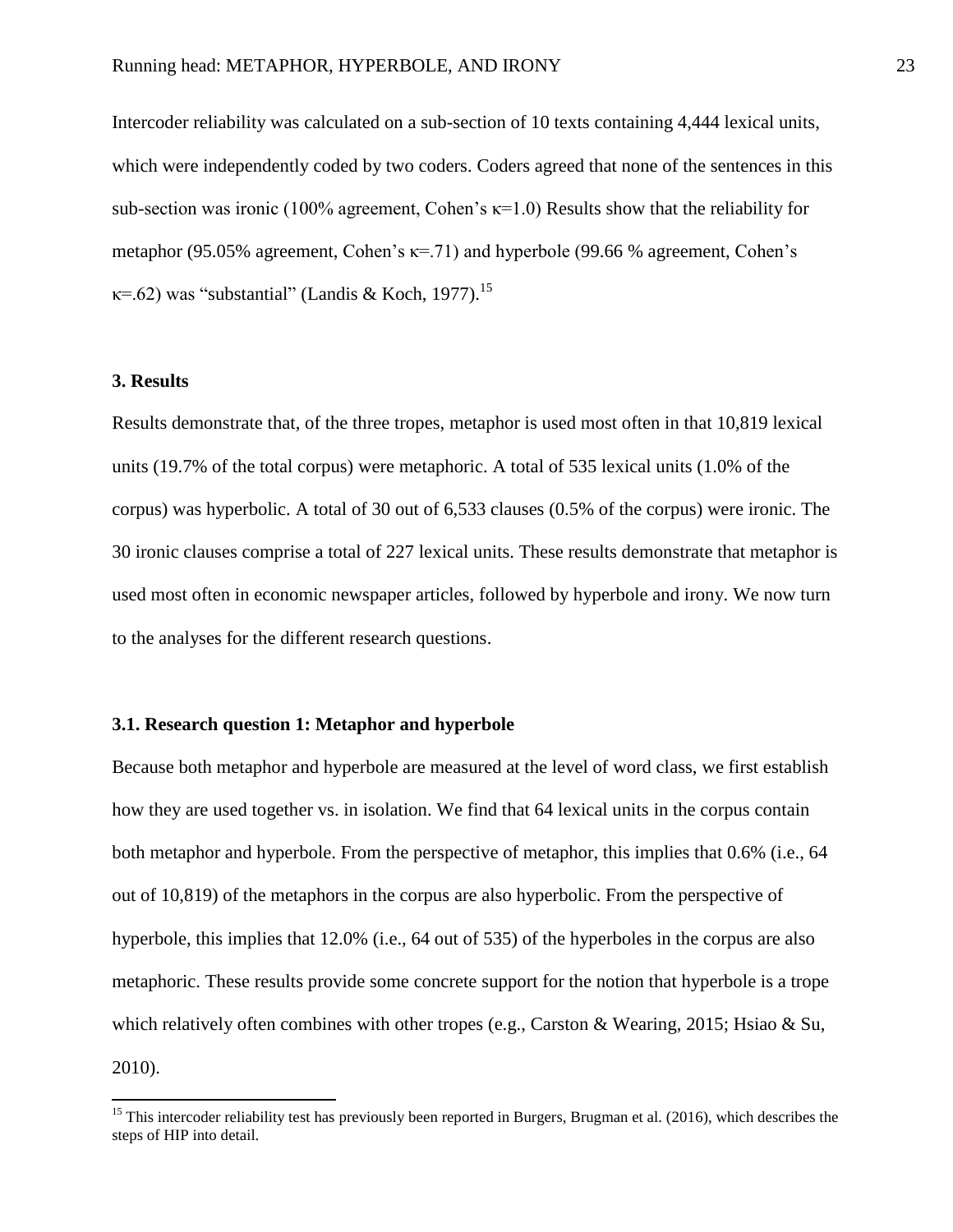Next, we zoom in on the types of words that are associated with metaphor, hyperbole, and their combinations. To determine whether and how the combinations of metaphor and hyperbole differed from their respective usages in isolation, we conducted a log-linear analysis with backward selection and metaphor (present vs. absent), hyperbole (present vs. absent) and word class (adjective, adverb, noun, preposition, pronoun, verb, remainder) as predictors. Backward elimination statistics show that the saturated (complete) model should be analyzed  $(\chi^2(6) = 72.45, p < .001)$ . Subsequently, we conducted separate chi-square analyses for the associations between hyperbole and word class, between metaphor and word class, and between hyperbole, metaphor and word class. The reported strength of association is based on the interpretation of the effect size metric Cramer's *V* as proposed by Kotrlik and Williams (2003). Table 2 includes descriptive statistics.

## [TABLE 2 ABOUT HERE]

First, we find a weak association between hyperbole and word class ( $\chi^2(6) = 974.66$ ,  $p <$ .001, Cramer's  $V = .13$ ). Inspection of the adjusted standardized residuals demonstrates that adjectives, adverbs, and pronouns<sup>16</sup> are used more often hyperbolically than might be expected based on the general distribution. By contrast, nouns, verbs, prepositions and remainder words are used less often hyperbolically than might be expected based on the general distribution.

Second, we find a relatively strong association between metaphor and word class ( $\chi^2(6)$  = 13,011.27,  $p < .001$ , Cramer's  $V = .49$ ). Inspection of the adjusted standardized residuals demonstrates that prepositions, verbs and adjectives are used more often metaphorically than might be expected. By contrast, nouns, adverbs, pronouns and remainder words are used less often metaphorically than might be expected. Our result that, in Dutch news discourse,

 $\overline{a}$ 

<sup>16</sup> In our corpus, all hyperbolically used pronouns are indefinite pronouns like *alle* – every, *niemand* – nobody, and *iedereen* – everybody.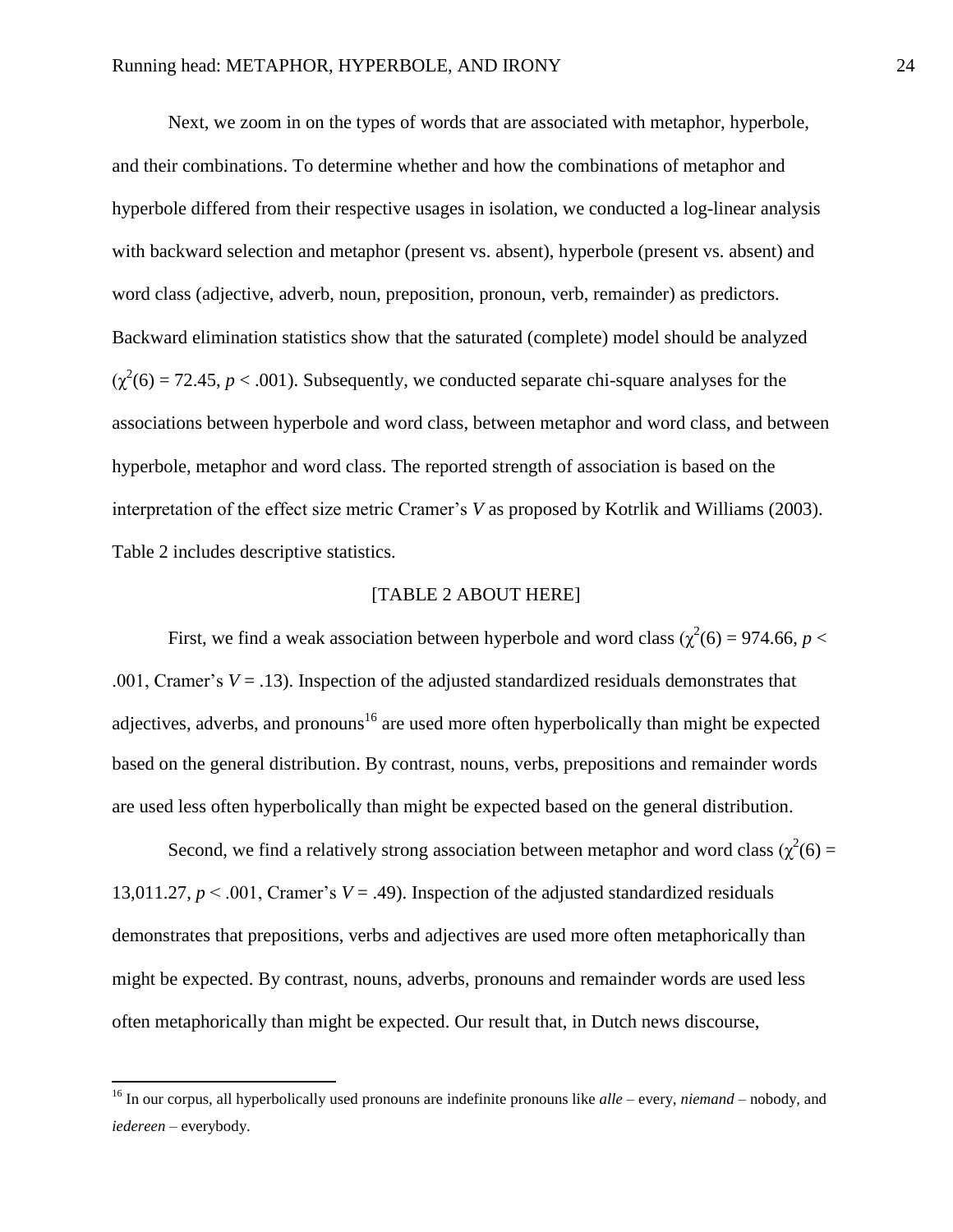prepositions, verbs and adjectives are relatively often metaphorically provides a direct replication of previous research into the relations between metaphor and word class in Dutch news discourse (Pasma, 2011).

Next, we investigate the interaction of hyperbole and metaphor in relation to word class. For non-hyperbolic lexical units, we find a relatively strong association between metaphor and word class  $(\chi^2(6) = 12,915.05, p < .001,$  Cramer's  $V = .49$ ). Inspection of the adjusted standardized residuals showed the exact same patterns as described in the previous paragraph, in that, for non-hyperbolic lexical units, prepositions, verbs and adjectives are used more often metaphorically than might be expected, while nouns, adverbs, pronouns and remainder words are used less often metaphorically than might be expected. Interestingly, for hyperbolic lexical units, we also find a relatively strong association between metaphor and word class  $(\chi^2(5) = 136.42, p$  $\leq$  .001, Cramer's  $V = .51$ ),<sup>17</sup> which showed a different pattern. For hyperboles, nouns and verbs are used metaphorically more often than might be expected. In contrast, adverbs and pronouns are used less often metaphorically than might be expected. The largest shift here is thus found in the category of nouns: while nouns are used less than expected when considering metaphor or hyperbole in isolation, we find that nouns are used more than expected when considering combinations of metaphor and hyperbole.

#### **3.2. Research question 2: Hyperbole and Irony**

 $\overline{\phantom{a}}$ 

The second research question dealt with the connections between irony and hyperbole. We find that twelve (out of the 535) hyperboles in the corpus are used in ironic clauses (see Table 3 for descriptive statistics). To determine the relationship between hyperbole and irony, data analyses can be run at the level of clauses (the unit of analysis of irony) and at the level of lexical units

 $17$  Because none of the prepositions was hyperbolic, this word class was not included in this specific analysis.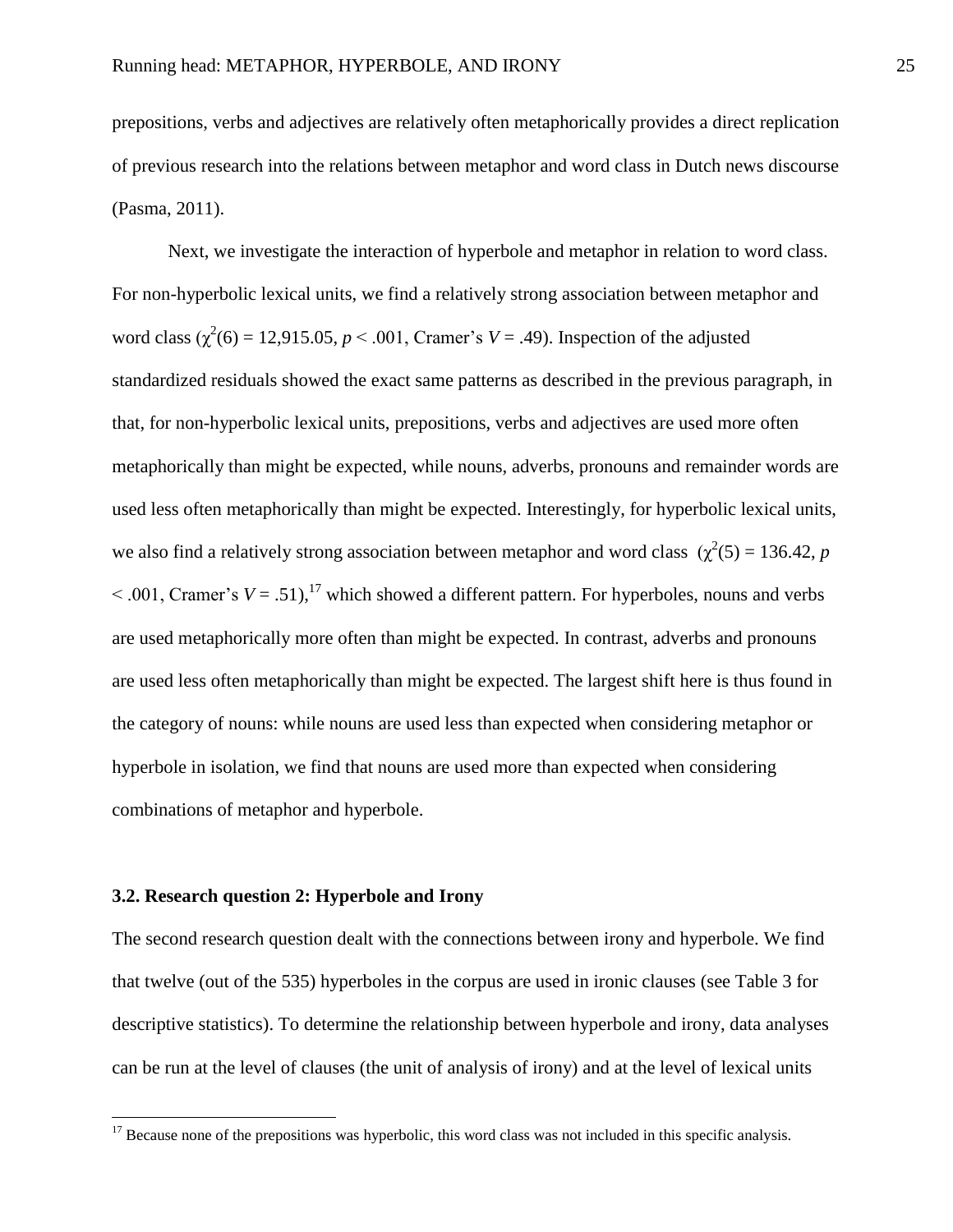(the unit of analysis for hyperbole). Depending on the type of analysis chosen, the strength of association between irony and hyperbole differed. At the clause level, we find that, on average, ironic clauses ( $M = 0.400$ ,  $SD = .77$ ) contain more hyperbolic lexical units than non-ironic clauses ( $M = 0.080$ ,  $SD = .31$ ,  $t(29.04) = 2.27$ ,  $p < .05$ , Cohen's  $d = .54$ ). In this case, the strength of association (based on the effect size metric Cohen's *d*) should be seen as "medium" (Kotrlik & Williams 2003). At the level of lexical units, we also find a significant association between irony and hyperbole  $(\chi^2(1) = 43.86, p < .001,$  Cramer's  $V = .028$ ), which demonstrates that, on average, hyperbole is used more in ironic (vs. non-ironic) clauses. In total, 5.3% of lexical units in ironic clauses are hyperbolic, while only 1.0% of lexical units in non-ironic clauses is hyperbolic. At the same time, the strength of the association (based on the effect size metric Cramer's *V*) should be seen as in-between negligible and weak (Kotrlik & Williams, 2003). Thus, both the analysis at the level of clauses and at the level of lexical units reveal an association between irony and hyperbole, yet the strength of association also seems dependent on the type of analysis run.

## [TABLE 3 ABOUT HERE]

Unfortunately, the number of hyperbolic lexical units embedded in ironic clauses is too low to run an analysis involving word class with sufficient statistical power. We did find a negligible to weak association between irony and word class ( $\chi^2(6) = 13.82 \ p < .05$ , Cramer's *V*  $= .016$ ), with adverbs and pronouns being used more often in ironic (vs. non-ironic) clauses. The association between hyperbole and word class was already discussed in the results section for research question 1.

### **3.3. Research question 3: Metaphor and Irony**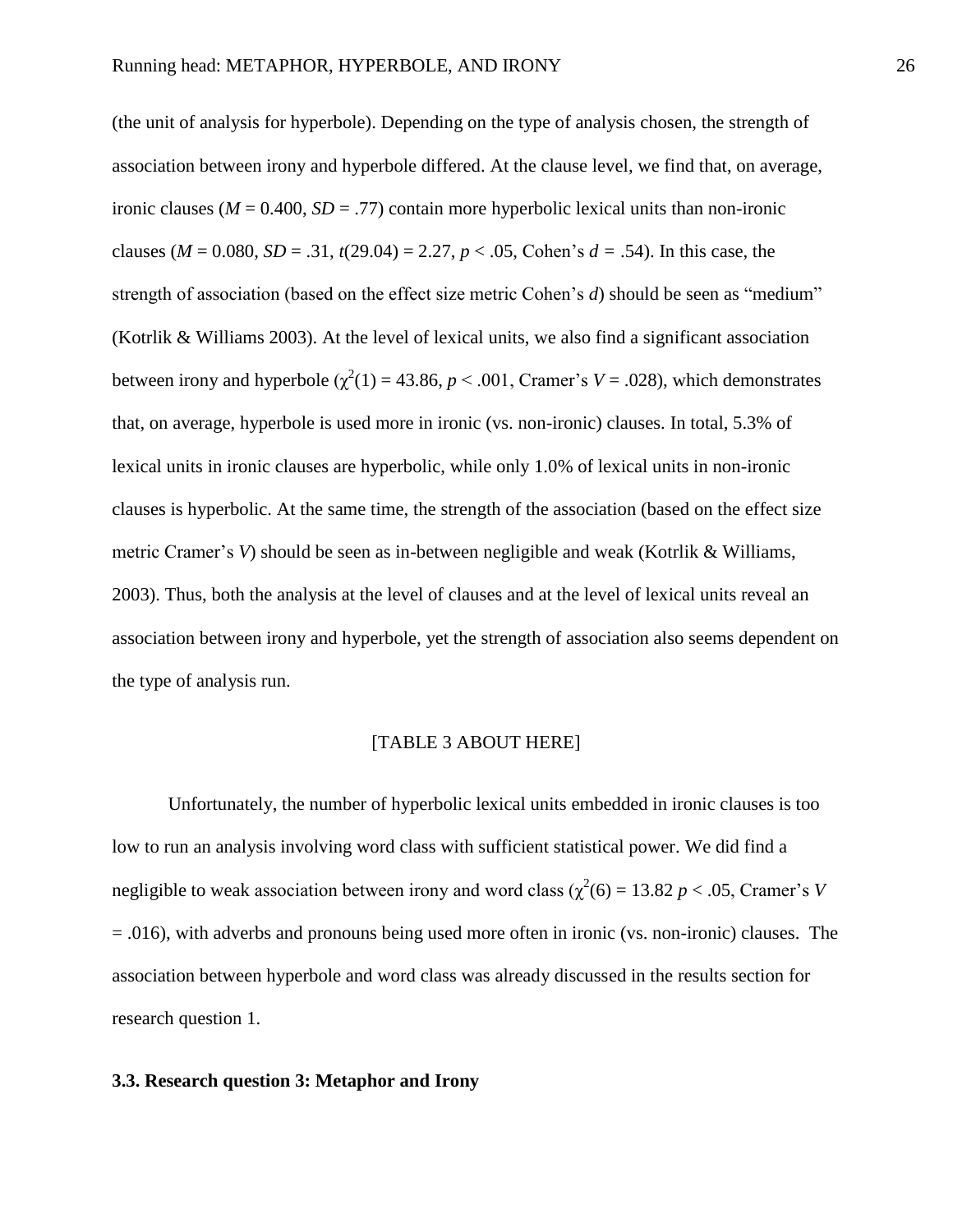The third research question explored the connections between metaphor and irony. Like the relation between irony and hyperbole, we can run this analysis at both the level of clauses (the unit of analysis for irony) and lexical units (the unit of analysis for metaphor). At the clause level, we find that, on average, ironic clauses contain 1.40 metaphorical lexical units (*SD* = 1.54), while non-ironic clauses contain 1.66 (*SD* = 1.61) metaphorical lexical units. This difference is non-significant  $(t(6531)=.87, p=.38)$ . At the level of lexical units, we find that 18.5% of lexical units in ironic clauses (i.e., 42 out of 227 lexical units) are metaphoric, compared to 19.7% (or 10,777 out of 43,847 lexical units) in non-ironic clauses. This difference is non-significant as well  $(\chi^2(1) = .22 p = .64)$ . Thus, both analyses provide no support for the claim that metaphors are used in a different proportion in ironic (vs. non-ironic) clauses.

## [TABLE 4 ABOUT HERE]

Similarly, we find no significant association between metaphor, irony and word class  $(\chi^2(6) = 8.03, p = .24)$ , which means that we find no support for the claim that different kinds of linguistic metaphors are used in ironic (vs. non-ironic) clauses. Descriptive statistics can be found in Table 4.

### **3.4. Research question 4: Metaphor, Hyperbole, and Irony**

Our fourth research question deals with the connections between the three tropes. We find that 8 out of the 30 ironic clauses (26.7%) contain no metaphors or hyperbole. Two out of 30 ironic clauses contain hyperbole (6.7%), but no metaphor. A total of 14 out of 30 ironic clauses (46.7%) contain metaphor and no hyperbole. Finally, 6 out of 30 ironic clauses (20%) contain both hyperbole and metaphor.

While, of course, caution should be taken not to draw sweeping conclusions from this limited set of six utterances containing the three tropes, it is worth taking a qualitative,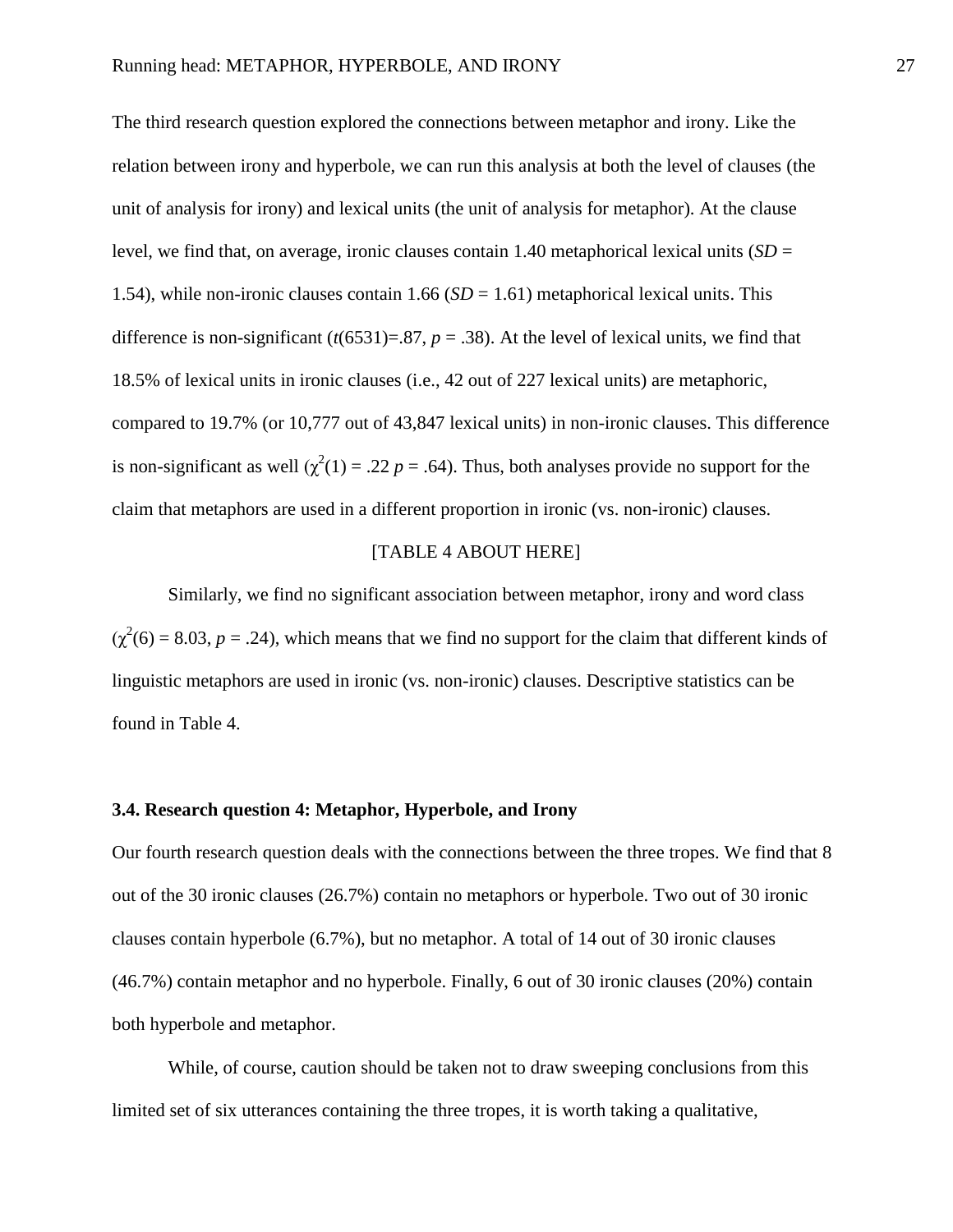explorative look at these examples. Interestingly, five out of these six clauses come from the same text published in *Algemeen Dagblad* which was a newspaper column in which the author was very negative about large bonuses awarded to managers of banks and other financial institutions during the recent economic crisis. In the column, the author singles out the case of the Dutch bank *ABN Amro* whose managers had received large salary bonuses while, at the same time, the bank had had to be saved from insolvency through nationalization by the Dutch government. The five ironic utterances contain barbs against the quality of the managers, questioning the deservedness of their bonuses. Consider the following examples (with codes MRW for metaphor and HYP for hyperbole in uppercase-italics):

(3) [Een jaar later bleek dat] al de geweldige topbestuurders<sup>18</sup> van al die geweldige banken een crisis hadden veroorzaakt .

[A year later (it) turned out that] all the magnificent<sup>HYP</sup> senior-managers<sup>MRW</sup> of  $MRW$ all those magnificent<sup>HYP</sup> banks a crisis<sup>MRW</sup> had caused.

[A year later], all the wonderful, senior managers of all those magnificent banks had caused a crisis.

(4) Maar in de Londense City en op Wall Street staan ze te springen om topbestuurders van ABN Amro. But in the London [of] City and on<sup>MRW</sup> Wall Street, stand<sup>MRW/HYP</sup> they to jump<sup>MRW/HYP</sup> for<sup>MRW</sup> senior-managers<sup>MRW</sup> from<sup>MRW</sup> ABN Amro. But they are dying for senior managers from ABN Amro in the City of London and on Wall Street.

l

 $<sup>18</sup>$  This may be a case where the metaphor gets lost in translation from Dutch to English. In the Van Dale dictionary,</sup> the Dutch word 'bestuurder' has two meanings. Its basic meaning is 'somebody who drives something; driver'. Its contextual meaning is 'leader'. This makes this word – in Dutch – an MRW. The English translation 'manager' is not an MRW.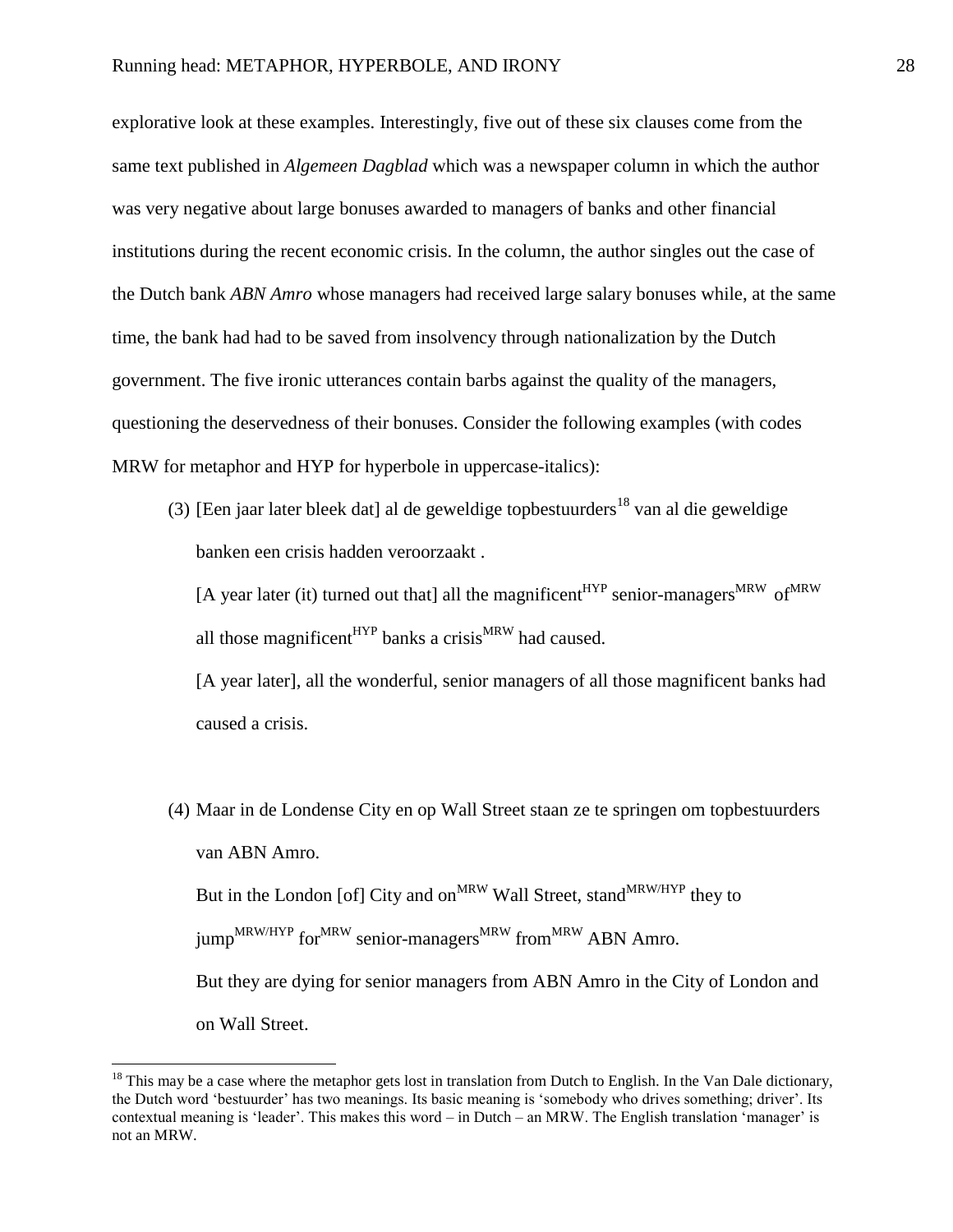Examples (3) and (4) both contain a literally positive evaluation of the senior managers from *ABN Amro*. The author's intended evaluation, however, is negative. The two hyperboles in sentence (3) are both adjectives modifying the evaluation of the managers' performance with an extremely positive valence. The metaphors in this sentence are conventional in the economic domain (e.g., by using the noun 'crisis' to discuss the bad economic state of affairs). Sentence (4) contains the only example from the corpus in which the same lexical unit in an ironic clause is both metaphorical and hyperbolical. This example is related to the Dutch idiom 'staan te springen', in which 'staan' literally translates as 'stand' and 'te springen' as 'to jump'. According to the Dutch dictionary, this idiom means that somebody is impatiently looking forward to something. In this way, the metaphorical part of this metaphorical hyperbole is a conventional metaphor.

#### **4. Discussion and Conclusion**

The aim of this paper was to map the ways in which metaphor, hyperbole, and irony are combined in natural discourse. Results show that metaphor is most prevalent in Dutch news discourse, followed by hyperbole and irony. The first research question dealt with the combinations of metaphor and hyperbole. Results demonstrate that 12.0% of hyperboles contain metaphor. Interestingly, these combinations of metaphor and hyperbole are different from the ways in which each of the two figures is used in isolation. Hyperboles can mostly be found in the word classes of adjectives, adverbs and pronouns. In accordance with earlier studies (e.g., Pasma 2011; Steen et al. 2010b), metaphors are mainly associated with the word classes of prepositions, verbs and adjectives. The combination of metaphor and hyperbole, in contrast, is mainly found in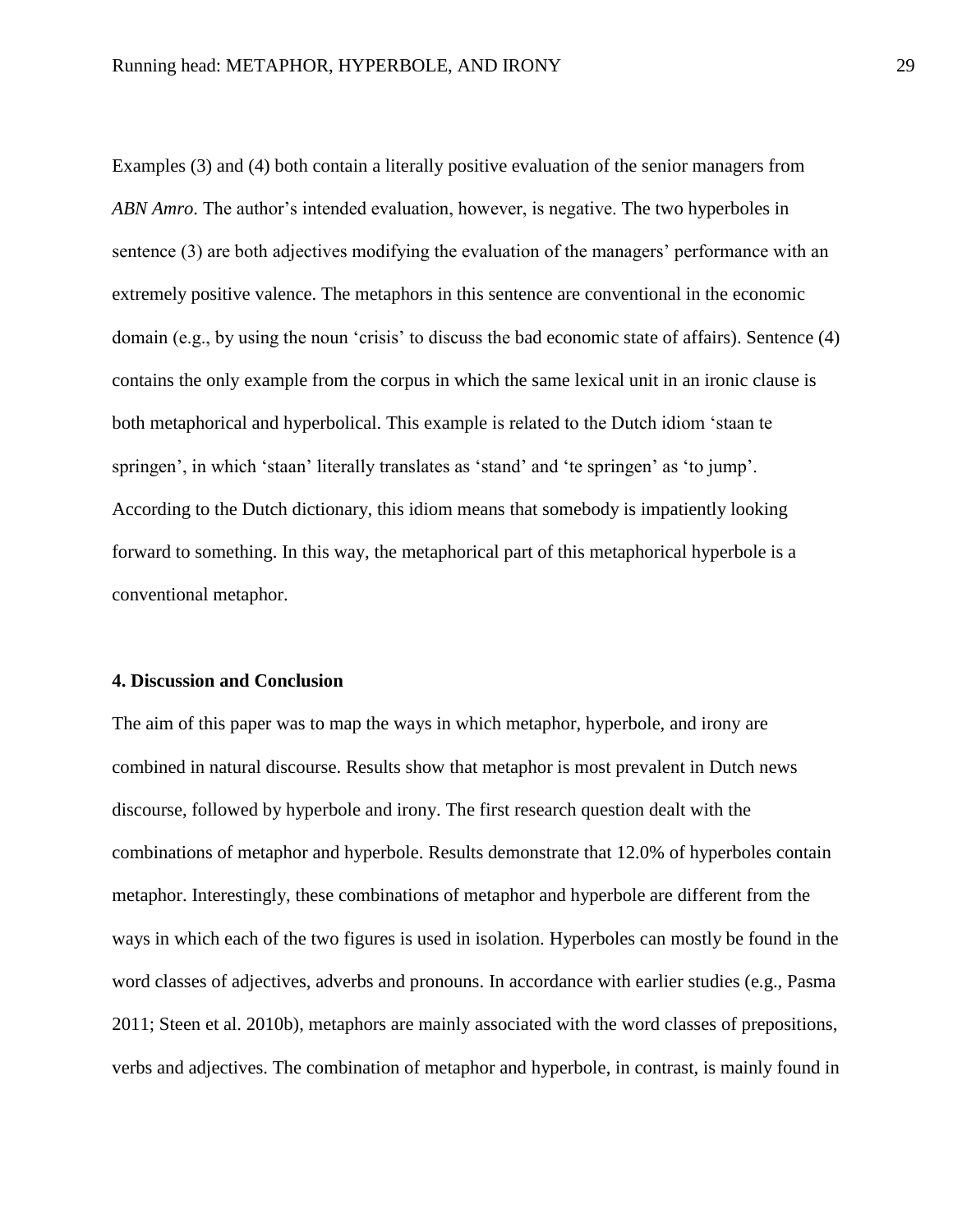nouns and verbs. In these ways, the combination of metaphor and hyperbole are a different type compared to any of these two tropes in isolation.

These results support some previous theories on the combinations of metaphor and hyperbole. For instance, Barnden (2015) predicted that direct metaphors involving nouns of the type A=B would be hyperbolic relatively often. By showing that the combination of metaphor and hyperbole occurs relatively often in nouns (which is not the case for both metaphor and hyperbole in isolation), our findings provide some support for Barnden's (2015) theory. Nevertheless, claims that the figures of metaphor and hyperbole are strongly connected (e.g., Hsiao & Su, 2010) are challenged by our findings. Instead, our finding that 12 per cent of hyperboles contain metaphor aligns more with those reported by Claridge (2011, p. 43) who found that in between fourteen and twenty per cent of hyperboles contain metaphor. While this is still a considerable percentage showing that metaphor is important to hyperbole, it should also be noted that a majority of hyperboles in both our and Claridge's (2011) analyses did not contain metaphor.

Our results also have important implication for the discussion whether metaphor and hyperbole should be seen as a continuum (Sperber & Wilson, 2008) or as two discrete categories (e.g., Carston & Wearing, 2011; 2015). The continuum hypothesis would be supported when both tropes are associated with similar word classes and when combinations resemble the use of either trope in isolation. By contrast, empirical evidence for the hypothesis that both tropes are two discrete categories would be provided when metaphor and hyperbole are associated with different word classes and combinations have different characteristics compared to cases with only one of the two tropes. Our results support the latter hypothesis to define metaphor and hyperbole as two discrete categories. After all, some word classes such as prepositions are associated with metaphor, but not with hyperbole. By contrast, (indefinite) pronouns like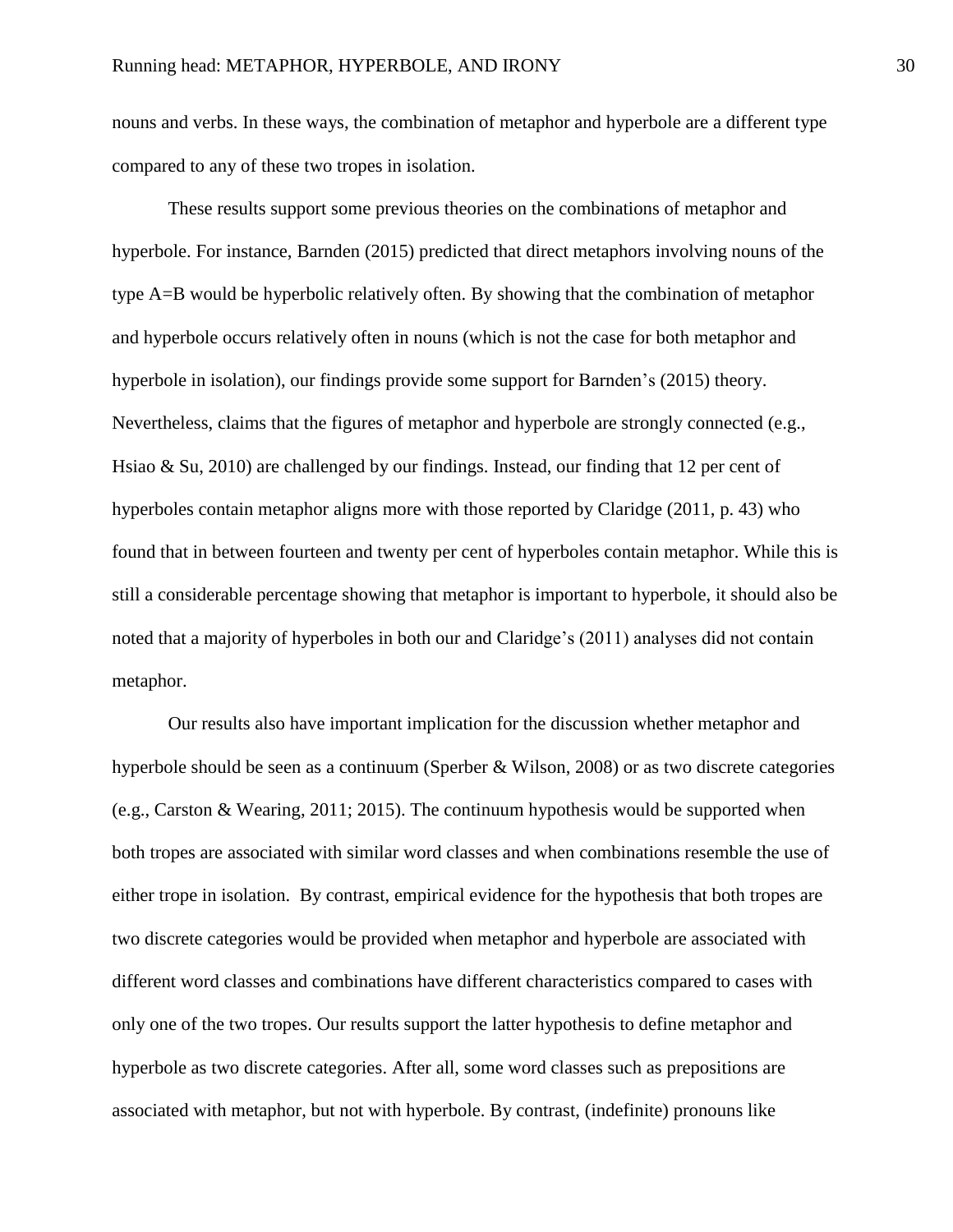*everybody* and *nobody* are typically associated with hyperbole, but not with metaphor. Furthermore, metaphorically used pronouns are typically used in reference to an earlier metaphor. Thus, even within one word class (pronouns), we find that hyperbole is mostly associated with a type of pronoun (indefinite pronoun) that is hardly used metaphorically, which suggests that these are indeed distinct categories.

For the relation between hyperbole and irony, we find that irony contains, on average, more hyperbole than non-irony. This supports the claim that hyperbole can serve as (and is used as) a marker for irony in discourse (e.g., Attardo, 2000b; Kreuz & Roberts, 1995; Okamoto, 2006). At the same time, though, only 2.2% of identified hyperboles is used in ironic clauses, which means that the majority of hyperbolic lexical units identified in the corpus (i.e., 97.8% of all hyperboles) is used in non-ironic clauses. For instance, most of the pronouns that are used hyperbolically (e.g., *all* to indicate *most*, *nobody* to indicate *few people*, *everybody* to indicate *many people*) seem to be unrelated to ironic usage. Similarly, most hyperbolically used adverbs (e.g., *never* to indicate *seldom*, *always* to indicate *often*, *each time* to indicate *most of the times*) 19 are unrelated to irony. In this way, our analysis also supports earlier research into the differential usage of hyperbole and irony (e.g., Claridge, 2011; Gibbs, 2000; Gibbs & Colston, 2012; Whalen et al., 2009), by demonstrating that hyperbole and irony are mostly used in different ways in discourse.

Thirdly, we find that metaphor usage does not differ between ironic and non-ironic clauses. In our corpus, we did not find any examples of the types of ironic similes as described by Veale (2013). Furthermore, we also find no evidence that metaphors in ironic (vs. non-ironic) clauses are constructed with different word classes.

 $\overline{\phantom{a}}$ 

<sup>19</sup> The original Dutch words in the corpus are: *alle* (all), *niemand* (nobody), *iedereen* (everybody), *nooit* (never), *altijd* (always) and *telkens* (each time).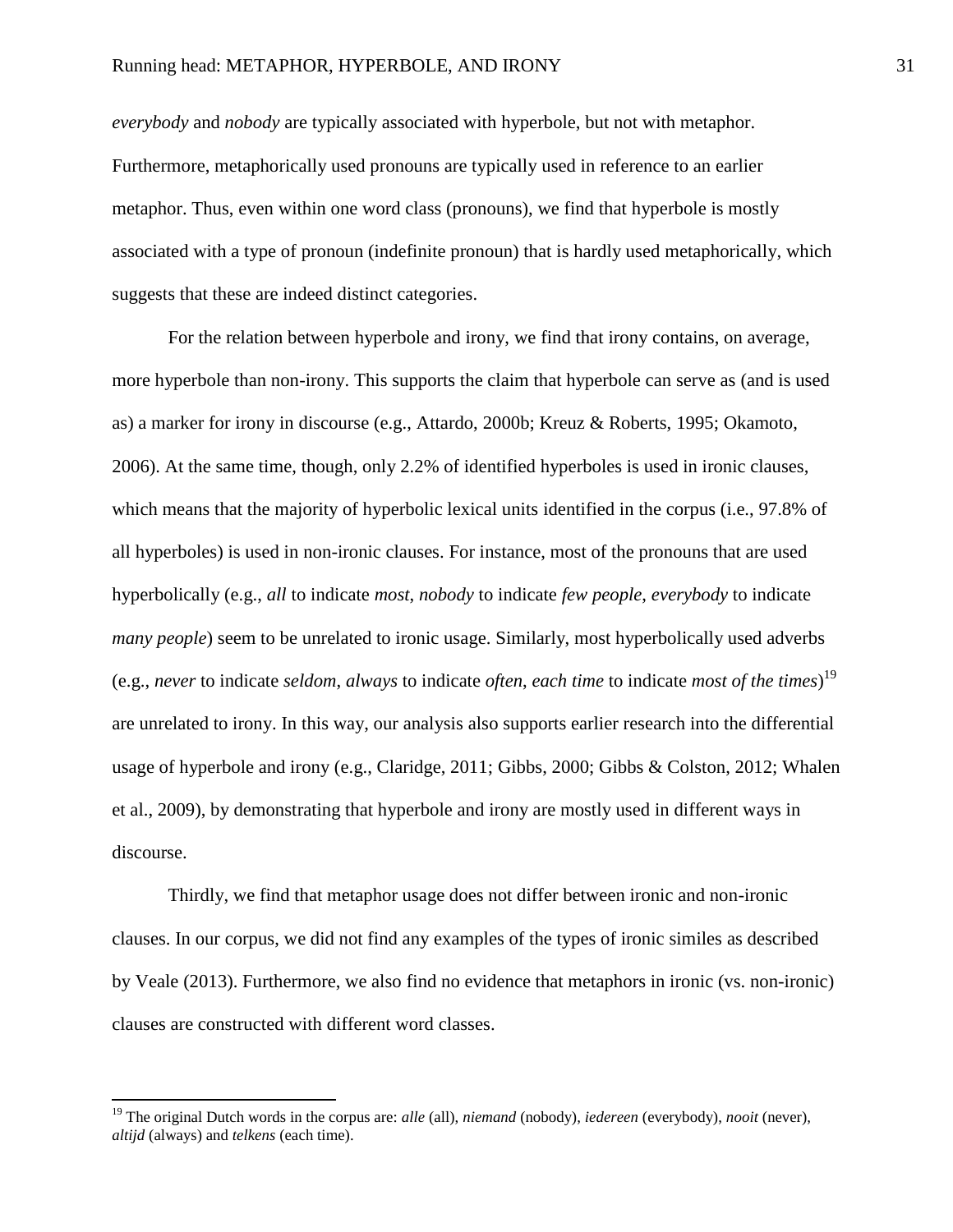Fourth, we found that six clauses in the corpus contained metaphor, hyperbole, and irony. While it is tempting to see clauses that combine metaphor, hyperbole, and irony as examples of creative word use, a qualitative analysis of these examples suggests differently. After all, in some cases, combinations of all three figures may not be as novel as might be expected. Consider ironic clauses containing conventionalized metaphorical expressions (e.g., the word 'crisis' in an economic context) or conventionalized hyperbolic metaphors such as the expression *staan te springen*. It should be noted that our sample of only six combinations of the three tropes is too small to generalize to the population of combinations of the three tropes. Nevertheless, the hypothesis that combinations of metaphor, hyperbole and irony can reflect conventional rather than novel use, is – to the best of our knowledge – new to the literature and should be explored further.

As such, our study presents new and exciting questions that can help to further drive and develop the field. One of the main points of CMT (Lakoff & Johnson, 1980/2003) was to study metaphor at the levels of both language and cognition. As such, linguists studying metaphor can do so by focusing on the linguistic instantiation (e.g., how metaphor is reflected in different word classes) and at the level of cognition (e.g., by taking the novelty of metaphor into account). The results from our study suggest that such distinctions are not exclusive to metaphor. Instead, hyperbole (see also Claridge, 2011; Whalen et al., 2013) and irony (see also Barbe, 1995; Burgers et al., 2015) also seem to be used in conventional and novel instantiations. As such, all three tropes can be analyzed on these two dimensions. In addition, earlier research suggests that studying metaphor from a communicative dimension (e.g., Steen, 2011; Musolff, 2016) can also enrich the field further. Our study provides empirical evidence to build such an integrated model which combines the hypotheses and insights from CMT (Lakoff & Johnson, 1980/2003) and its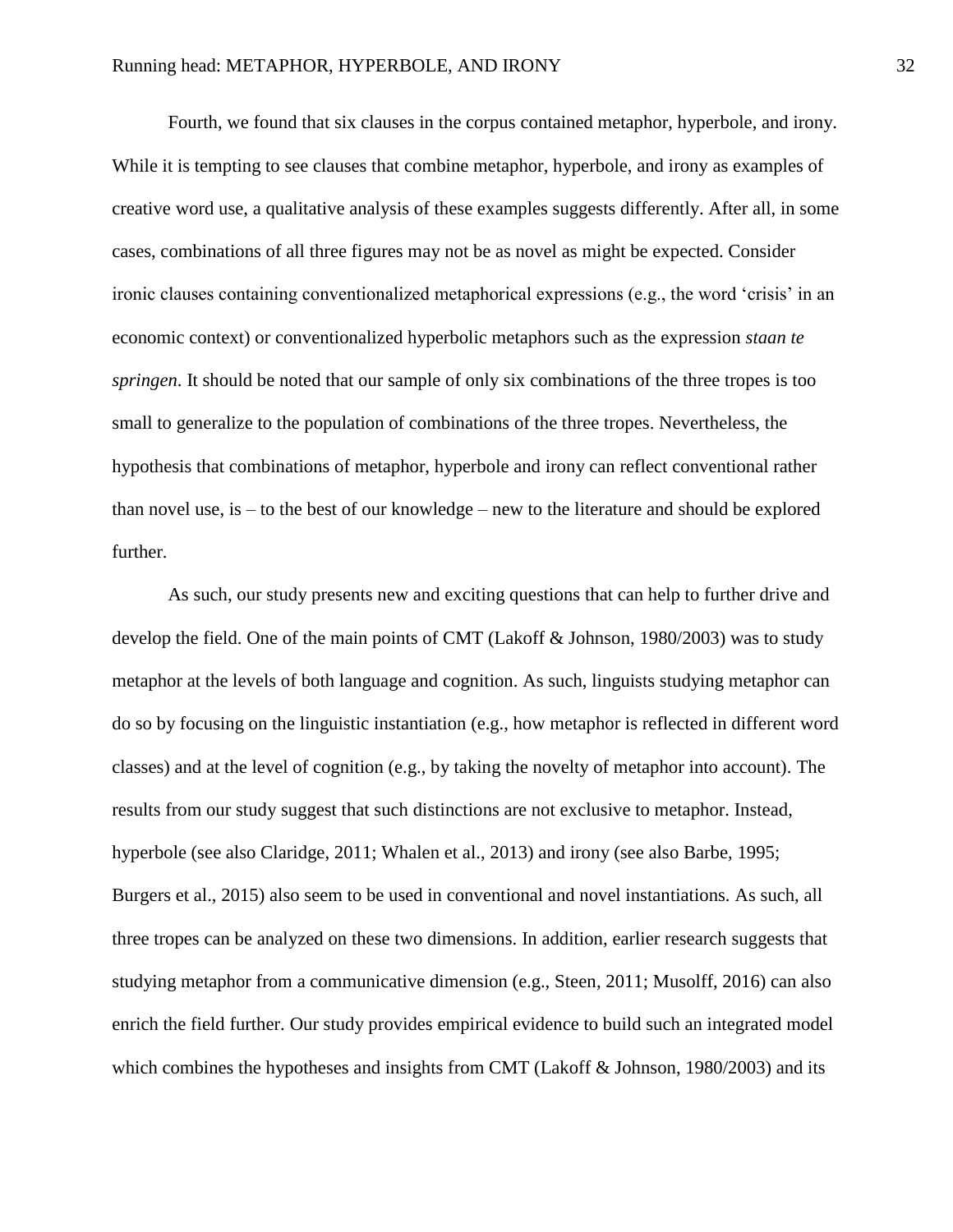updates (see Semino & Demjén, 2016 for a recent overview) with studies into hyperbole and irony (see also Burgers & Steen, 2017).

Finally, a word of caution should be included about sample size, p-values and effect sizes. In pragmatics, many scholars use the conventional rule of thumb of declaring a result as statistically significant when  $p < .05$ . However, it is less known that p-values are susceptible to sample size, with relationships in larger samples reaches the threshold of  $p < .05$  faster (e.g., Cumming, 2014). This is why methodologists from other fields such as psychology (e.g., Cumming, 2014; Trafimow & Marks, 2015) recommend including an effect size metric (e.g., Cramer's *V*, Cohen'*d*) in the reporting of statistical analysis. An inspection of the effect sizes in our study shows that a number of results (e.g., the interaction between metaphor, hyperbole, and word class) show strong effects. Nevertheless, even though p-values are below the .05-threshold, some of the relationships (e.g., between irony and word class) we found have effects that can be classified as in-between 'negligible' and 'weak'. We recommend readers to be careful not to draw sweeping conclusions from such small effects.

Furthermore, we also recommend researchers to engage in replication studies (see Cumming, 2014) to see if similar results can be found in other (independent) samples. For instance, our study replicated Pasma (2011) by finding almost identical results on the relationship between metaphor and word class in Dutch newspaper articles. Such replications can further boost the reliability of results reported in the literature. Furthermore, our corpus consisted of Dutch news discourse on economic topics which means that result reflect this particular genre. Other studies could engage in cross-cultural comparisons by analyzing whether metaphor, hyperbole and irony are used similarly in economic news discourse from other Dutch-speaking regions (e.g., Flanders in Belgium), and in other registers (e.g., fiction, academic discourse) and languages (e.g., English, French, Chinese). For cross-linguistic comparison, it is encouraging to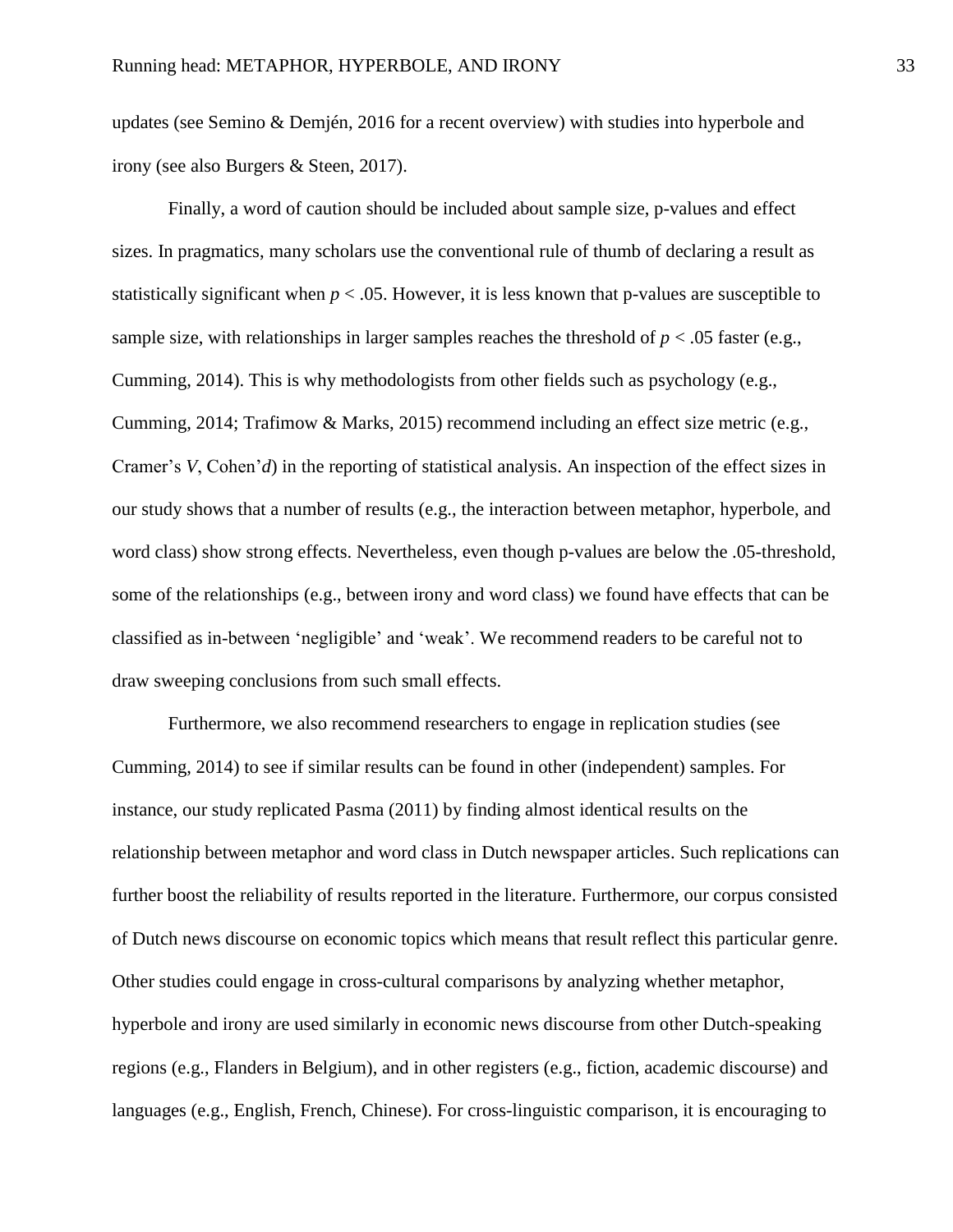read that scholars have successfully adapted MIP(VU) for languages other than English (e.g., Badryzlova, Shekhtman, Isaeva & Kerimov, 2013; Lu & Wang, 2017). Future research could enable extension of the current research by also providing versions of HIP and VIP for other languages. Scholars could expand this research program further by examining other tropes like metonymy (Littlemore, 2015) and understatement (Gibbs, 2000). Finally, future research could connect the use of combinations of tropes to theories of utterance processing that typically focus on only one trope. For instance, various authors have proposed that various metaphors are understood through embodied simulation (e.g., Gibbs, 2006). It would be worthwhile to explore if and how embodied simulation changes when a metaphor is combined with hyperbole or irony.

This study is one of the first to present a corpus study of the combinations of different tropes (metaphor, hyperbole, and irony) in non-literary language. Our analysis reveals that the three tropes are combined in different ways: While the use of metaphor does not differ in ironic vs. non-ironic clauses, we find that typical combinations of metaphor and hyperbole differ from the typical use of either figure in isolation. Such analyses suggest that, in some cases, combinations of figures are different from the use of either figure in isolation. We also hope that these results set the stage for more empirical and theoretical research on the interconnectedness of different tropes.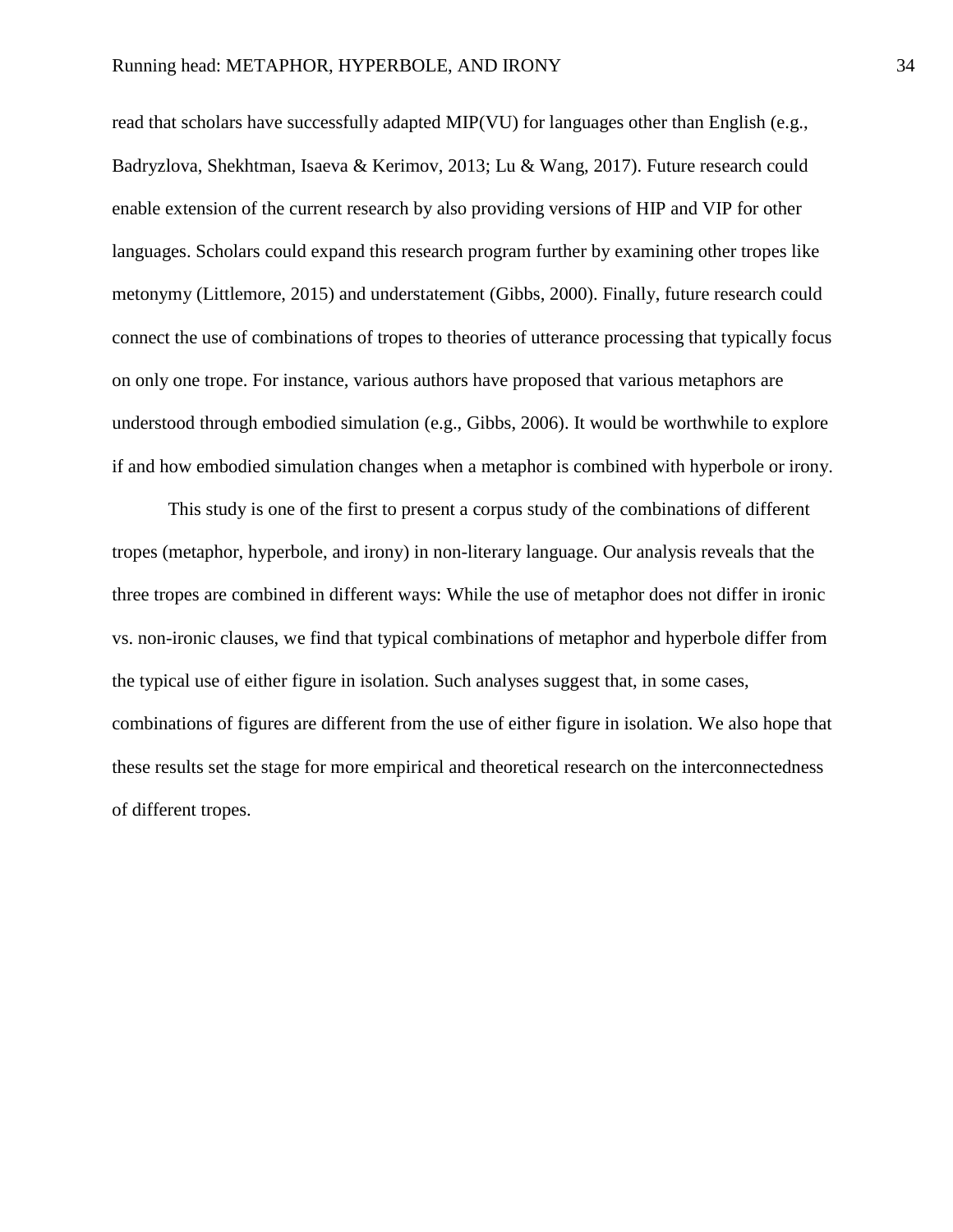# **References**

- Attardo, Salvatore, 2000a. Irony as relevant inappropriateness. *Journal of Pragmatics, 32* (6), 793-826. doi: 10.1016/S0378-2166(99)00070-3
- Attardo, Salvatore, 2000b. Irony markers and functions: Towards a goal-oriented theory of irony and its processing. *Rask, 12* (1), 3-20.

Barbe, Katharina, 1995. *Irony in Context*. Benjamins, Amsterdam (Netherlands).

- Barnden, John, 2010. Metaphor and metonymy: Making their connections more slippery. *Cognitive Linguistics, 21* (1), 1-34. doi: 10.1515/cogl.2010.001
- Barnden, John, 2015. Metaphor, simile, and the exaggeration of likeness. *Metaphor and Symbol, 30* (1), 41-62. doi: 10.1080/10926488.2015.980692
- Badryzlova, Yulia, Shekhtman, Natalia, Isaeva, Yekaterina, Kerimov, Ruslan, 2013. Annotating a Russian corpus of conceptual metaphor: A bottom-up approach. *Proceedings of the First Workshop on Metaphor in NLP*, Association for Computational Linguistics, Stroudsburg, PA (USA), pp. 77-86.
- Burgers, Christian, Brugman, Britta C., Renardel de Lavalette, Kiki Y., Steen, Gerard J., 2016. HIP: A method for linguistic hyperbole identification in discourse. *Metaphor and Symbol, 31* (3), 163-178. doi: 10.1080/10926488.2016.1187041
- Burgers, Christian, Konijn, Elly A., Steen, Gerard J., 2016. Figurative Framing: Shaping public discourse through metaphor, hyperbole and irony. *Communication Theory, 26* (4), 410-430. doi: 10.1111/comt.12096
- Burgers, Christian, Konijn, Elly A., Steen, Gerard J., Iepsma, Marlies A.R., 2015. Making ads less complex, yet more creative and persuasive: The effects of conventional metaphors and irony in print advertising. *International Journal of Advertising, 34* (3), 515-532. doi: 10.1080/02650487.2014.996200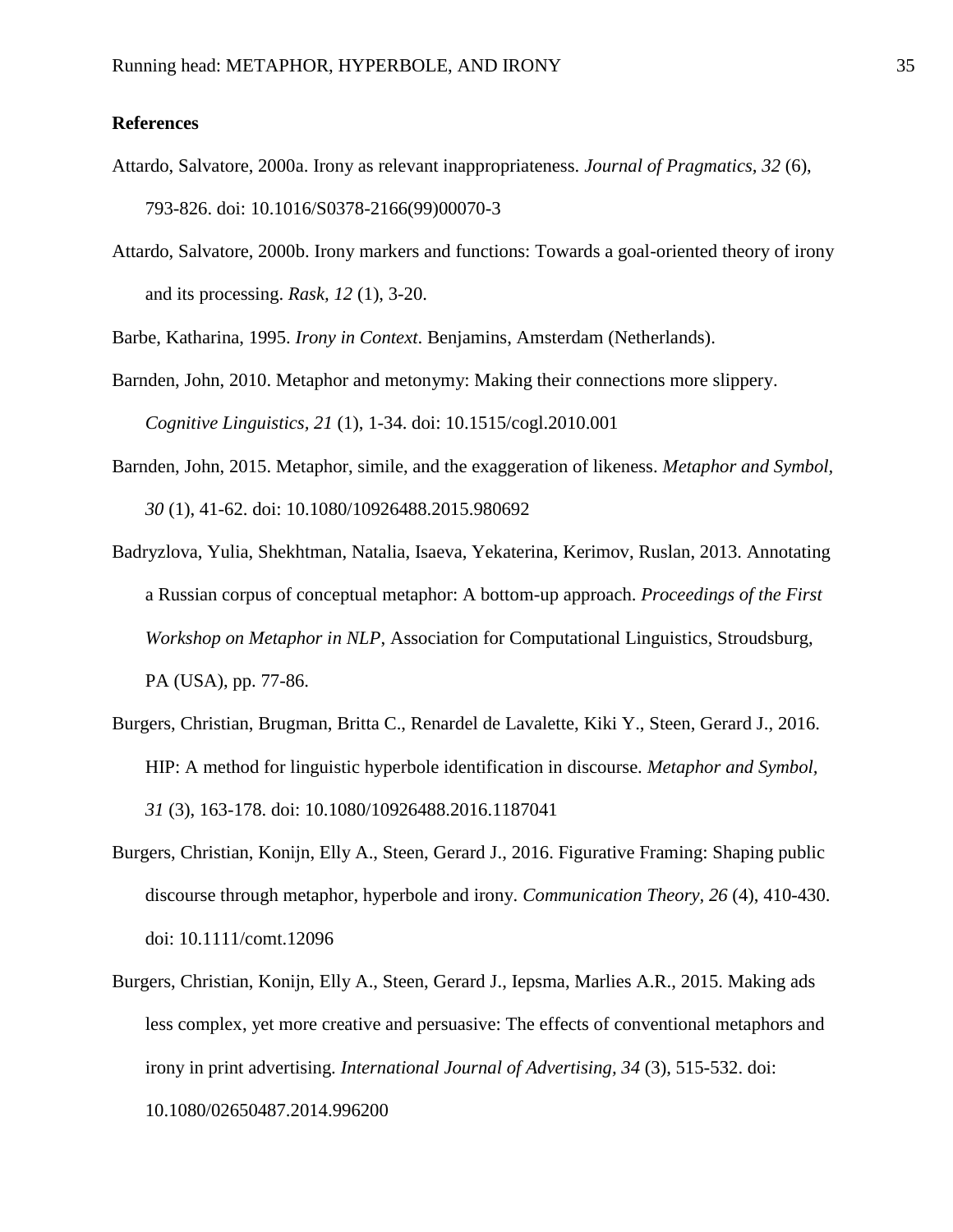- Burgers, Christian, Steen, Gerard, 2017. Introducing a three-dimensional model of verbal irony: Irony in language, in thought, and in communication. In Athanasiadou, A., Colston, H. L. (eds.), *Irony in Language Use and Communication*. Benjamins, Amsterdam (Netherlands), pp. 87-108. doi: 10.1075/ftl.1.05bur
- Burgers, Christian, van Mulken, Margot, Schellens, Peter Jan, 2011. Finding irony: An introduction of the Verbal Irony Procedure (VIP). *Metaphor and Symbol, 26* (3), 186-205. doi: 10.1080/10926488.2011.583194
- Burgers, Christian, van Mulken, Margot, Schellens, Peter Jan, 2012. Verbal irony: Differences in usage across written genres. *Journal of Language and Social Psychology, 31* (3), 290-310*.*  doi: 10.1177/0261927X12446596
- Carston, Robyn, Wearing, Catherine, 2011. Metaphor, hyperbole and simile: A pragmatic approach. *Language and Cognition*, *3*(2), 283-312. doi: 10.1515/langcog.2011.010
- Carston, Robyn, Wearing, Catherine, 2015. Hyperbolic language and its relation to metaphor and irony. *Journal of Pragmatics, 79*, 79-92. doi: 10.1016/j.pragma.2015.01.011
- Charteris-Black, Jonathan, Musolff, Andreas, 2003. 'Battered hero' or 'innocent victim'? A comparative study of metaphors for euro trading in British and German financial reporting. *English for Specific Purposes*, *22* (2), 153-176. doi: 10.1016/S0889-4906(02)00012-1
- Claridge, Claudia, 2011. *Hyperbole in English: A Corpus-Based Study of Exaggeration*. Cambridge University Press, Cambridge (UK).
- Colston, Herbert L., Gibbs, Raymond W., Jr., 2002. Are irony and metaphor understood differently?. *Metaphor and Symbol, 17* (1), 57-80. doi: 10.1207/S15327868MS1701\_5
- Colston, Herbert L., Keller, Shauna B., 1998. You'll never believe this: Irony and hyperbole in expressing surprise. *Journal of Psycholinguistic Research, 27* (4), 499-513. doi: 10.1023/A:1023229304509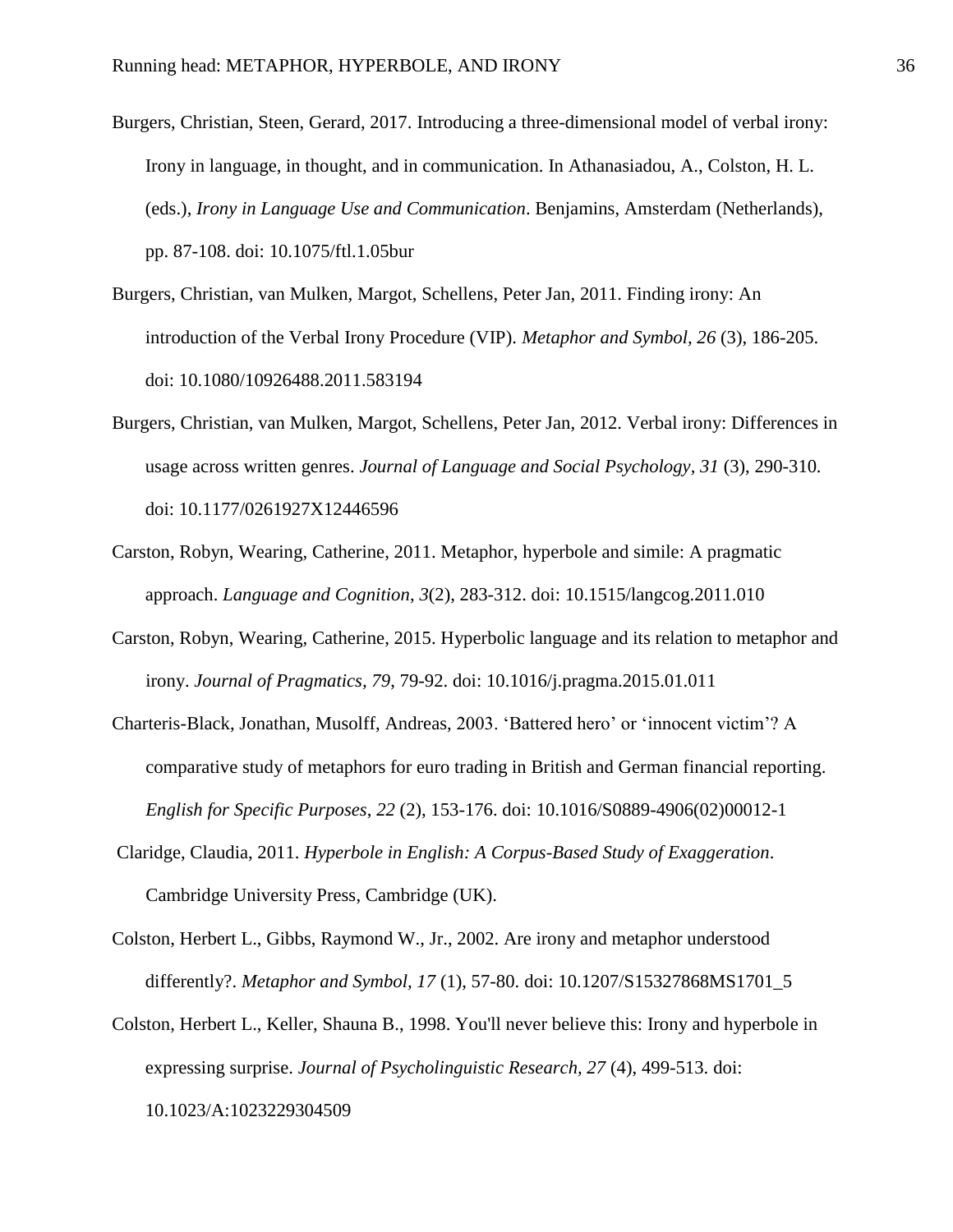- Colston, Herbert L., O'Brien, Jennifer, 2000. Contrast of kind versus contrast of magnitude: The pragmatic accomplishments of irony and hyperbole. *Discourse Processes*, *30* (2), 179-199. doi: 10.1207/S15326950DP3002\_05
- Cumming, Geoff, 2014. The new statistics: Why and how. *Psychological Science*, 25 (1), 7-29. doi: 10.1177/0956797613504966.

Deignan, Alice, 2005. *Metaphor and Corpus Linguistics.* Benjamins, Amsterdam (Netherlands).

- Deignan, Alice, 2006. The grammar of linguistic metaphors. In Stefanowitsch, A., Gries, S. (eds.), *Corpus-Based Approaches to Metaphor and Metonymy*. Mouton de Gruyter, Berlin (Germany), pp. 106-122.
- Gibbs, Raymond W., Jr., 2000. Irony in talk among friends. *Metaphor and Symbol, 15* (1-2), 5- 27. doi: 10.1080/10926488.2000.9678862
- Gibbs, Raymond W., Jr., 2006. Metaphor interpretation as embodied simulation. *Mind & Language, 21* (3), 434-458. doi: 10.1111/j.1468-0017.2006.00285.x
- Gibbs, Raymond W., Jr. (ed.), 2008. *The Cambridge Handbook of Metaphor and Thought*. Cambridge University Press, Cambridge (UK).
- Gibbs, Raymond W., Jr., Colston, Herbert L. (eds.), 2007. *Irony in Language and Thought: A Cognitive Science Reader*. Erlbaum, New York, NY (USA).
- Gibbs, Raymond W., Jr., Colston, Herbert L., 2012. *Interpreting Figurative Meaning*. Cambridge University Press, Cambridge (UK).
- Giora, Rachel, Givoni, Shir, Fein, Ofer, 2015. Defaultness reigns: The case of sarcasm. *Metaphor and Symbol*, *30* (4), 290-313. doi: 10.1080/10926488.2015.1074804
- Giora, Rachel, Givoni, Shir, Heruti, Vered, Fein, Ofer, 2017. The role of defaultness in affecting pleasure: The Optimal Innovation Hypothesis revisited. *Metaphor and Symbol*, *32*(1), 1-18. doi: 10.1080/10926488.2017.1272934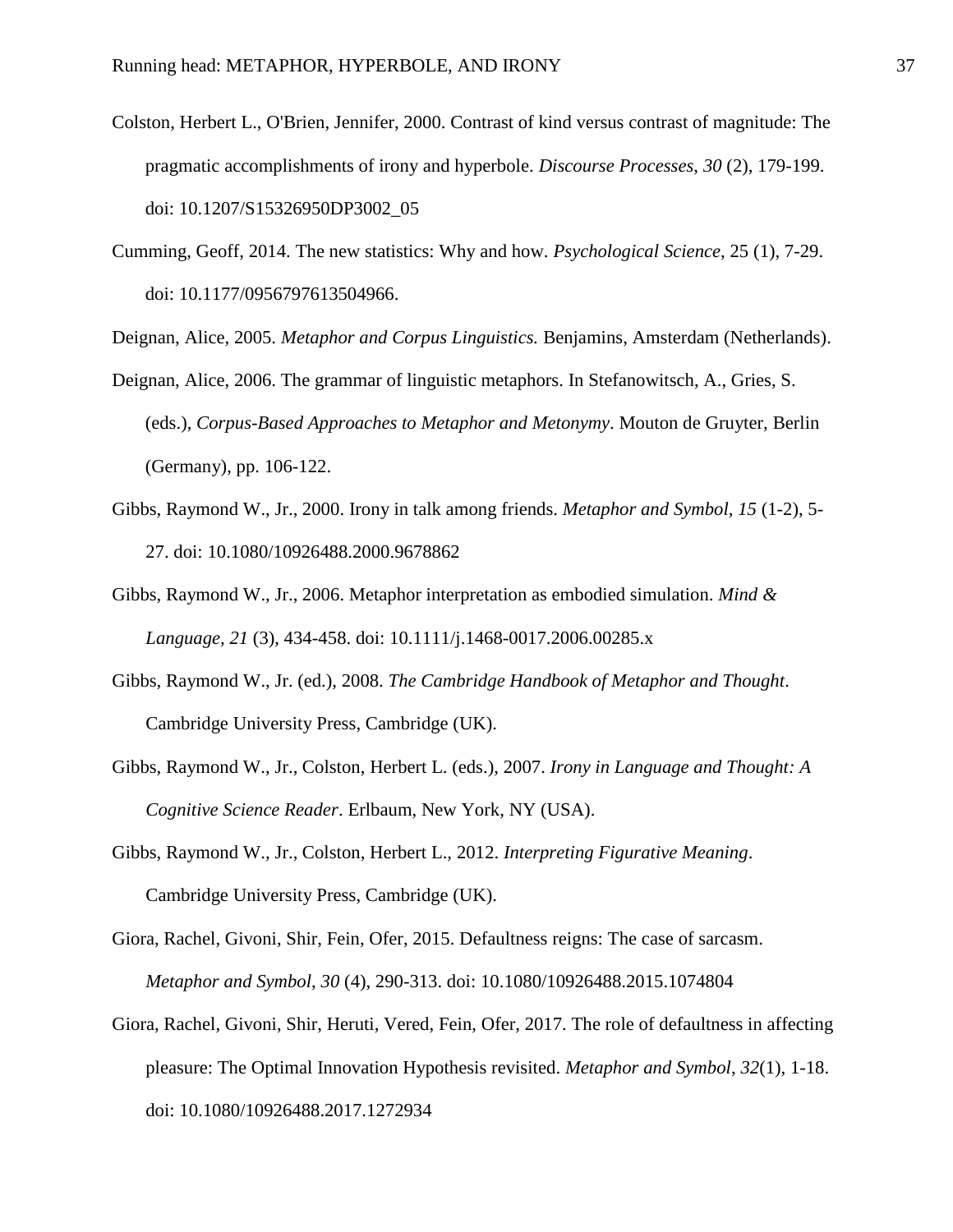Hancock, Jeffrey T., 2004. Verbal irony use in face-to-face and computer-mediated conversations. *Journal of Language and Social Psychology*, *23* (4), 447-463. doi: 10.1177/0261927X04269587

- Hsiao, Chi-hua, Su, Lily I-wen, 2010. Metaphor and hyperbolic expressions of emotion in Mandarin Chinese conversation. *Journal of Pragmatics*, *42* (5), 1380-1396. doi: 10.1016/j.pragma.2009.09.006
- Katz, Albert N., Lee, Christopher J., 1993. The role of authorial intent in determining verbal irony and metaphor. *Metaphor and Symbol*, *8* (4), 257-279. doi: 10.1207/s15327868ms0804\_1
- Katz, Albert N., Pexman, Penny M., 1997. Interpreting figurative statements: Speaker occupation can change metaphor to irony. *Metaphor and Symbol, 12* (1), 19-41. doi: 10.1207/s15327868ms1201\_3
- Kotrlik, Joe W., Williams, Heather A., 2003. The incorporation of effect size in information technology, learning, and performance research. *Information Technology, Learning, and Performance Journal*, *21* (1), 1-7.
- Krennmayr, Tina, 2015. What corpus linguistics can tell us about metaphor use in newspaper texts. *Journalism Studies*, *16* (4), 530-546. doi: 10.1080/1461670X.2014.937155
- Kreuz, Roger J., Roberts, Richard M., 1995. Two cues for verbal irony: Hyperbole and the ironic tone of voice. *Metaphor and Symbol*, *10* (1), 21-31. doi: 10.1207/s15327868ms1001\_3
- Kreuz, Roger J., Roberts, Richard M., Johnson, Brenda K., Bertus, Eugenie L., 1996. Figurative language occurrence and co-occurrence in contemporary literature. In Kreuz, R. J., MacNealy, M. S. (eds.), *Empirical Approaches to Literature and Aesthetics*. Ablex, Norwood, NJ (USA), pp. 83-97.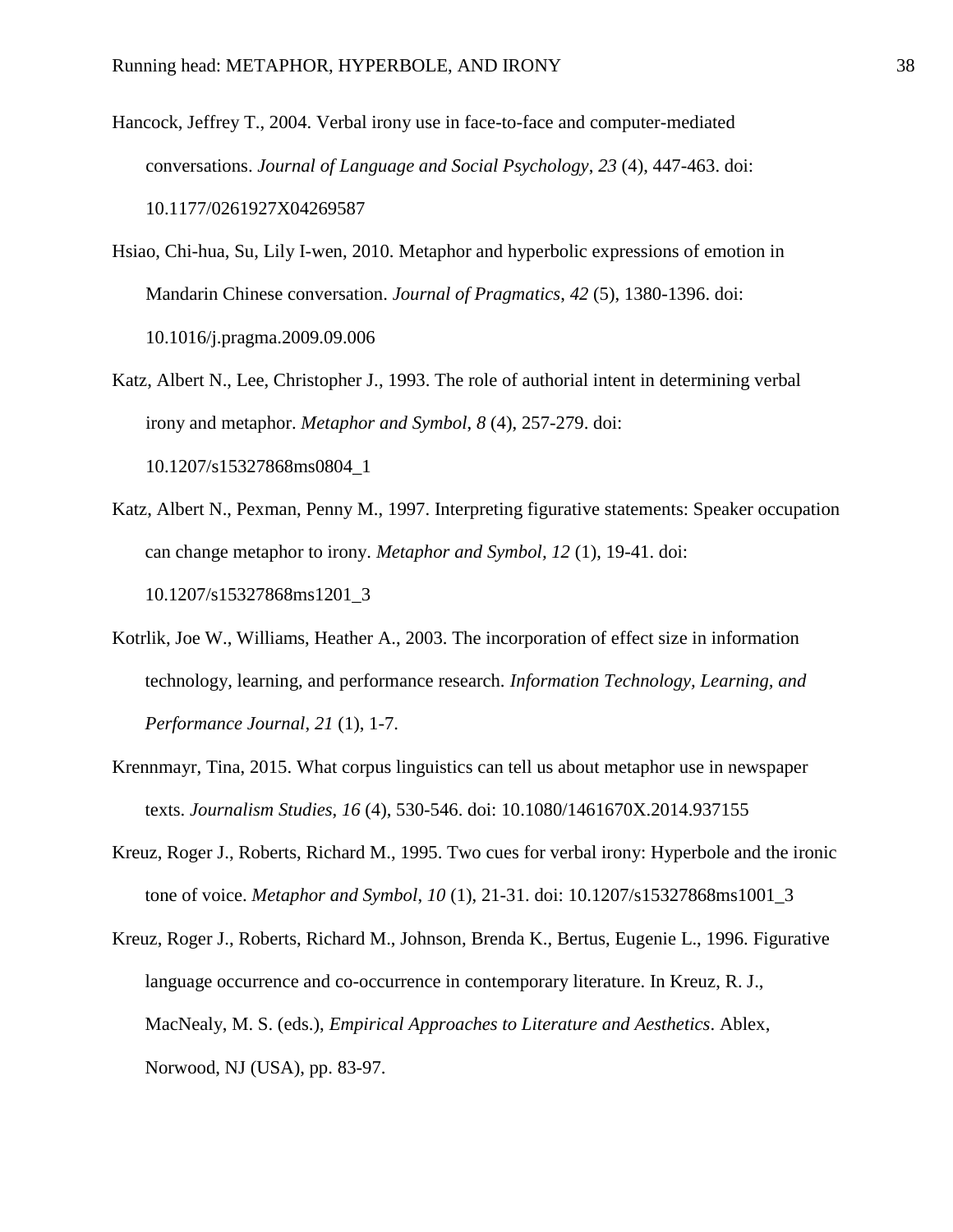- Lakoff, George, Johnson, Mark, 1980/2003. *Metaphors We Live By*. The University of Chicago Press, Chicago, IL (USA).
- Landis, J. Richard, Koch, Gary G., 1977. The measurement of observer agreement for categorical data. *Biometrics*, 33 (1), 159-174. doi: 10.2307/2529310
- Littlemore, Jeannette, 2015. *Metonymy: Hidden Shortcuts in Language, Thought, and Communication*. Cambridge University Press, Cambridge (UK).
- López, Ana María, Llopis, María Ángeles Orts, 2010. Metaphorical pattern analysis in financial texts: Framing the crisis in positive or negative metaphorical terms. *Journal of Pragmatics*, *42* (12), 3300-3313. doi: 10.1016/j.pragma.2010.06.001
- Lu, Xiaofei, Wang, Ben Pin-Yun, 2017. Towards a metaphor-annotated corpus of Mandarin Chinese. *Language Resources and Evaluation*, *51*(3), 663-694. doi: 10.1007/s10579-017- 9392-9
- McCarthy, Michael, Carter, Ronald, 2004. "There's millions of them": Hyperbole in everyday conversation. *Journal of Pragmatics*, *36* (2), 149-184. doi: 10.1016/S0378-2166(03)00116-4
- Musolff, Andreas, 2016. *Political Metaphor Analysis: Discourse and Scenarios*. Bloomsbury, London (UK).
- Musolff, Andreas, 2017. Metaphor, irony and sarcasm in public discourse. *Journal of Pragmatics*, *109*, 95-104. doi: 10.1016/j.pragma.2016.12.010.
- Norrick, Neal R., 2004. Hyperbole, extreme case formulation. *Journal of Pragmatics*, *36* (9), 1727-1739. doi: 10.1016/j.pragma.2004.06.006
- Nu.nl, 2006, October 6.Wilders wil 'tsunami van islamisering' stoppen [Wilders wants to stop 'tsunami of islamization']. Retrieved from https://www.nu.nl/algemeen/842995/wilders-wiltsunami-van-islamisering-stoppen.html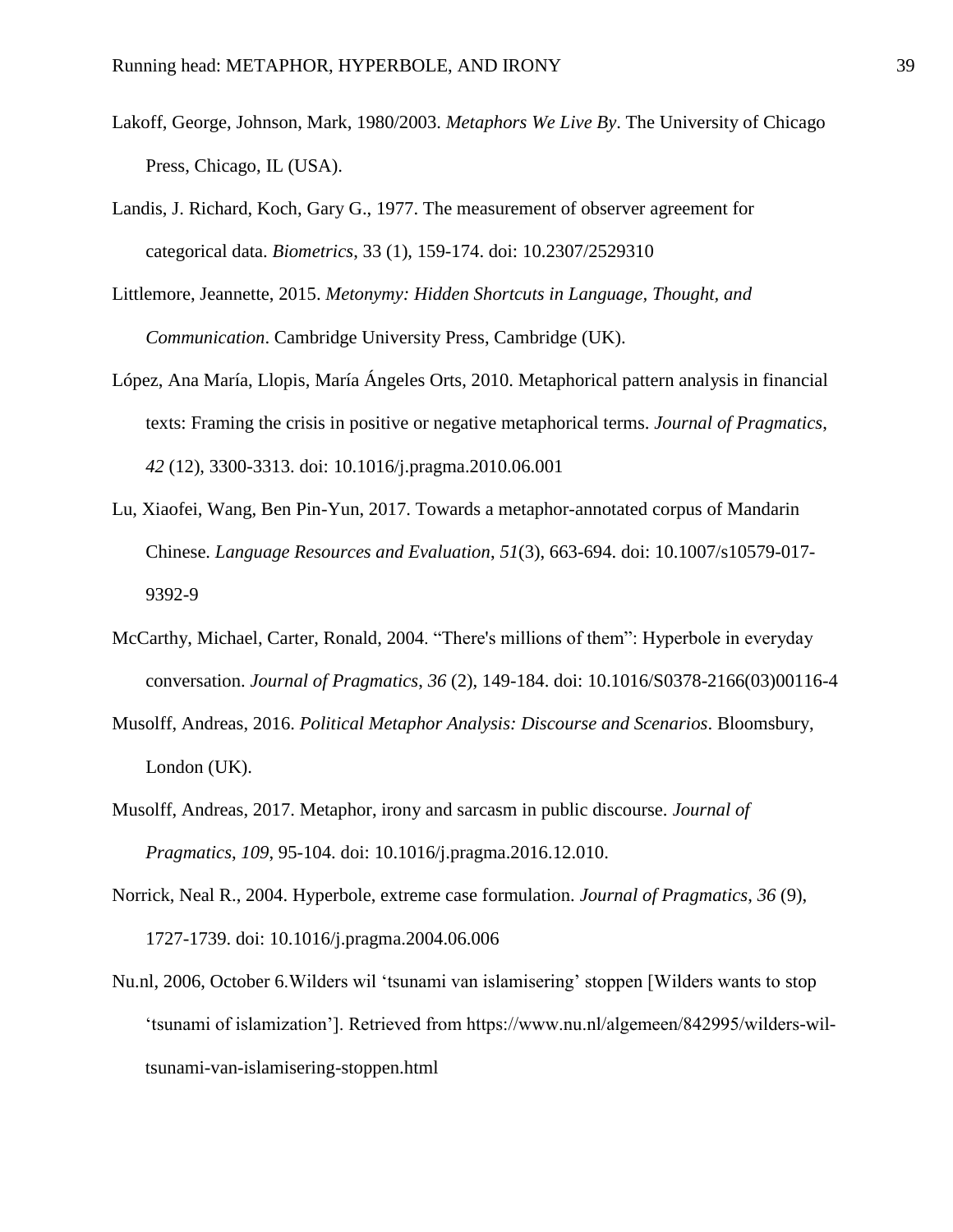- Okamoto, Shinichiro, 2006. Perception of hiniku and oseji: How hyperbole and orthographically deviant styles influence irony-related perceptions in the Japanese language. *Discourse Processes*, *41* (1), 25-50. doi: 10.1207/s15326950dp4101\_3
- Pasma, Tryntje, 2011. *Metaphor and Register Variation: The Personalization of Dutch News Discourse*. Uitgeverij BOXPress, Oisterwijk (Netherlands).
- Pexman, Penny M., Ferretti, Todd R., Katz, Albert N., 2000. Discourse factors that influence online reading of metaphor and irony. *Discourse Processes, 29* (3), 201-222. doi: 10.1207/S15326950dp2903\_2
- Pragglejaz Group, 2007. MIP: A method for identifying metaphorically used words in discourse. *Metaphor and Symbol, 22* (1), 1-39. doi: 10.1080/10926480709336752
- Rubio-Fernández, Paula, Wearing, Catherine, Carston, Robyn, 2015. Metaphor and hyperbole: Testing the Continuity Hypothesis. *Metaphor and Symbol*, *30* (1), 24-40. doi: 10.1080/10926488.2015.980699.
- Semino, Elena, Demjén, Zsófia (eds.), 2016. *The Routledge Handbook of Metaphor and Language*. Routledge, London (UK) and New York, NY (USA).
- Seto, Ken-ichi, 1998. On non-echoic irony. In Carston, R., Uchida, S. (eds.), *Relevance Theory: Applications and Implications*. Benjamins, Amsterdam (Netherlands), pp. 239-255.
- Sperber, Dan, Wilson, Deirdre, 1985. Loose talk. *Proceedings of the Aristotelian Society,* 86, 153-171.
- Sperber, Dan, Wilson, Deirdre, 2008. A deflationary account of metaphors. In Gibbs, R. W., Jr. (ed.), *The Cambridge Handbook of Metaphor and Thought*. Cambridge University Press, Cambridge (UK), pp. 84-105.
- Steen, Gerard J., 2011. The Contemporary Theory of Metaphor Now new and improved!. *Review of Cognitive Linguistics, 9* (1), 26-64. doi: 10.1075/rcl.9.1.03ste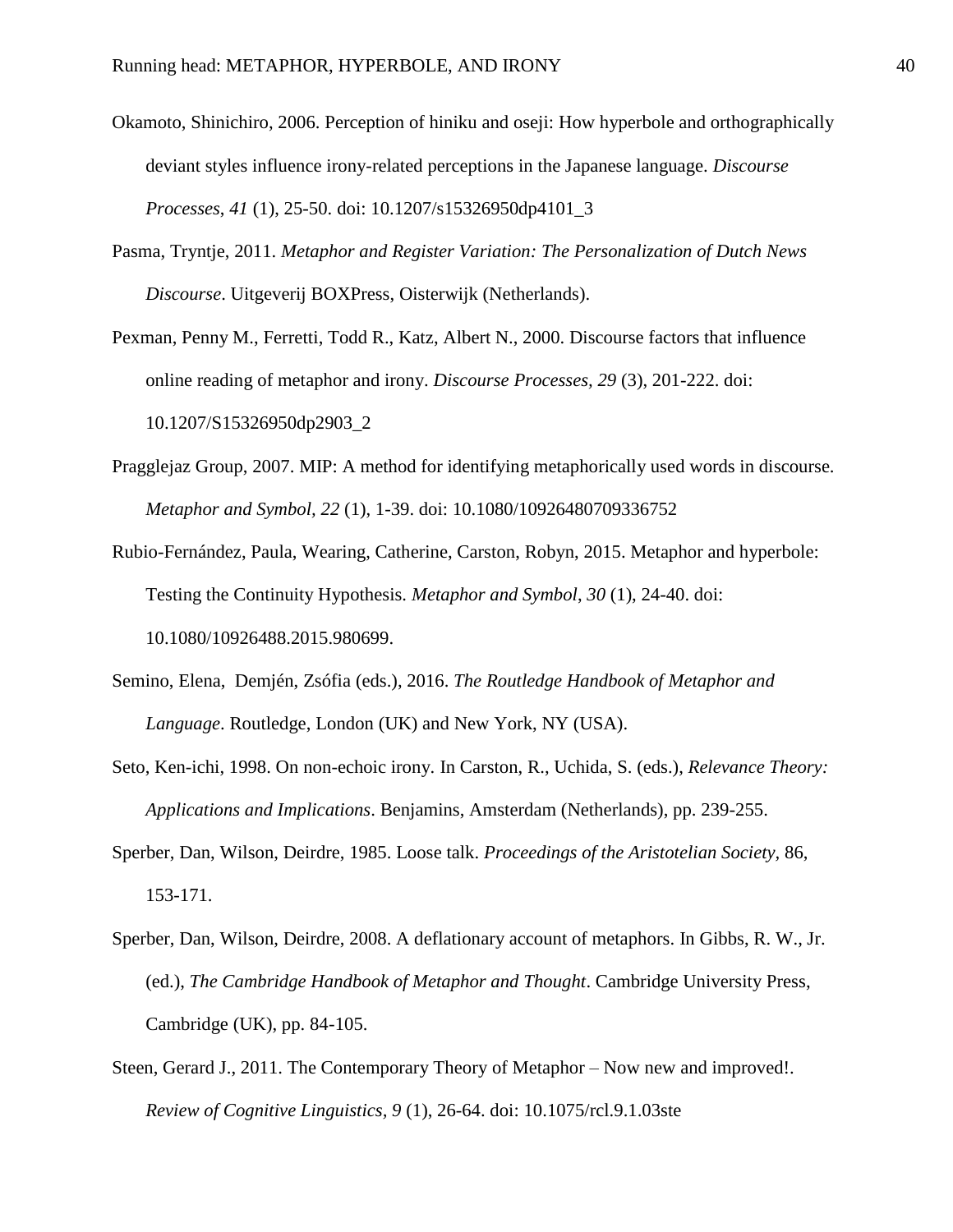- Steen, Gerard J., Dorst, Aletta G., Herrmann, J. Berenike, Kaal, Anna A., Krennmayr, Tina, Pasma, Tryntje, 2010a. *A Method for Linguistic Metaphor Identification: From MIP to MIPVU*. Benjamins, Amsterdam (Netherlands).
- Steen, Gerard J., Dorst, Aletta G., Herrmann, J. Berenike, Kaal, Anna A., Krennmayr, Tina, 2010b. Metaphor in usage. *Cognitive Linguistics*, *21* (4), 765-796. doi: 10.1515/cogl.2010.024.
- Trafimow, David, Marks, Michael, 2015. Editorial. *Basic and Applied Social Psychology, 37* (1), 1-2. doi: 10.1080/01973533.2015.1012991.
- Van Atteveldt, Wouter, 2008. *Semantic Network Analysis: Techniques for Extracting, Representing, and Querying Media Content*. BookSurge, Charleston, SC (USA).
- Van den Bosch, Antal, Busser, Bertjan, Canisius, Sander, Daelemans, Wouter, 2007. An efficient memory-based morphosyntactic tagger and parser for Dutch. In Dirix, P., Schuurman, I., Vandeghinste, V., Van Eynde, F. (eds.), *Proceedings of the 17th Meeting of Computational Linguistics in the Netherlands*. Leuven (Belgium), pp. 99-114.
- Veale, Tony, 2013. Strategies and tactics for ironic subversion. In Dynel, M. (ed.), *Developments in Linguistic Humor Theory*. Benjamins, Amsterdam (The Netherlands), pp. 321-340.
- Whalen, Juanita M., Pexman, Penny M., Gill, Alastair J., 2009. "Should be fun not!": Incidence and marking of non-literal language in e-mail. *Journal of Language and Social Psychology, 28* (3), 263-280. doi: 10.1177/0261927X09335253
- Whalen, Juanita M., Pexman, Penny M., Gill, Alastair J., Nowson, Scott, 2013. Verbal irony use in personal blogs. *Behaviour & Information Technology*, *32* (6), 560-569. doi: 10.1080/0144929X.2011.630418
- Wilson, Deirdre, Sperber, Dan, 1992. On verbal irony. *Lingua*, *87* (1-2), 53-76. doi: 10.1016/0024-3841(92)90025-E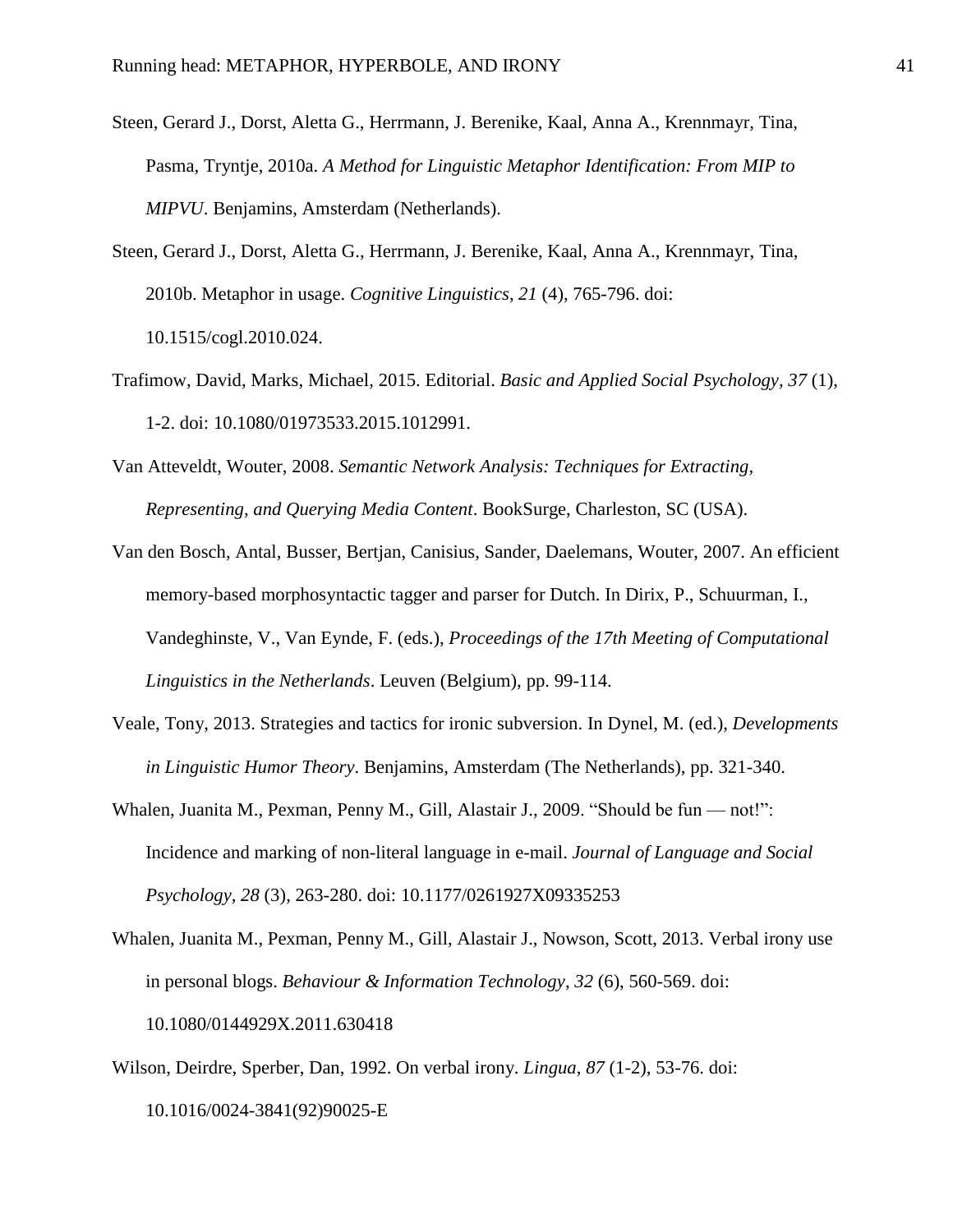| Configuration         | <b>Example (original Dutch)</b>            | <b>Example (English translation)</b>     |
|-----------------------|--------------------------------------------|------------------------------------------|
| No figuration         | Vrouwen in bijvoorbeeld Portugal of        | Women in for instance Portugal or        |
|                       | Oost-Europese landen kunnen het zich       | Eastern European countries cannot        |
|                       | niet veroorloven om deeltijd te werken.    | afford to work part-time.                |
| Metaphor only         | de bubbel van de huizenmarkt.              | The <i>bubble</i> of the housing market  |
| Hyperbole only        | U mag tot het einde der tijden werken      | You can work till the end of days        |
|                       | [voordat u met pensioen mag]               | [before you are allowed retirement].     |
| Irony only            | Heel raar ideetje hoor,                    | Just a weird idea*                       |
| Metaphor*             | Denemarken is <i>gek</i> op referenda over | Denmark is <i>crazy</i> for referenda on |
| hyperbole             | Europese onderwerpen.                      | European topics.                         |
| Metaphor * irony      | Ja, hij had het zelf graag anders gezien   | Yes, he would have liked to see it       |
|                       |                                            | [turning out] differently**              |
| Hyperbole * irony     | Altijd goed om te weten.                   | Always good to know***                   |
| Metaphor <sup>*</sup> | Maar in de Londense City en op Wall        | But they are dying for senior            |
| hyperbole * irony     | Street staan ze te springen om             | managers from ABN Amro in the City       |
|                       | topbestuurders van ABN Amro.               | of London and on Wall Street.****        |

*Table 1: Corpus examples of the different configurations of metaphor, hyperbole, and irony*

*Note: Lexical in italics indicate the specific configurations.* 

*To place the ironic comments in context:*

*\* The author made this ironic comment to reflect on a situation in which the Dutch government only calculated a budget after enacting a law. The author thus implies that it would have been sensible to run these budget calculations before enacting the law.* 

*\*\* The author made this comment to evaluate the comments of a banker who received a €26M bonus after defaulting a bank as disingenuous.* 

*\*\*\* This comment is a critique of a Dutch politician who proposed that upcoming Dutch elections would be primarily concerned with the situation in the Netherlands rather than the situation in Europe, which the author considers to be obvious.* 

*\*\*\*\* Section 3.4 contains a detailed discussion of this example.*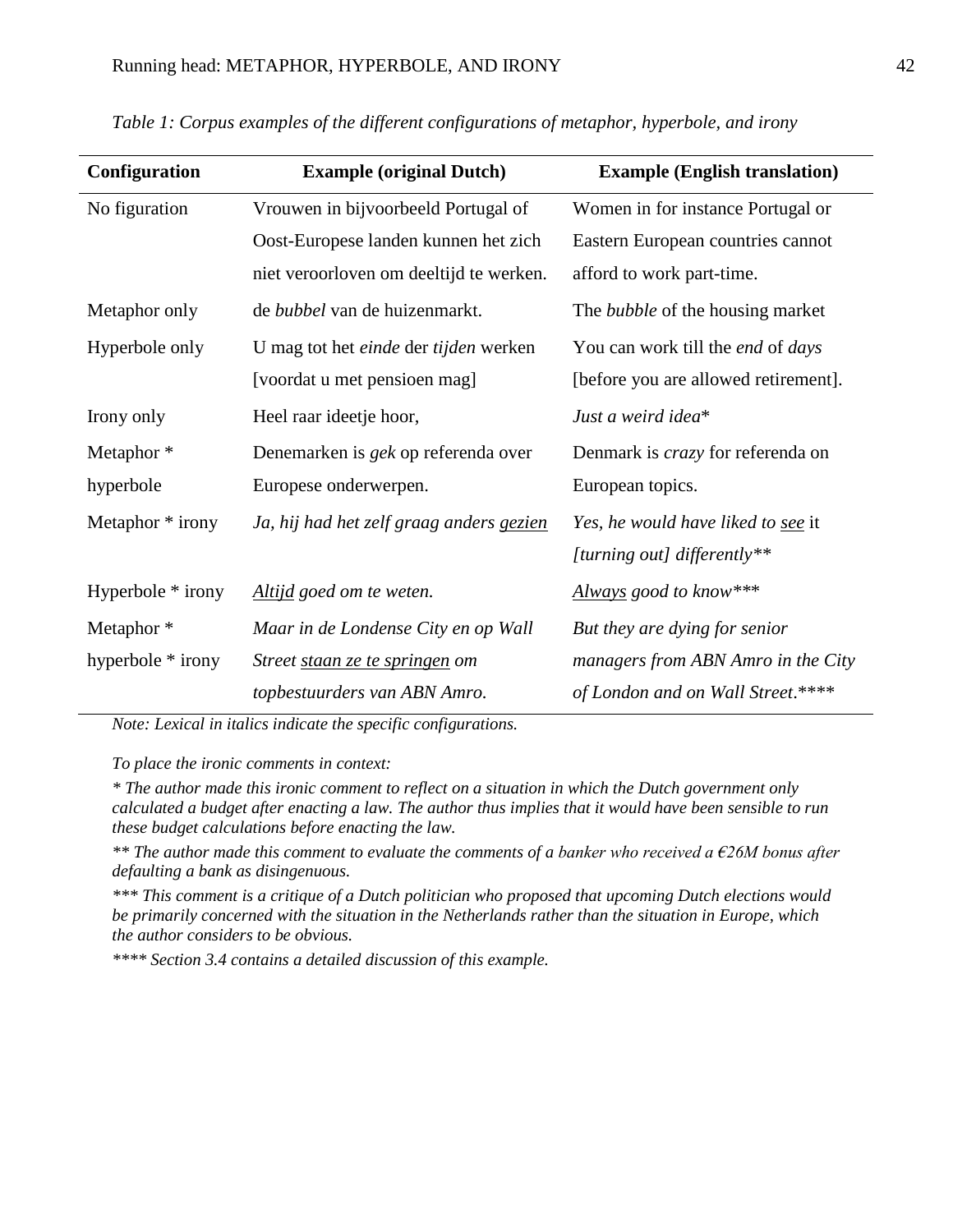|                        | No hyperbole |                  | <b>Hyperbole</b> |                 |              |
|------------------------|--------------|------------------|------------------|-----------------|--------------|
| <b>Word class</b>      | No metaphor  | <b>Metaphor</b>  | No metaphor      | <b>Metaphor</b> | <b>Total</b> |
| <b>Adjective</b>       | 3,618        | 1,030            | 101              | 18              | 4,767        |
| <b>Adverb</b>          | 3,590        | 77               | 145              | $\mathbf{1}$    | 3,813        |
| <b>Noun</b>            | 12,991       | 1,881            | 41               | 30              | 14,943       |
| <b>Preposition</b>     | 3,061        | 4,671            | $\overline{0}$   | $\overline{0}$  | 7,732        |
| <b>Pronoun</b>         | 4,002        | 355              | 159              | $\overline{0}$  | 4,516        |
| <b>Verb</b>            | 5,975        | 2,741            | 19               | 15              | 8,750        |
| <b>Remainder words</b> | 10,324       | $\boldsymbol{0}$ | 6                | $\overline{0}$  | 10,330       |
| <b>Total</b>           | 43,561       | 10,755           | 471              | 64              | 54,851       |

# *Table 2: Number of hyperbolic and metaphoric lexical units in the corpus, per word class*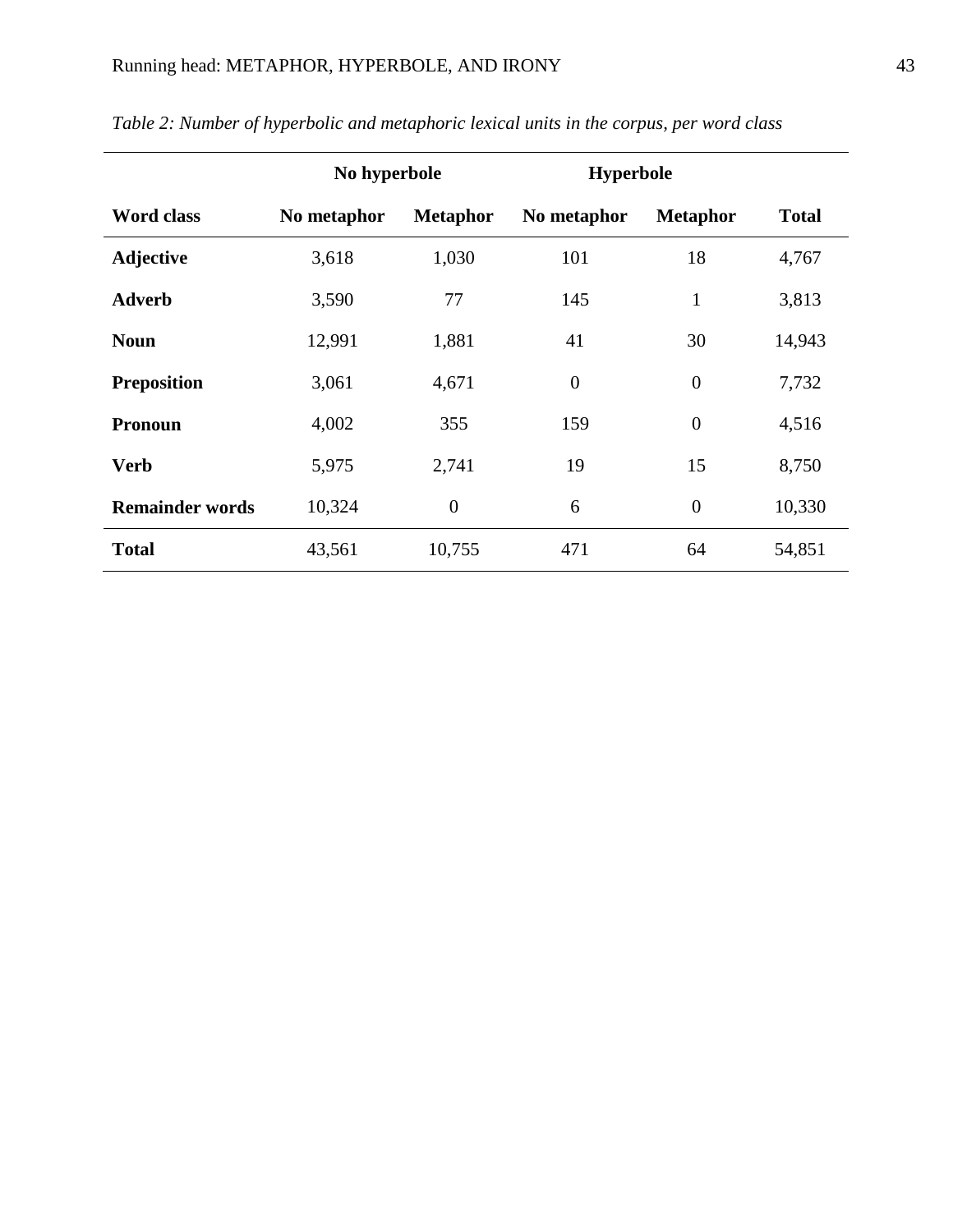|                        | No hyperbole |              | <b>Hyperbole</b> |                |              |  |
|------------------------|--------------|--------------|------------------|----------------|--------------|--|
| <b>Word class</b>      | No irony     | <b>Irony</b> | No irony         | <b>Irony</b>   | <b>Total</b> |  |
| <b>Adjective</b>       | 4,629        | 19           | 116              | 3              | 4,767        |  |
| <b>Adverb</b>          | 3,644        | 23           | 143              | 3              | 3,813        |  |
| <b>Noun</b>            | 14,818       | 54           | 69               | $\overline{2}$ | 14,943       |  |
| <b>Preposition</b>     | 7,707        | 25           | $\overline{0}$   | $\overline{0}$ | 7,732        |  |
| <b>Pronoun</b>         | 4,331        | 26           | 158              | $\mathbf{1}$   | 4,516        |  |
| <b>Verb</b>            | 8,683        | 33           | 32               | $\overline{2}$ | 8,750        |  |
| <b>Remainder words</b> | 10,289       | 35           | 5                | 1              | 10,330       |  |
| <b>Total</b>           | 54,101       | 215          | 523              | 12             | 54,851       |  |

# *Table 3: Number of hyperbolic and ironic lexical units in the corpus, per word class*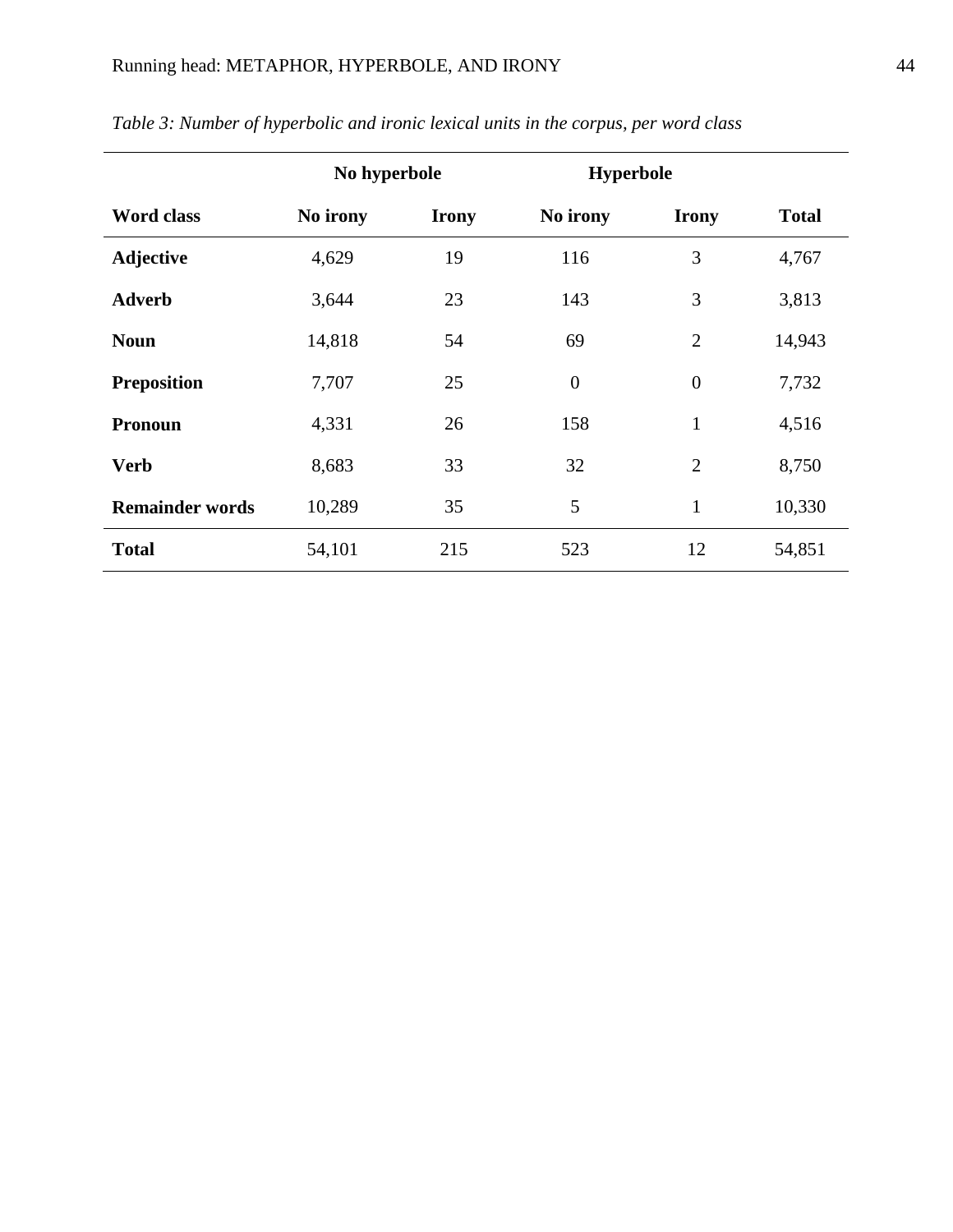| <b>Word class</b>      | No irony    |                 | <b>Irony</b> |                  |              |
|------------------------|-------------|-----------------|--------------|------------------|--------------|
|                        | No metaphor | <b>Metaphor</b> | No metaphor  | <b>Metaphor</b>  | <b>Total</b> |
| <b>Adjective</b>       | 3,700       | 1,045           | 19           | 3                | 4,767        |
| <b>Adverb</b>          | 3,709       | 78              | 26           | $\boldsymbol{0}$ | 3,813        |
| <b>Noun</b>            | 12,988      | 1,899           | 44           | 12               | 14,943       |
| <b>Preposition</b>     | 3,051       | 4,656           | 10           | 15               | 7,732        |
| <b>Pronoun</b>         | 4,138       | 351             | 23           | $\overline{4}$   | 4,516        |
| <b>Verb</b>            | 5,967       | 2,748           | 27           | 8                | 8,750        |
| <b>Remainder words</b> | 10,294      | $\mathbf{0}$    | 36           | $\overline{0}$   | 10,330       |
| <b>Total</b>           | 43,847      | 10,777          | 185          | 42               | 54,851       |

|  |  | Table 4: Number of ironic and metaphorical lexical units in the corpus, per word class |  |
|--|--|----------------------------------------------------------------------------------------|--|
|  |  |                                                                                        |  |